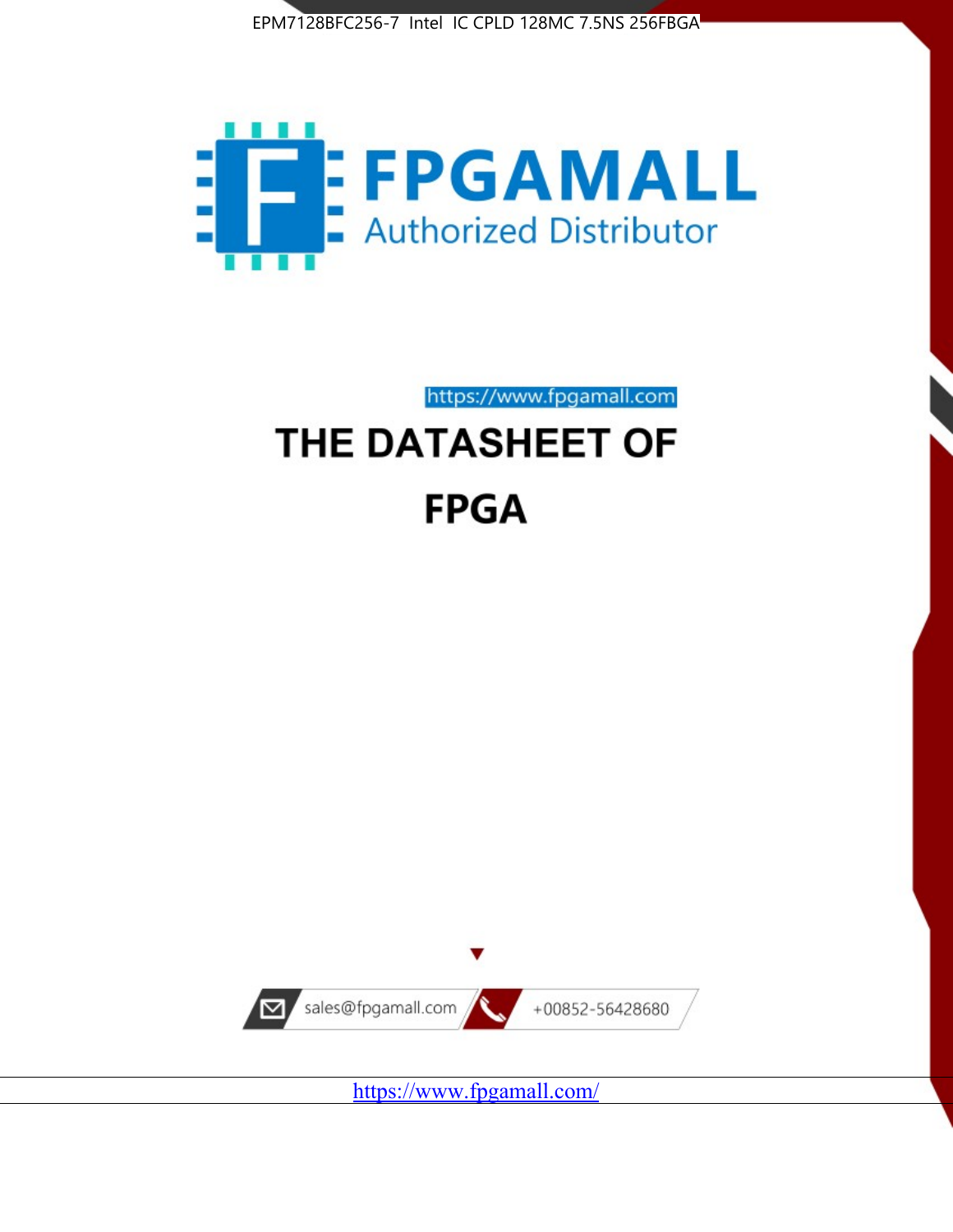

# **MAX 7000B**

# **Programmable Logic Device**

**September 2005, ver. 3.5 Data Sheet** Construction of the Construction of the Construction of the Data Sheet

- **Features...** High-performance 2.5-V CMOS EEPROM-based programmable logic devices (PLDs) built on second-generation Multiple Array MatriX (MAX®) architecture (see Table 1)
	- Pin-compatible with the popular 5.0-V MAX 7000S and 3.3-V MAX 7000A device families
	- High-density PLDs ranging from 600 to 10,000 usable gates
	- 3.5-ns pin-to-pin logic delays with counter frequencies in excess of 303.0 MHz
	- Advanced 2.5-V in-system programmability (ISP)
	- Programs through the built-in IEEE Std. 1149.1 Joint Test Action Group (JTAG) interface with advanced pin-locking capability
	- Enhanced ISP algorithm for faster programming
	- ISP\_Done bit to ensure complete programming
	- Pull-up resistor on I/O pins during in-system programming
	- ISP circuitry compliant with IEEE Std. 1532

For information on in-system programmable 5.0-V MAX 7000S or 3.3-V MAX 7000A devices, see the *MAX 7000 Programmable Logic Device Family Data Sheet* or the *MAX 7000A Programmable Logic Device Family Data Sheet*.

| Table 1. MAX 7000B Device Features |                 |                 |                 |                 |                 |  |  |  |
|------------------------------------|-----------------|-----------------|-----------------|-----------------|-----------------|--|--|--|
| <b>Feature</b>                     | <b>EPM7032B</b> | <b>EPM7064B</b> | <b>EPM7128B</b> | <b>EPM7256B</b> | <b>EPM7512B</b> |  |  |  |
| Usable gates                       | 600             | 1,250           | 2,500           | 5,000           | 10,000          |  |  |  |
| <b>Macrocells</b>                  | 32              | 64              | 128             | 256             | 512             |  |  |  |
| Logic array blocks                 | 2               | 4               | 8               | 16              | 32              |  |  |  |
| Maximum user I/O                   | 36              | 68              | 100             | 164             | 212             |  |  |  |
| pins                               |                 |                 |                 |                 |                 |  |  |  |
| $t_{PD}$ (ns)                      | 3.5             | 3.5             | 4.0             | 5.0             | 5.5             |  |  |  |
| $t_{\text{SU}}$ (ns)               | 2.1             | 2.1             | 2.5             | 3.3             | 3.6             |  |  |  |
| $t_{\text{FSU}}$ (ns)              | 1.0             | 1.0             | 1.0             | 1.0             | 1.0             |  |  |  |
| $t_{CO1}$ (ns)                     | 2.4             | 2.4             | 2.8             | 3.3             | 3.7             |  |  |  |
| f <sub>CNT</sub> (MHz)             | 303.0           | 303.0           | 243.9           | 188.7           | 163.9           |  |  |  |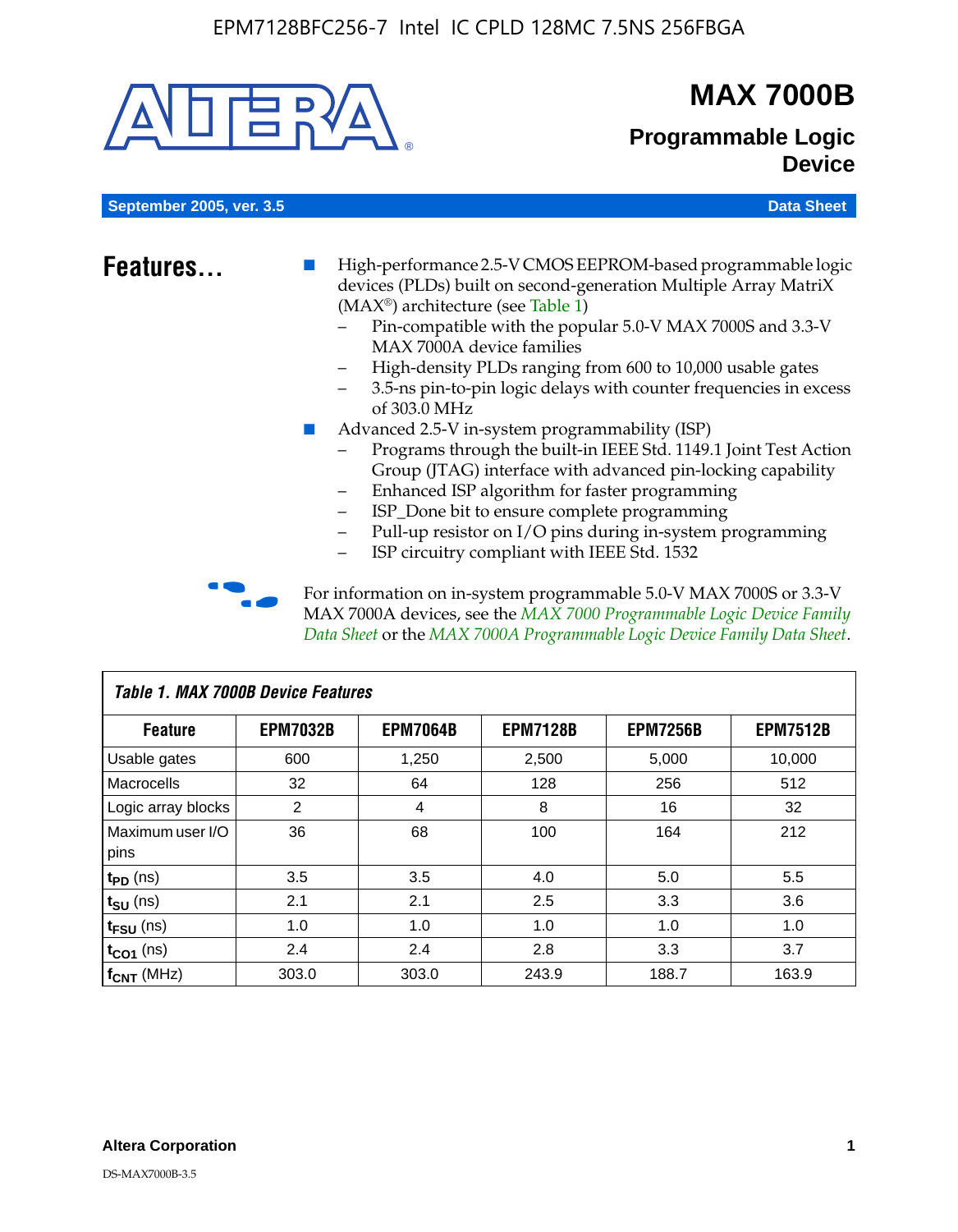| while I/O pins are compatible with 3.3-V, 2.5-V, and 1.8-V logic<br>levels<br>Programmable power-saving mode for 50% or greater power<br>-<br>reduction in each macrocell                                                                                                                                                                       |
|-------------------------------------------------------------------------------------------------------------------------------------------------------------------------------------------------------------------------------------------------------------------------------------------------------------------------------------------------|
| Fast input setup times provided by a dedicated path from I/O<br>-<br>pin to macrocell registers<br>Support for advanced I/O standards, including SSTL-2 and<br>SSTL-3, and GTL+<br>Bus-hold option on I/O pins<br>—                                                                                                                             |
| PCI compatible<br>-<br>Bus-friendly architecture including programmable slew-rate<br>-<br>control<br>Open-drain output option<br>-<br>Programmable security bit for protection of proprietary designs<br>-<br>Built-in boundary-scan test circuitry compliant with                                                                              |
| IEEE Std. 1149.1<br>Supports hot-socketing operation<br>—<br>Programmable ground pins<br>Advanced architecture features<br><b>COL</b><br>Programmable interconnect array (PIA) continuous routing                                                                                                                                               |
| structure for fast, predictable performance<br>Configurable expander product-term distribution, allowing up<br>-<br>to 32 product terms per macrocell<br>Programmable macrocell registers with individual clear, preset,<br>-<br>clock, and clock enable controls<br>Two global clock signals with optional inversion<br>-                      |
| Programmable power-up states for macrocell registers<br>6 to 10 pin- or logic-driven output enable signals<br>Advanced package options<br>ш<br>Pin counts ranging from 44 to 256 in a variety of thin quad flat<br>pack (TQFP), plastic quad flat pack (PQFP), ball-grid array<br>(BGA), space-saving FineLine BGA <sup>TM</sup> , 0.8-mm Ultra |
| FineLine BGA, and plastic J-lead chip carrier (PLCC) packages<br>Pin-compatibility with other MAX 7000B devices in the same<br>package<br>Advanced software support<br>ш<br>Software design support and automatic place-and-route<br>provided by Altera's MAX+PLUS® II development system for                                                   |
|                                                                                                                                                                                                                                                                                                                                                 |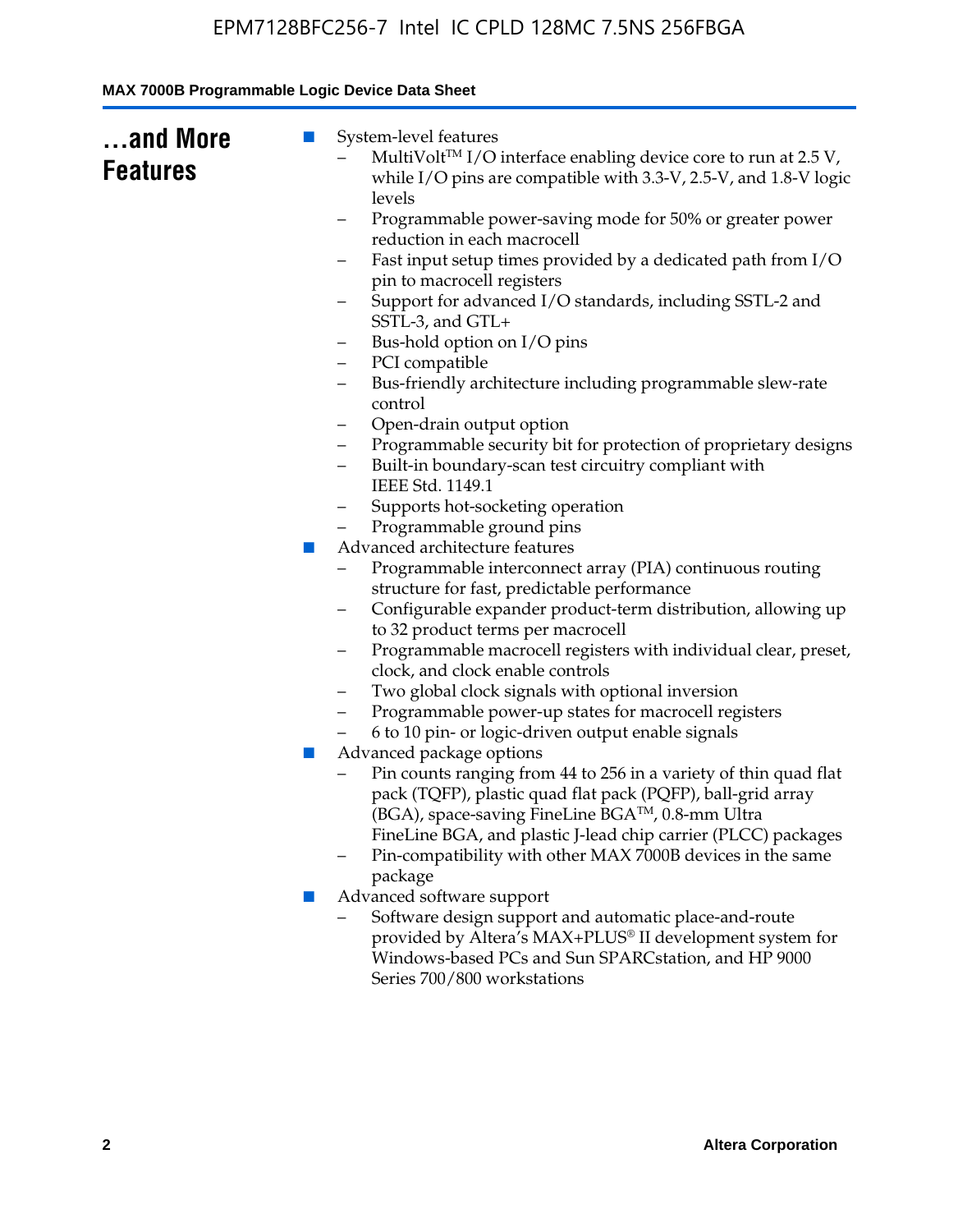- Additional design entry and simulation support provided by EDIF 2 0 0 and 3 0 0 netlist files, library of parameterized modules (LPMs), Verilog HDL, VHDL, and other interfaces to popular EDA tools from manufacturers such as Cadence, Exemplar Logic, Mentor Graphics, OrCAD, Synopsys, Synplicity, and VeriBest
- Programming support with Altera's Master Programming Unit  $(MPU)$ , MasterBlaster<sup>TM</sup> serial/universal serial bus (USB) communications cable, and ByteBlasterMVTM parallel port download cable, as well as programming hardware from thirdparty manufacturers and any JamTM STAPL File (**.jam**), Jam Byte-Code File (**.jbc**), or Serial Vector Format File (**.svf**)-capable incircuit tester

# **General Description**

MAX 7000B devices are high-density, high-performance devices based on Altera's second-generation MAX architecture. Fabricated with advanced CMOS technology, the EEPROM-based MAX 7000B devices operate with a 2.5-V supply voltage and provide 600 to 10,000 usable gates, ISP, pin-to-pin delays as fast as 3.5 ns, and counter speeds up to 303.0 MHz. See Table 2.

| Table 2. MAX 7000B Speed Grades<br>Note $(1)$ |    |                    |    |    |     |  |  |  |
|-----------------------------------------------|----|--------------------|----|----|-----|--|--|--|
| <b>Device</b>                                 |    | <b>Speed Grade</b> |    |    |     |  |  |  |
|                                               | -3 | -4                 | -5 | -7 | -10 |  |  |  |
| <b>EPM7032B</b>                               |    |                    |    |    |     |  |  |  |
| <b>EPM7064B</b>                               |    |                    |    |    |     |  |  |  |
| <b>EPM7128B</b>                               |    |                    |    |    |     |  |  |  |
| <b>EPM7256B</b>                               |    |                    |    |    |     |  |  |  |
| <b>EPM7512B</b>                               |    |                    |    |    |     |  |  |  |

#### *Notes:*

(1) Contact Altera Marketing for up-to-date information on available device speed grades.

The MAX 7000B architecture supports 100% TTL emulation and highdensity integration of SSI, MSI, and LSI logic functions. It easily integrates multiple devices ranging from PALs, GALs, and 22V10s to MACH and pLSI devices. MAX 7000B devices are available in a wide range of packages, including PLCC, BGA, FineLine BGA, 0.8-mm Ultra FineLine BGA, PQFP, TQFP, and TQFP packages. See Table 3.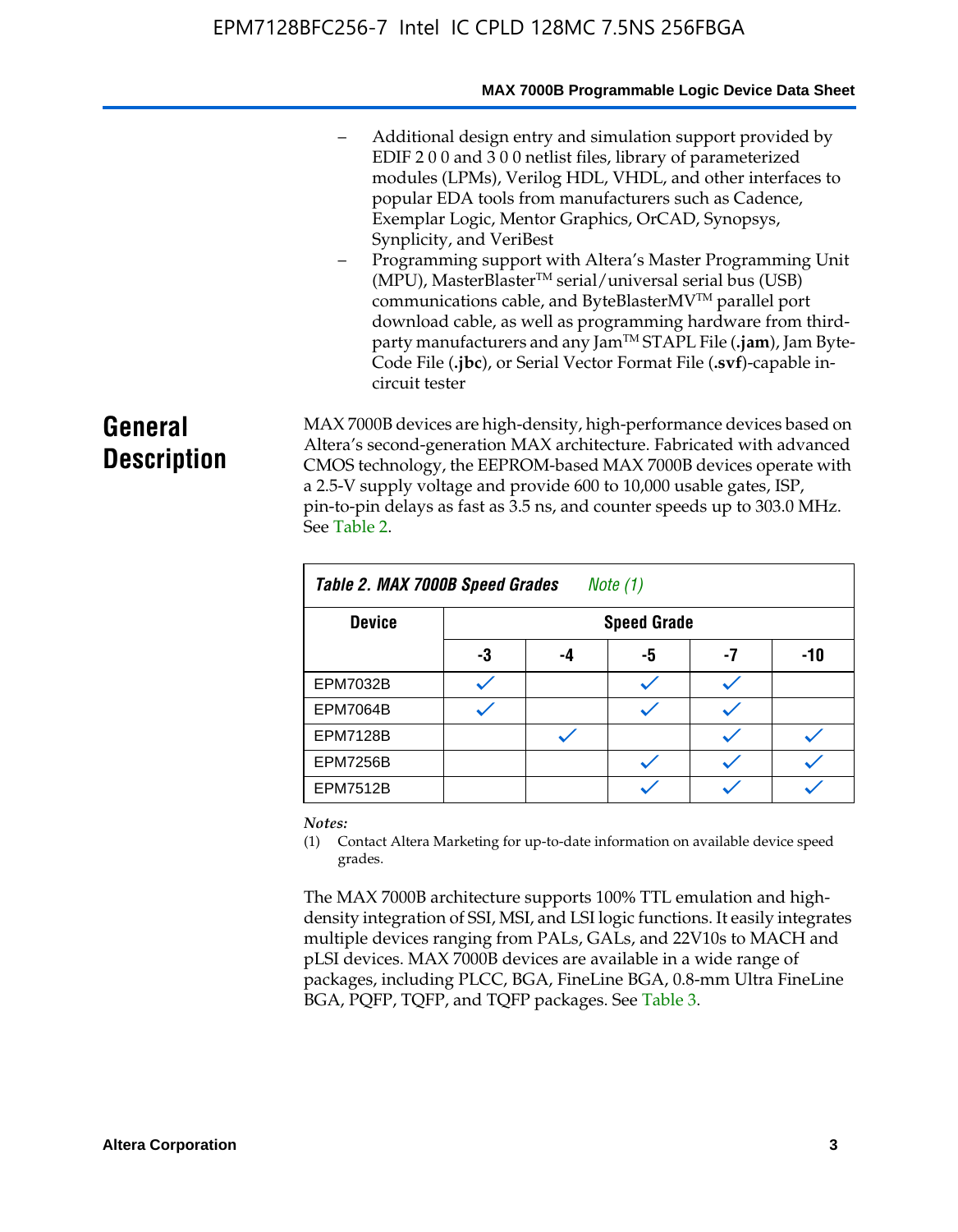#### **MAX 7000B Programmable Logic Device Data Sheet**

| Table 3. MAX 7000B Maximum User I/O Pins<br>Note (1) |                       |                       |                              |                                                            |                                      |                                             |                            |                                                                    |                               |                              |                                      |
|------------------------------------------------------|-----------------------|-----------------------|------------------------------|------------------------------------------------------------|--------------------------------------|---------------------------------------------|----------------------------|--------------------------------------------------------------------|-------------------------------|------------------------------|--------------------------------------|
| <b>Device</b>                                        | 44-Pin<br><b>PLCC</b> | 44-Pin<br><b>TOFP</b> | 48-Pin<br><b>TOFP</b><br>(2) | 49-Pin<br>$0.8 - mm$<br>Ultra<br><b>FineLine</b><br>BGA(3) | $100 -$<br><b>Pin</b><br><b>TQFP</b> | <b>100-Pin</b><br><b>FineLine</b><br>BGA(4) | 144-<br>Pin<br><b>TOFP</b> | <b>169-Pin</b><br>$0.8 - mm$<br>Ultra<br><b>FineLine</b><br>BGA(3) | $208 -$<br>Pin<br><b>PQFP</b> | $256 -$<br>Pin<br><b>BGA</b> | 256-Pin<br><b>FineLine</b><br>BGA(4) |
| <b>EPM7032B</b>                                      | 36                    | 36                    | 36                           | 36                                                         |                                      |                                             |                            |                                                                    |                               |                              |                                      |
| <b>EPM7064B</b>                                      | 36                    | 36                    | 40                           | 41                                                         | 68                                   | 68                                          |                            |                                                                    |                               |                              |                                      |
| <b>EPM7128B</b>                                      |                       |                       |                              | 41                                                         | 84                                   | 84                                          | 100                        | 100                                                                |                               |                              | 100                                  |
| <b>EPM7256B</b>                                      |                       |                       |                              |                                                            | 84                                   |                                             | 120                        | 141                                                                | 164                           |                              | 164                                  |
| <b>EPM7512B</b>                                      |                       |                       |                              |                                                            |                                      |                                             | 120                        | 141                                                                | 176                           | 212                          | 212                                  |

*Notes:*

(1) When the IEEE Std. 1149.1 (JTAG) interface is used for in-system programming or boundary-scan testing, four I/O pins become JTAG pins.

(2) Contact Altera for up-to-date information on available device package options.

(3) All 0.8-mm Ultra FineLine BGA packages are footprint-compatible via the SameFrame<sup>TM</sup> pin-out feature. Therefore, designers can design a board to support a variety of devices, providing a flexible migration path across densities and pin counts. Device migration is fully supported by Altera development tools. See "SameFrame Pin-Outs" on page 14 for more details.

(4) All FineLine BGA packages are footprint-compatible via the SameFrame pin-out feature. Therefore, designers can design a board to support a variety of devices, providing a flexible migration path across densities and pin counts. Device migration is fully supported by Altera development tools. See "SameFrame Pin-Outs" on page 14 for more details.

> MAX 7000B devices use CMOS EEPROM cells to implement logic functions. The user-configurable MAX 7000B architecture accommodates a variety of independent combinatorial and sequential logic functions. The devices can be reprogrammed for quick and efficient iterations during design development and debug cycles, and can be programmed and erased up to 100 times.

> MAX 7000B devices contain 32 to 512 macrocells that are combined into groups of 16 macrocells, called logic array blocks (LABs). Each macrocell has a programmable-AND/fixed-OR array and a configurable register with independently programmable clock, clock enable, clear, and preset functions. To build complex logic functions, each macrocell can be supplemented with both shareable expander product terms and highspeed parallel expander product terms to provide up to 32 product terms per macrocell.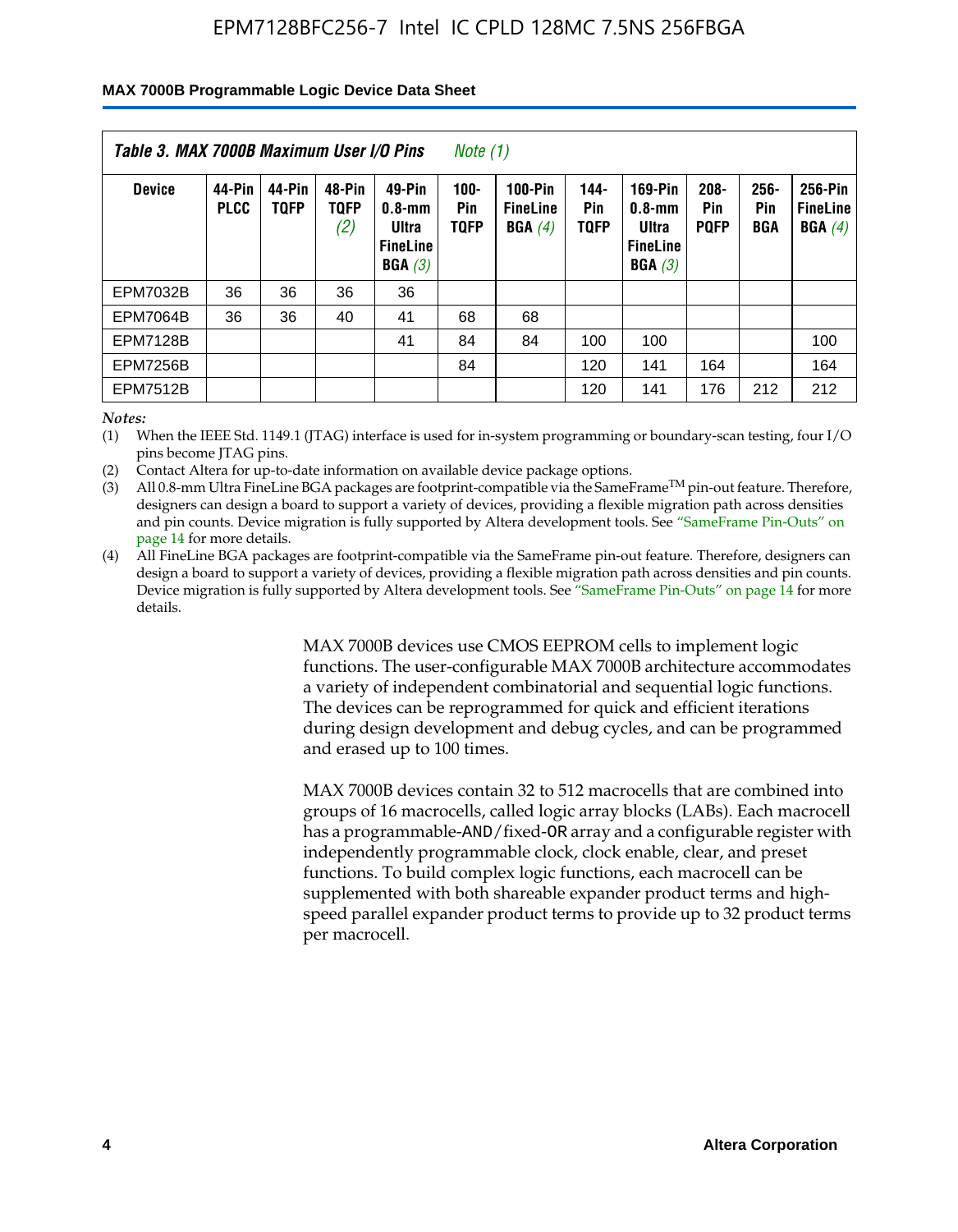MAX 7000B devices provide programmable speed/power optimization. Speed-critical portions of a design can run at high speed/full power, while the remaining portions run at reduced speed/low power. This speed/power optimization feature enables the designer to configure one or more macrocells to operate up to 50% lower power while adding only a nominal timing delay. MAX 7000B devices also provide an option that reduces the slew rate of the output buffers, minimizing noise transients when non-speed-critical signals are switching. The output drivers of all MAX 7000B devices can be set for 3.3 V, 2.5 V, or 1.8 V and all input pins are 3.3-V, 2.5-V, and 1.8-V tolerant, allowing MAX 7000B devices to be used in mixed-voltage systems.

MAX 7000B devices are supported by Altera development systems, which are integrated packages that offer schematic, text—including VHDL, Verilog HDL, and the Altera Hardware Description Language (AHDL) and waveform design entry, compilation and logic synthesis, simulation and timing analysis, and device programming. Altera software provides EDIF 2 0 0 and 3 0 0, LPM, VHDL, Verilog HDL, and other interfaces for additional design entry and simulation support from other industrystandard PC- and UNIX-workstation-based EDA tools. Altera software runs on Windows-based PCs, as well as Sun SPARCstation, and HP 9000 Series 700/800 workstations.



**For more information on development tools, see the** *MAX+PLUS II Programmable Logic Development System & Software Data Sheet* and the *Quartus Programmable Logic Development System & Software Data Sheet*.

# **Functional Description**

- LABs
- Macrocells
- Expander product terms (shareable and parallel)

The MAX 7000B architecture includes the following elements:

- PIA
- I/O control blocks

The MAX 7000B architecture includes four dedicated inputs that can be used as general-purpose inputs or as high-speed, global control signals (clock, clear, and two output enable signals) for each macrocell and I/O pin. Figure 1 shows the architecture of MAX 7000B devices.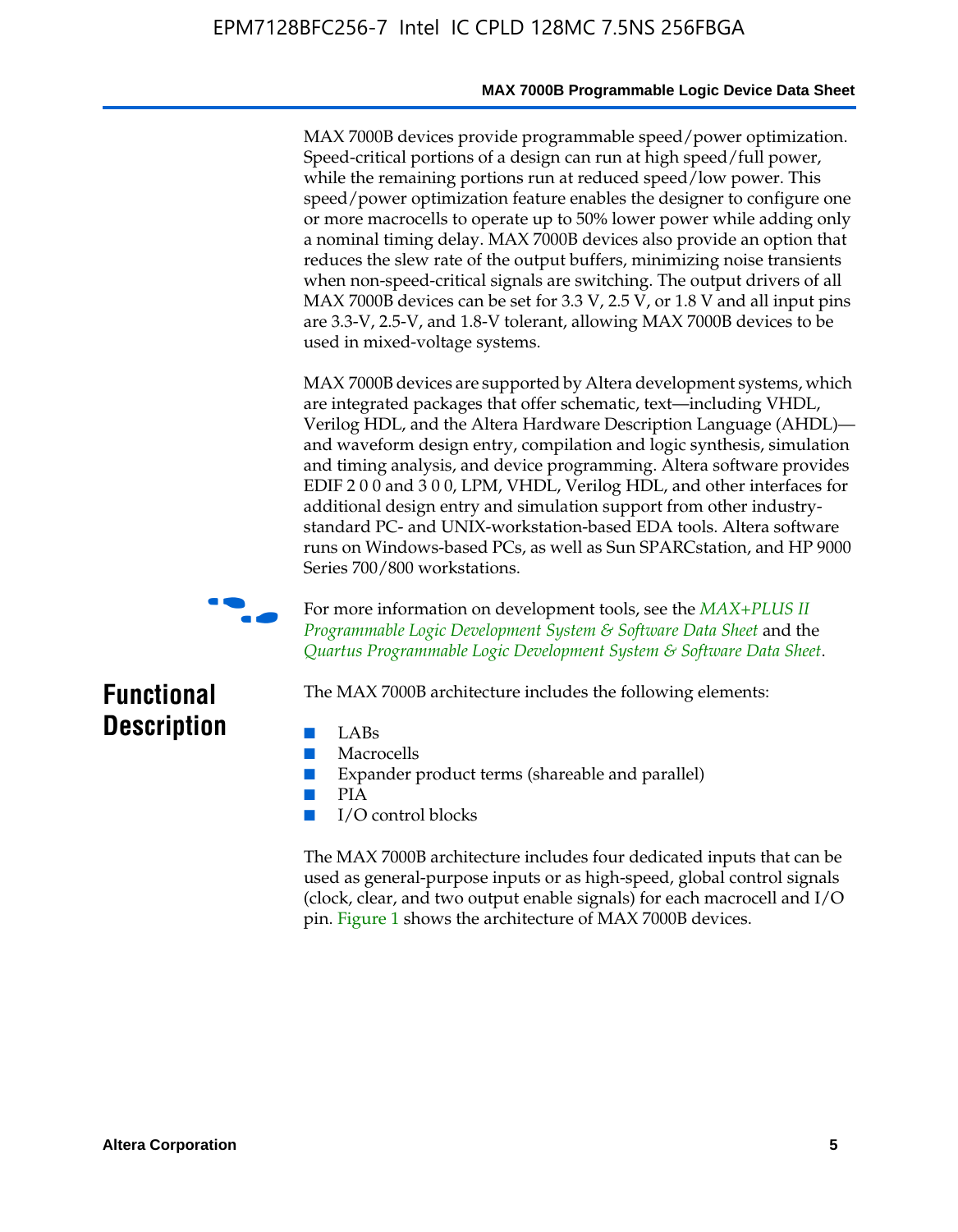### **MAX 7000B Programmable Logic Device Data Sheet**



#### *Figure 1. MAX 7000B Device Block Diagram*

*Note:*

(1) EPM7032B, EPM7064B, EPM7128B, and EPM7256B devices have six output enables. EPM7512B devices have ten output enables.

### **Logic Array Blocks**

The MAX 7000B device architecture is based on the linking of high-performance LABs. LABs consist of 16 macrocell arrays, as shown in Figure 1. Multiple LABs are linked together via the PIA, a global bus that is fed by all dedicated input pins, I/O pins, and macrocells.

Each LAB is fed by the following signals:

- 36 signals from the PIA that are used for general logic inputs
- Global controls that are used for secondary register functions
- Direct input paths from I/O pins to the registers that are used for fast setup times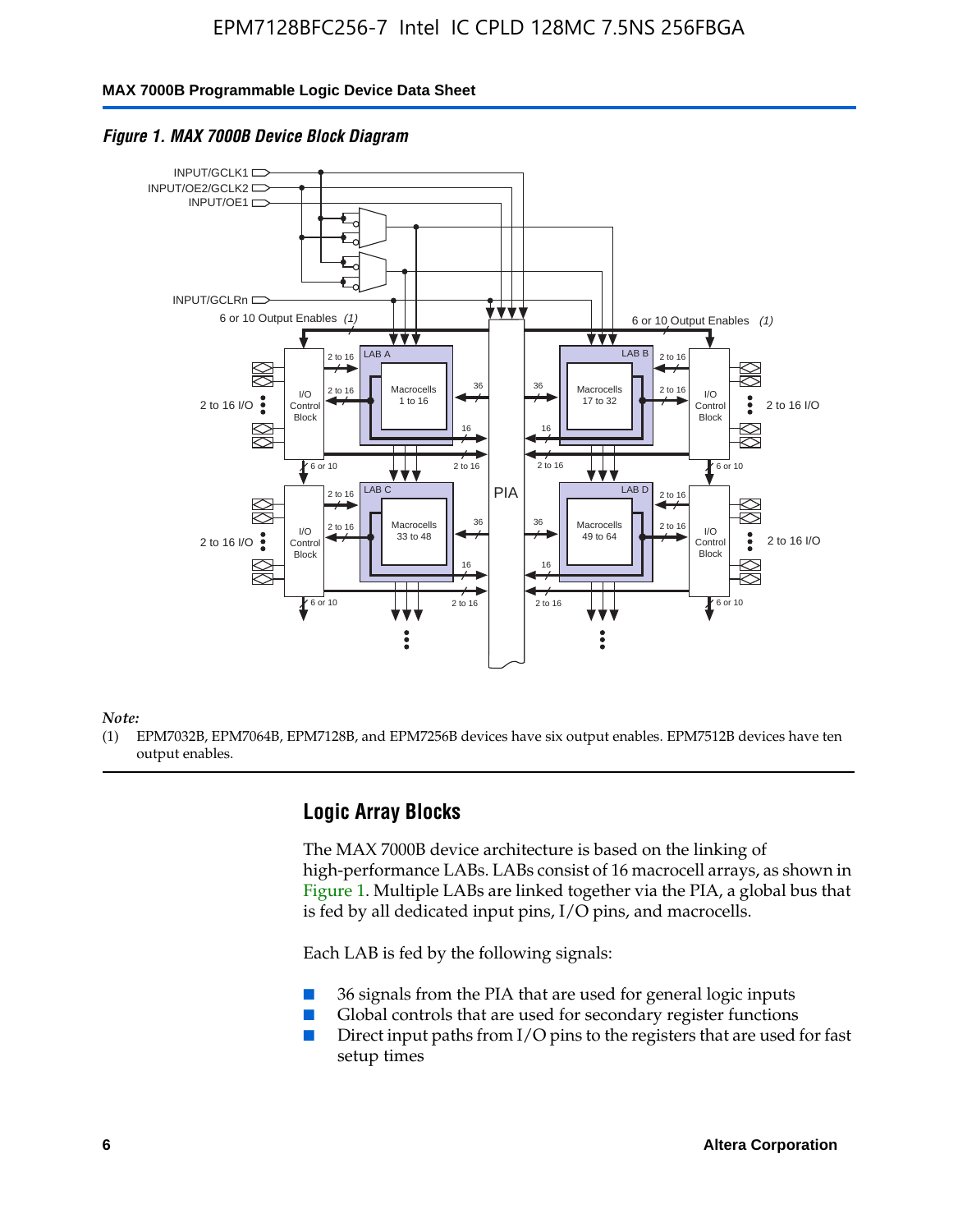# **Macrocells**

The MAX 7000B macrocell can be individually configured for either sequential or combinatorial logic operation. The macrocell consists of three functional blocks: the logic array, the product-term select matrix, and the programmable register. Figure 2 shows the MAX 7000B macrocell.





Combinatorial logic is implemented in the logic array, which provides five product terms per macrocell. The product-term select matrix allocates these product terms for use as either primary logic inputs (to the OR and XOR gates) to implement combinatorial functions, or as secondary inputs to the macrocell's register preset, clock, and clock enable control functions.

Two kinds of expander product terms ("expanders") are available to supplement macrocell logic resources:

- Shareable expanders, which are inverted product terms that are fed back into the logic array
- Parallel expanders, which are product terms borrowed from adjacent macrocells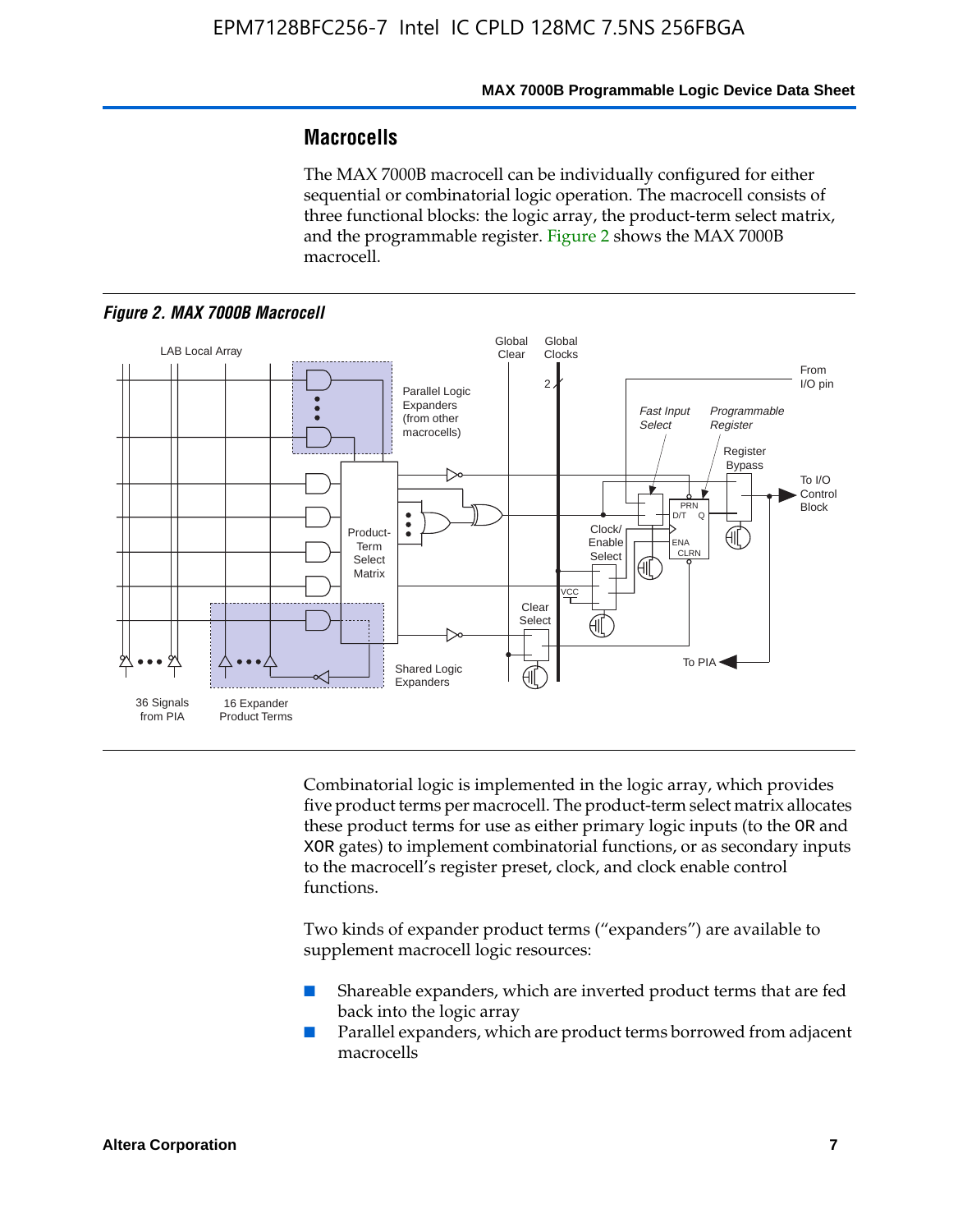#### **MAX 7000B Programmable Logic Device Data Sheet**

The Altera development system automatically optimizes product-term allocation according to the logic requirements of the design.

For registered functions, each macrocell flipflop can be individually programmed to implement D, T, JK, or SR operation with programmable clock control. The flipflop can be bypassed for combinatorial operation. During design entry, the designer specifies the desired flipflop type; the MAX+PLUS II software then selects the most efficient flipflop operation for each registered function to optimize resource utilization.

Each programmable register can be clocked in three different modes:

- Global clock signal. This mode achieves the fastest clock-to-output performance.
- Global clock signal enabled by an active-high clock enable. A clock enable is generated by a product term. This mode provides an enable on each flipflop while still achieving the fast clock-to-output performance of the global clock.
- Array clock implemented with a product term. In this mode, the flipflop can be clocked by signals from buried macrocells or I/O pins.

Two global clock signals are available in MAX 7000B devices. As shown in Figure 1, these global clock signals can be the true or the complement of either of the global clock pins, GCLK1 or GCLK2.

Each register also supports asynchronous preset and clear functions. As shown in Figure 2, the product-term select matrix allocates product terms to control these operations. Although the product-term-driven preset and clear from the register are active high, active-low control can be obtained by inverting the signal within the logic array. In addition, each register clear function can be individually driven by the active-low dedicated global clear pin (GCLRn). Upon power-up, each register in a MAX 7000B device may be set to either a high or low state. This power-up state is specified at design entry.

All MAX 7000B I/O pins have a fast input path to a macrocell register. This dedicated path allows a signal to bypass the PIA and combinatorial logic and be clocked to an input D flipflop with an extremely fast input setup time. The input path from the I/O pin to the register has a programmable delay element that can be selected to either guarantee zero hold time or to get the fastest possible set-up time (as fast as 1.0 ns).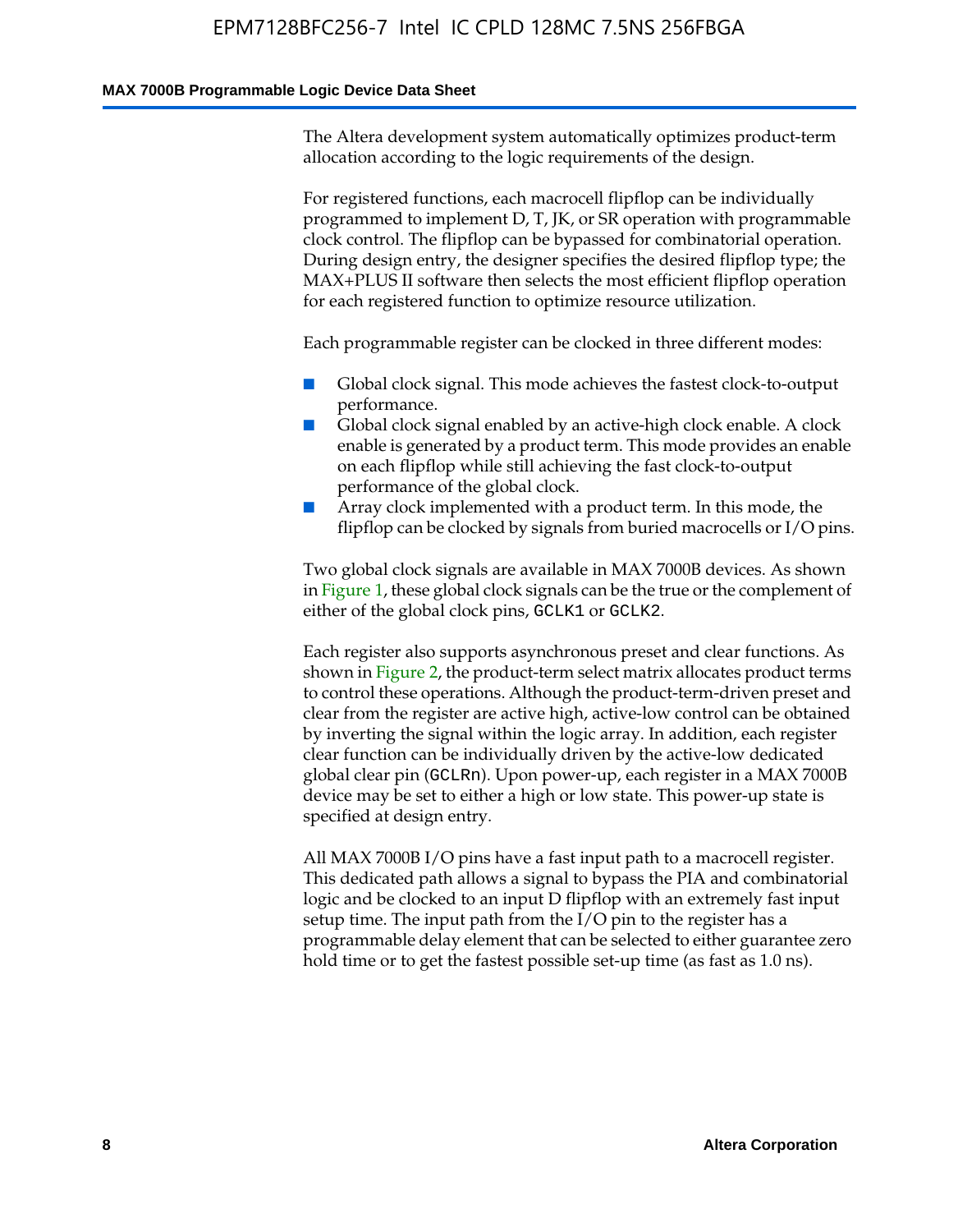### **Expander Product Terms**

Although most logic functions can be implemented with the five product terms available in each macrocell, more complex logic functions require additional product terms. Another macrocell can be used to supply the required logic resources. However, the MAX 7000B architecture also offers both shareable and parallel expander product terms ("expanders") that provide additional product terms directly to any macrocell in the same LAB. These expanders help ensure that logic is synthesized with the fewest possible logic resources to obtain the fastest possible speed.

#### *Shareable Expanders*

Each LAB has 16 shareable expanders that can be viewed as a pool of uncommitted single product terms (one from each macrocell) with inverted outputs that feed back into the logic array. Each shareable expander can be used and shared by any or all macrocells in the LAB to build complex logic functions. A small delay ( $t_{SEXP}$ ) is incurred when shareable expanders are used. Figure 3 shows how shareable expanders can feed multiple macrocells.

#### *Figure 3. MAX 7000B Shareable Expanders*



*Shareable expanders can be shared by any or all macrocells in an LAB.*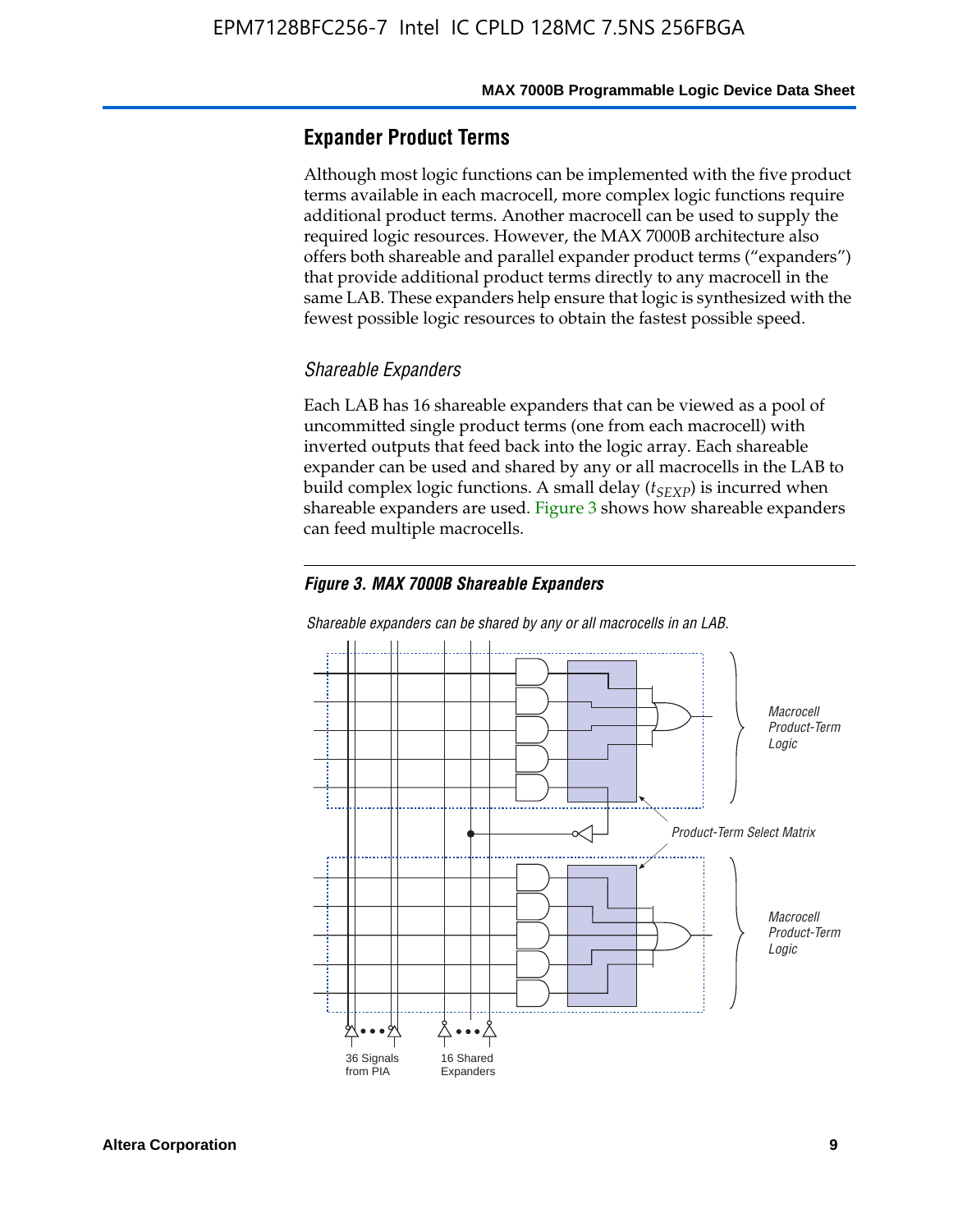#### **MAX 7000B Programmable Logic Device Data Sheet**

### *Parallel Expanders*

Parallel expanders are unused product terms that can be allocated to a neighboring macrocell to implement fast, complex logic functions. Parallel expanders allow up to 20 product terms to directly feed the macrocell OR logic, with five product terms provided by the macrocell and 15 parallel expanders provided by neighboring macrocells in the LAB.

The Altera Compiler can automatically allocate up to three sets of up to five parallel expanders to the macrocells that require additional product terms. Each set of five parallel expanders incurs a small, incremental timing delay ( $t_{PEXP}$ ). For example, if a macrocell requires 14 product terms, the Compiler uses the five dedicated product terms within the macrocell and allocates two sets of parallel expanders; the first set includes five product terms and the second set includes four product terms, increasing the total delay by  $2 \times t_{PEXP}$ .

Two groups of eight macrocells within each LAB (e.g., macrocells 1 through 8, and 9 through 16) form two chains to lend or borrow parallel expanders. A macrocell borrows parallel expanders from lowernumbered macrocells. For example, macrocell 8 can borrow parallel expanders from macrocell 7, from macrocells 7 and 6, or from macrocells 7, 6, and 5. Within each group of eight, the lowest-numbered macrocell can only lend parallel expanders and the highest-numbered macrocell can only borrow them. Figure 4 shows how parallel expanders can be borrowed from a neighboring macrocell.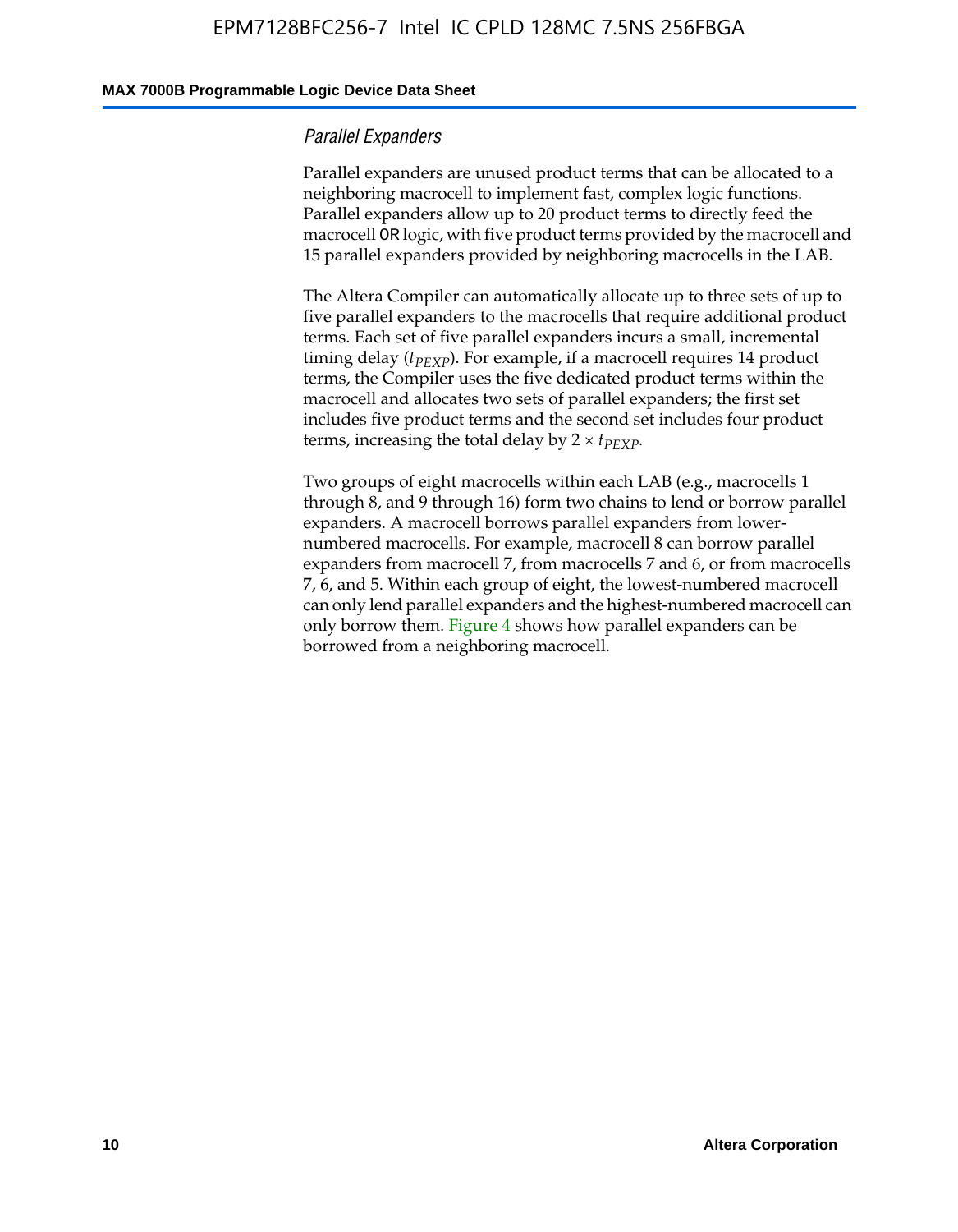

#### *Figure 4. MAX 7000B Parallel Expanders*

*Unused product terms in a macrocell can be allocated to a neighboring macrocell.*



### **Programmable Interconnect Array**

Logic is routed between LABs on the PIA. This global bus is a programmable path that connects any signal source to any destination on the device. All MAX 7000B dedicated inputs, I/O pins, and macrocell outputs feed the PIA, which makes the signals available throughout the entire device. Only the signals required by each LAB are actually routed from the PIA into the LAB. Figure 5 shows how the PIA signals are routed into the LAB. An EEPROM cell controls one input to a two-input AND gate, which selects a PIA signal to drive into the LAB.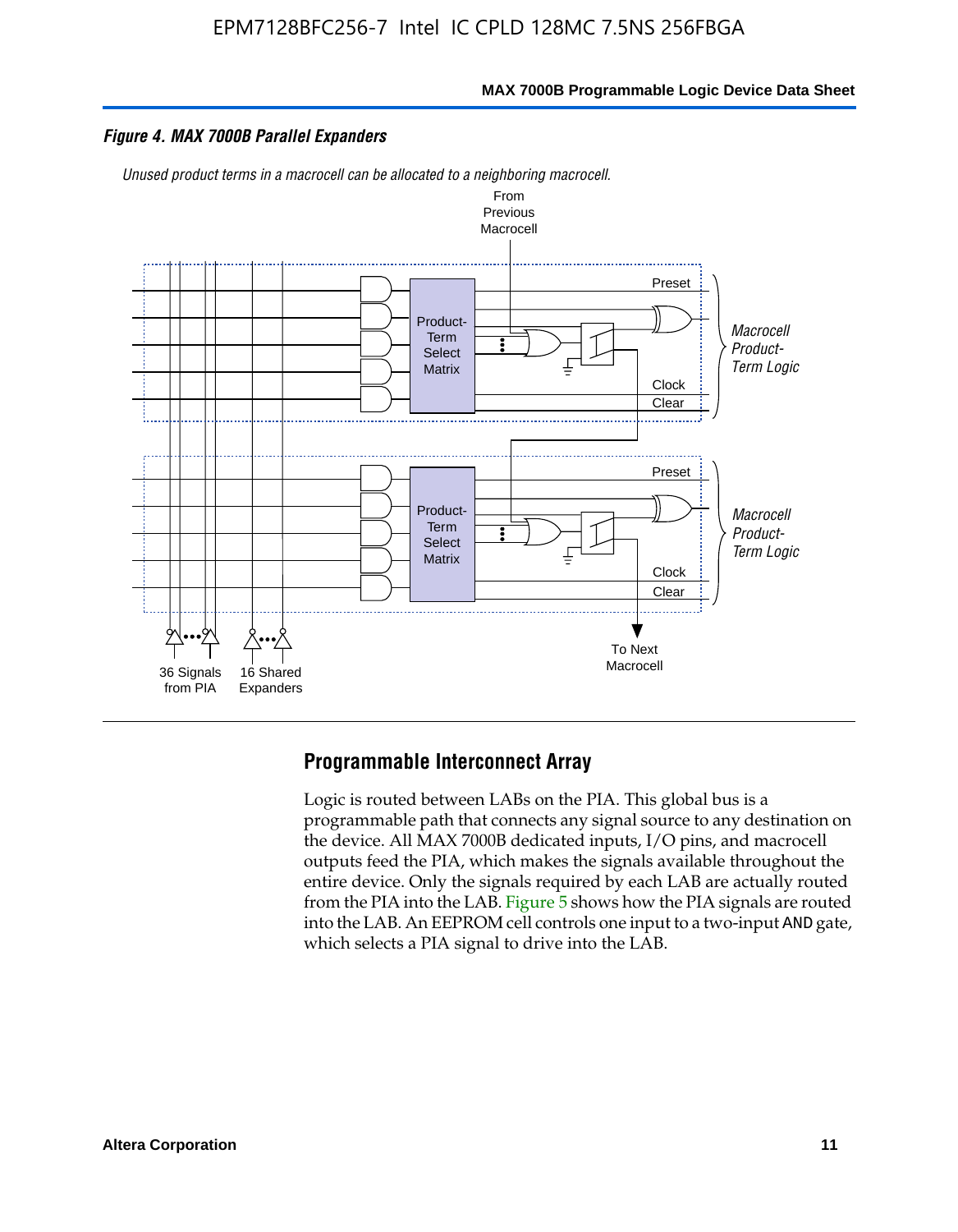### **MAX 7000B Programmable Logic Device Data Sheet**





While the routing delays of channel-based routing schemes in masked or field-programmable gate arrays (FPGAs) are cumulative, variable, and path-dependent, the MAX 7000B PIA has a predictable delay. The PIA makes a design's timing performance easy to predict.

### **I/O Control Blocks**

The I/O control block allows each I/O pin to be individually configured for input, output, or bidirectional operation. All I/O pins have a tri-state buffer that is individually controlled by one of the global output enable signals or directly connected to ground or  $V_{CC}$ . Figure 6 shows the I/O control block for MAX 7000B devices. The I/O control block has six or ten global output enable signals that are driven by the true or complement of two output enable signals, a subset of the I/O pins, or a subset of the I/O macrocells.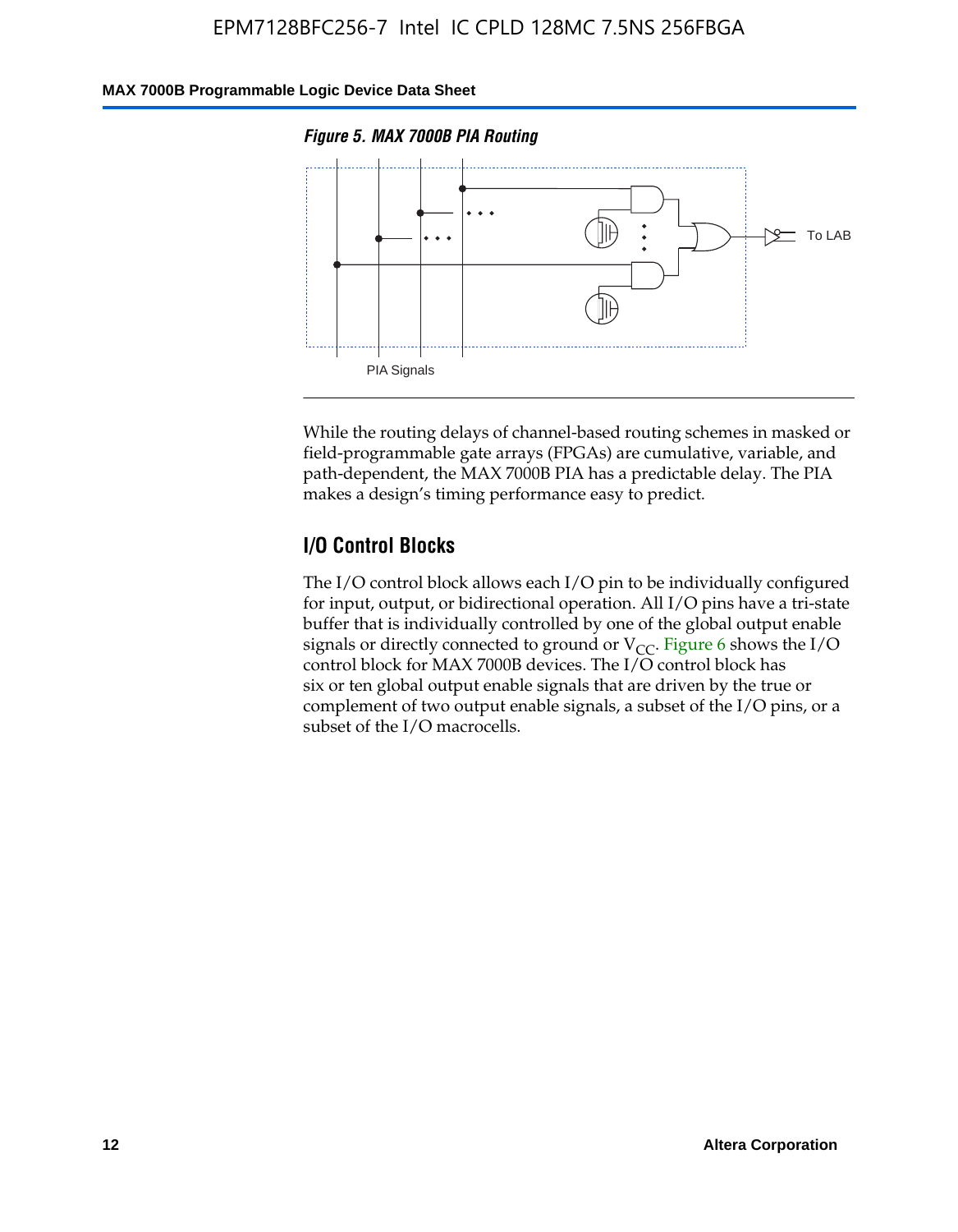



#### *Note:*

(1) EPM7032B, EPM7064B, EPM7128B, and EPM7256B devices have six output enable signals. EPM7512B devices have ten output enable signals.

> When the tri-state buffer control is connected to ground, the output is tri-stated (high impedance) and the I/O pin can be used as a dedicated input. When the tri-state buffer control is connected to  $V_{CC}$ , the output is enabled.

The MAX 7000B architecture provides dual I/O feedback, in which macrocell and pin feedbacks are independent. When an I/O pin is configured as an input, the associated macrocell can be used for buried logic.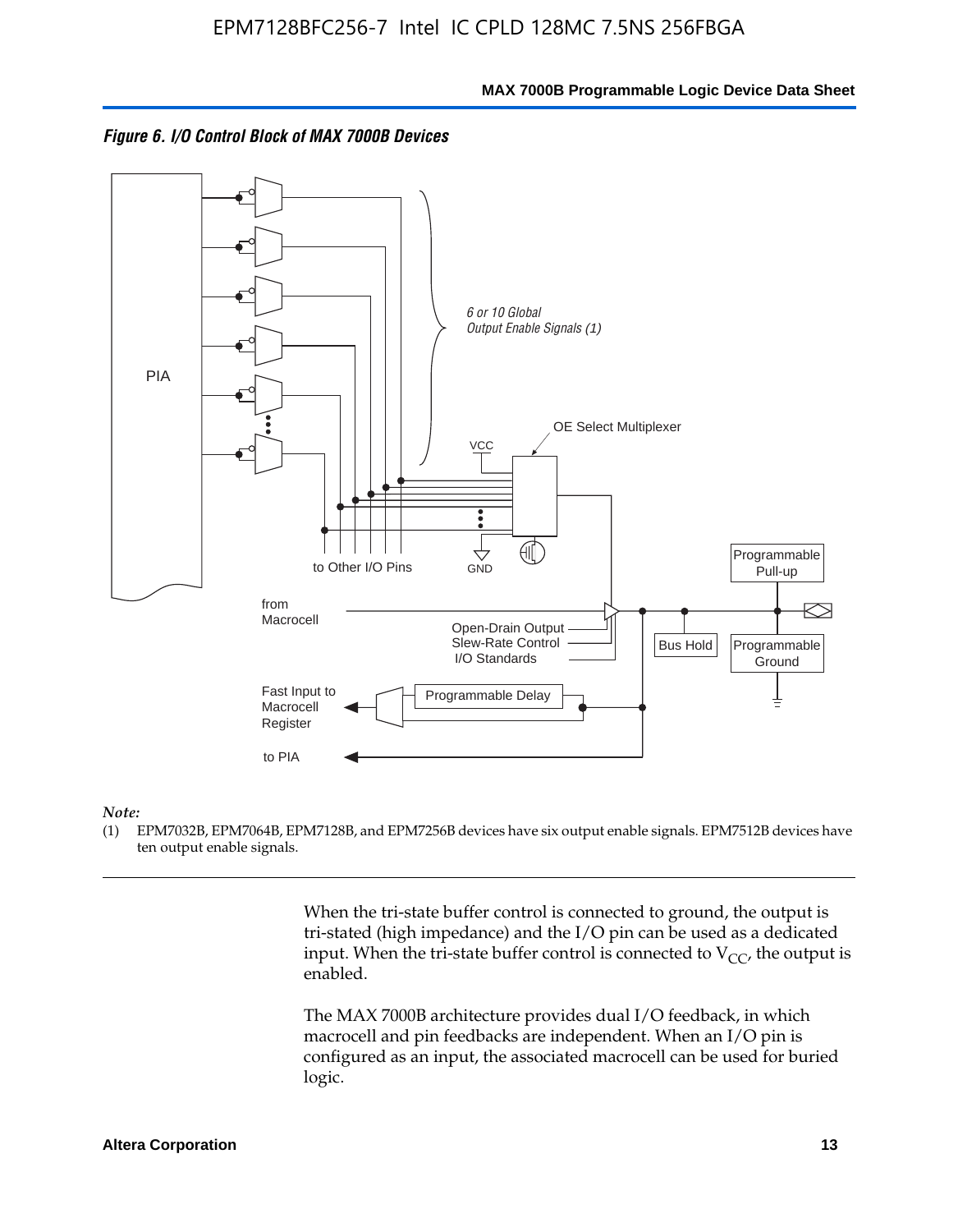**MAX 7000B Programmable Logic Device Data Sheet**

# **SameFrame Pin-Outs**

MAX 7000B devices support the SameFrame pin-out feature for FineLine BGA and 0.8-mm Ultra FineLine BGA packages. The SameFrame pin-out feature is the arrangement of balls on FineLine BGA and 0.8-mm Ultra FineLine BGA packages such that the lower-ball-count packages form a subset of the higher-ball-count packages. SameFrame pin-outs provide the flexibility to migrate not only from device to device within the same package, but also from one package to another. FineLine BGA packages are compatible with other FineLine BGA packages, and 0.8-mm Ultra FineLine BGA packages are compatible with other 0.8-mm Ultra FineLine BGA packages. A given printed circuit board (PCB) layout can support multiple device density/package combinations. For example, a single board layout can support a range of devices from an EPM7064B device in a 100-pin FineLine BGA package to an EPM7512B device in a 256-pin FineLine BGA package.

The Altera software provides support to design PCBs with SameFrame pin-out devices. Devices can be defined for present and future use. The Altera software generates pin-outs describing how to layout a board to take advantage of this migration (see Figure 7).

### *Figure 7. SameFrame Pin-Out Example*

Designed for 256-Pin FineLine BGA Package Printed Circuit Board



100-Pin FineLine BGA Package (Reduced I/O Count or Logic Requirements)

256-Pin FineLine BGA Package (Increased I/O Count or Logic Requirements)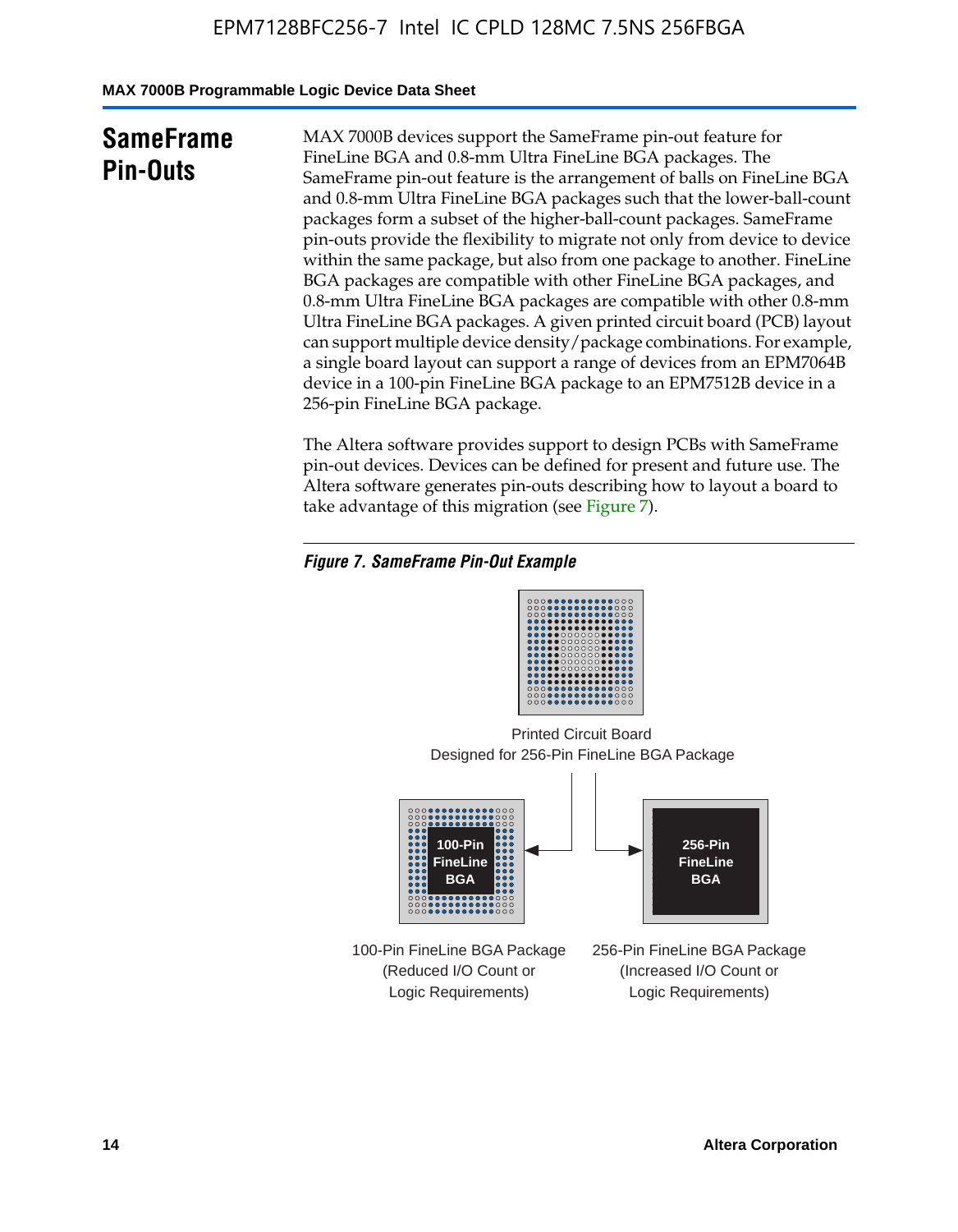# **In-System Programmability (ISP)**

MAX 7000B devices can be programmed in-system via an industrystandard 4-pin IEEE Std. 1149.1 (JTAG) interface. ISP offers quick, efficient iterations during design development and debugging cycles. The MAX 7000B architecture internally generates the high programming voltages required to program EEPROM cells, allowing in-system programming with only a single 2.5-V power supply. During in-system programming, the I/O pins are tri-stated and weakly pulled-up to eliminate board conflicts. The pull-up value is nominally 50 k¾.

MAX 7000B devices have an enhanced ISP algorithm for faster programming. These devices also offer an ISP\_Done bit that provides safe operation when in-system programming is interrupted. This ISP\_Done bit, which is the last bit programmed, prevents all I/O pins from driving until the bit is programmed.

ISP simplifies the manufacturing flow by allowing devices to be mounted on a PCB with standard pick-and-place equipment before they are programmed. MAX 7000B devices can be programmed by downloading the information via in-circuit testers, embedded processors, the Altera MasterBlaster communications cable, and the ByteBlasterMV parallel port download cable. Programming the devices after they are placed on the board eliminates lead damage on high-pin-count packages (e.g., QFP packages) due to device handling. MAX 7000B devices can be reprogrammed after a system has already shipped to the field. For example, product upgrades can be performed in the field via software or modem.

In-system programming can be accomplished with either an adaptive or constant algorithm. An adaptive algorithm reads information from the unit and adapts subsequent programming steps to achieve the fastest possible programming time for that unit. A constant algorithm uses a pre-defined (non-adaptive) programming sequence that does not take advantage of adaptive algorithm programming time improvements. Some in-circuit testers cannot program using an adaptive algorithm. Therefore, a constant algorithm must be used. MAX 7000B devices can be programmed with either an adaptive or constant (non-adaptive) algorithm.

The Jam Standard Test and Programming Language (STAPL), JEDEC standard JESD-71, can be used to program MAX 7000B devices with in-circuit testers, PCs, or embedded processors.



f For more information on using the Jam language, see *Application Note 88 (Using the Jam Language for ISP & ICR via an Embedded Processor)* and *Application Note 122 (Using STAPL for ISP & ICR via an Embedded Processor).*

The ISP circuitry in MAX 7000B devices is compliant with the IEEE Std. 1532 specification. The IEEE Std. 1532 is a standard developed to allow concurrent ISP between multiple PLD vendors.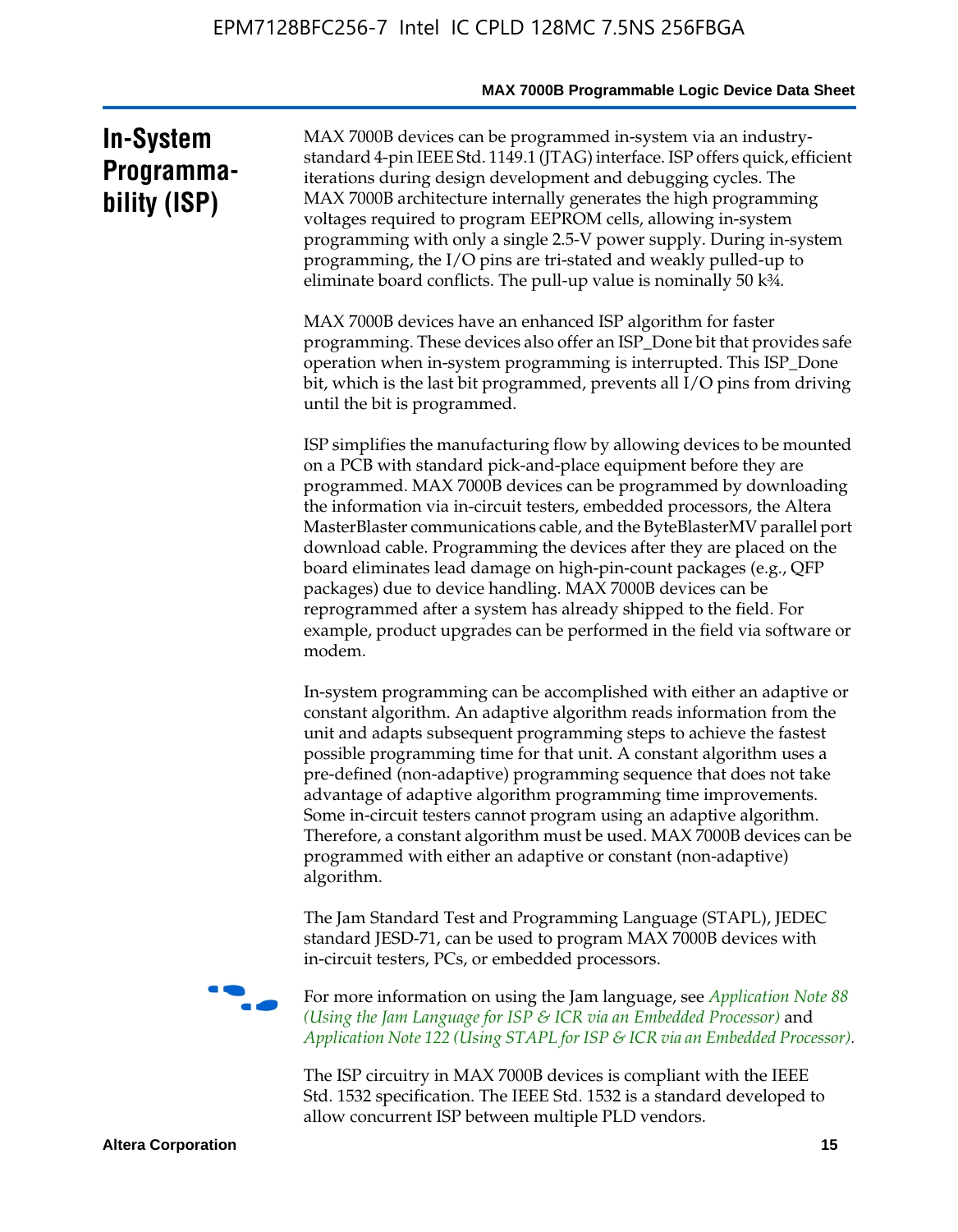### **Programming Sequence**

During in-system programming, instructions, addresses, and data are shifted into the MAX 7000B device through the TDI input pin. Data is shifted out through the TDO output pin and compared against the expected data.

Programming a pattern into the device requires the following six ISP stages. A stand-alone verification of a programmed pattern involves only stages 1, 2, 5, and 6.

- 1. *Enter ISP*. The enter ISP stage ensures that the I/O pins transition smoothly from user mode to ISP mode. The enter ISP stage requires 1 ms.
- 2. *Check ID*. Before any program or verify process, the silicon ID is checked. The time required to read this silicon ID is relatively small compared to the overall programming time.
- 3. *Bulk Erase*. Erasing the device in-system involves shifting in the instructions to erase the device and applying one erase pulse of 100 ms.
- 4. *Program*. Programming the device in-system involves shifting in the address and data and then applying the programming pulse to program the EEPROM cells. This process is repeated for each EEPROM address.
- 5. *Verify*. Verifying an Altera device in-system involves shifting in addresses, applying the read pulse to verify the EEPROM cells, and shifting out the data for comparison. This process is repeated for each EEPROM address.
- 6. *Exit ISP*. An exit ISP stage ensures that the I/O pins transition smoothly from ISP mode to user mode. The exit ISP stage requires 1 ms.

# **Programming Times**

The time required to implement each of the six programming stages can be broken into the following two elements:

- A pulse time to erase, program, or read the EEPROM cells.
- A shifting time based on the test clock (TCK) frequency and the number of TCK cycles to shift instructions, address, and data into the device.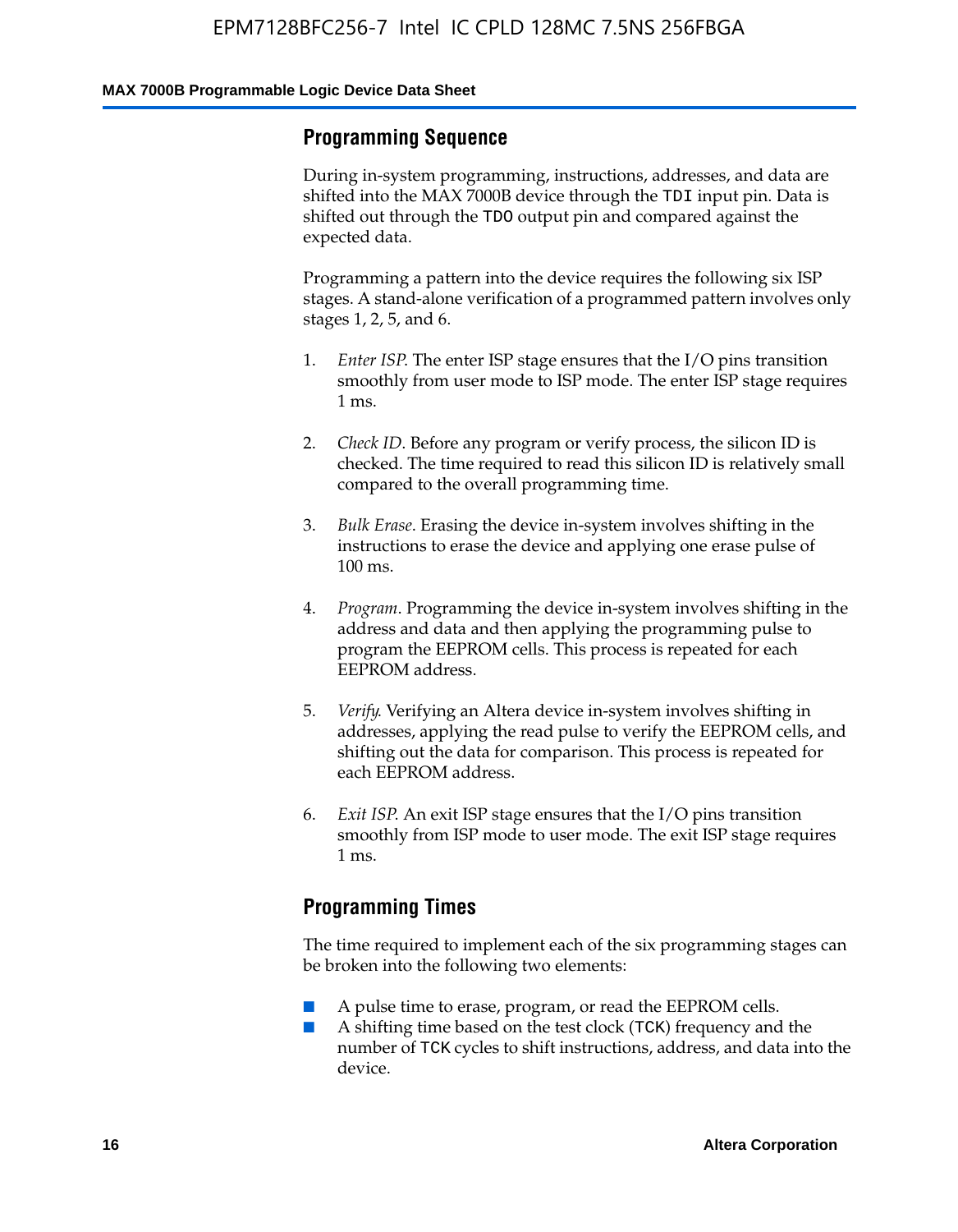By combining the pulse and shift times for each of the programming stages, the program or verify time can be derived as a function of the TCK frequency, the number of devices, and specific target device(s). Because different ISP-capable devices have a different number of EEPROM cells, both the total fixed and total variable times are unique for a single device.

### *Programming a Single MAX 7000B Device*

The time required to program a single MAX 7000B device in-system can be calculated from the following formula:

| $t_{PROG} = t_{PPULSE} + \frac{Cycle_{PTCK}}{f_{TCK}}$ |                                                                                                    |
|--------------------------------------------------------|----------------------------------------------------------------------------------------------------|
| where: $t_{PROG}$<br>$t_{PPULSE}$                      | $=$ Programming time<br>= Sum of the fixed times to erase, program, and<br>verify the EEPROM cells |
| $Cycle_{PTCK}$<br>fтск                                 | = Number of TCK cycles to program a device<br>$=$ TCK frequency                                    |

The ISP times for a stand-alone verification of a single MAX 7000B device can be calculated from the following formula:

| $t_{VER} = t_{VPULSE} + \frac{t_{TCK}}{f_{TCK}}$ | $Cycle_{VTCK}$ |                                                                                                                                   |
|--------------------------------------------------|----------------|-----------------------------------------------------------------------------------------------------------------------------------|
| where: $t_{VFR}$<br>$t_{VPULSE}$                 |                | $=$ Verify time<br>$=$ Sum of the fixed times to verify the EEPROM cells<br>$CycleVTCK$ = Number of TCK cycles to verify a device |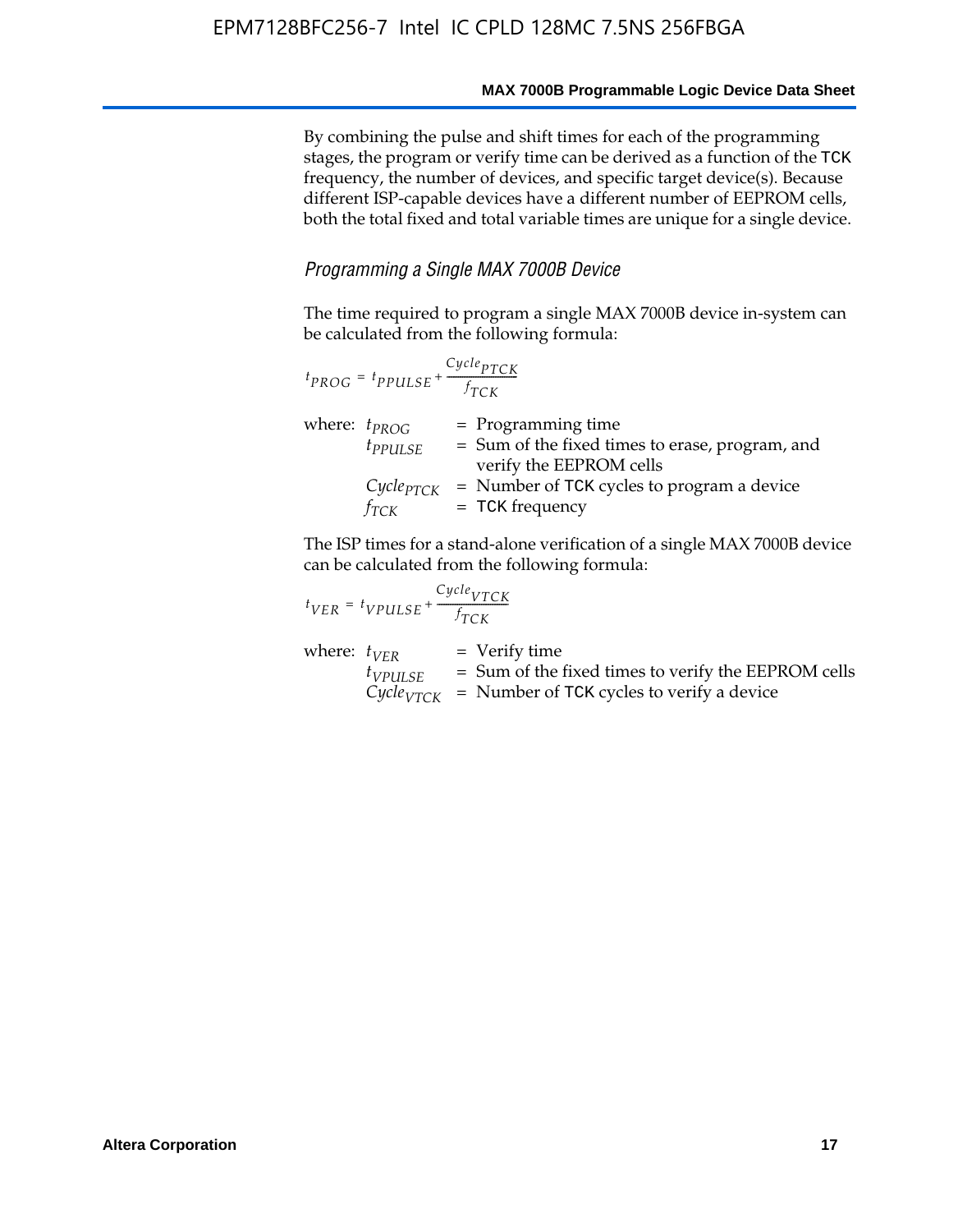### **MAX 7000B Programmable Logic Device Data Sheet**

The programming times described in Tables 4 through 6 are associated with the worst-case method using the enhanced ISP algorithm.

| Table 4. MAX 7000B t <sub>PULSE</sub> & Cycle <sub>TCK</sub> Values |                               |                       |                 |                                 |  |  |  |  |
|---------------------------------------------------------------------|-------------------------------|-----------------------|-----------------|---------------------------------|--|--|--|--|
| <b>Device</b>                                                       |                               | <b>Programming</b>    |                 | <b>Stand-Alone Verification</b> |  |  |  |  |
|                                                                     | <i>t<sub>PPULSE</sub></i> (s) | Cycle <sub>PTCK</sub> | $t_{VPULSE}(s)$ | Cycle <sub>vTCK</sub>           |  |  |  |  |
| EMP7032B                                                            | 2.12                          | 70,000                | 0.002           | 18,000                          |  |  |  |  |
| <b>EMP7064B</b>                                                     | 2.12                          | 120,000               | 0.002           | 35,000                          |  |  |  |  |
| <b>EMP7128B</b>                                                     | 2.12                          | 222,000               | 0.002           | 69,000                          |  |  |  |  |
| <b>EMP7256B</b>                                                     | 2.12                          | 466,000               | 0.002           | 151,000                         |  |  |  |  |
| <b>EMP7512B</b>                                                     | 2.12                          | 914,000               | 0.002           | 300,000                         |  |  |  |  |

Tables 5 and 6 show the in-system programming and stand alone verification times for several common test clock frequencies.

| Table 5. MAX 7000B In-System Programming Times for Different Test Clock Frequencies |        |       |       |       |                |                |                |               |              |
|-------------------------------------------------------------------------------------|--------|-------|-------|-------|----------------|----------------|----------------|---------------|--------------|
| <b>Device</b>                                                                       | İтск   |       |       |       |                |                |                |               | <b>Units</b> |
|                                                                                     | 10 MHz | 5 MHz | 2 MHz | 1 MHz | <b>500 kHz</b> | <b>200 kHz</b> | <b>100 kHz</b> | <b>50 kHz</b> |              |
| <b>EMP7032B</b>                                                                     | 2.13   | 2.13  | 2.15  | 2.19  | 2.26           | 2.47           | 2.82           | 3.52          | s            |
| <b>EMP7064B</b>                                                                     | 2.13   | 2.14  | 2.18  | 2.24  | 2.36           | 2.72           | 3.32           | 4.52          | s            |
| <b>EMP7128B</b>                                                                     | 2.14   | 2.16  | 2.23  | 2.34  | 2.56           | 3.23           | 4.34           | 6.56          | s            |
| <b>EMP7256B</b>                                                                     | 2.17   | 2.21  | 2.35  | 2.58  | 3.05           | 4.45           | 6.78           | 11.44         | s            |
| <b>EMP7512B</b>                                                                     | 2.21   | 2.30  | 2.58  | 3.03  | 3.95           | 6.69           | 11.26          | 20.40         | s            |

| Table 1. MAX 7000B Stand-Alone Verification Times for Different Test Clock Frequencies |                  |       |       |       |                |                |                |               |              |
|----------------------------------------------------------------------------------------|------------------|-------|-------|-------|----------------|----------------|----------------|---------------|--------------|
| <b>Device</b>                                                                          | t <sub>тск</sub> |       |       |       |                |                |                |               | <b>Units</b> |
|                                                                                        | <b>10 MHz</b>    | 5 MHz | 2 MHz | 1 MHz | <b>500 kHz</b> | <b>200 kHz</b> | <b>100 kHz</b> | <b>50 kHz</b> |              |
| <b>EMP7032B</b>                                                                        | 0.00             | 0.01  | 0.01  | 0.02  | 0.04           | 0.09           | 0.18           | 0.36          | s            |
| <b>EMP7064B</b>                                                                        | 0.01             | 0.01  | 0.02  | 0.04  | 0.07           | 0.18           | 0.35           | 0.70          | s            |
| <b>EMP7128B</b>                                                                        | 0.01             | 0.02  | 0.04  | 0.07  | 0.14           | 0.35           | 0.69           | 1.38          | s            |
| <b>EMP7256B</b>                                                                        | 0.02             | 0.03  | 0.08  | 0.15  | 0.30           | 0.76           | 1.51           | 3.02          | s            |
| <b>EMP7512B</b>                                                                        | 0.03             | 0.06  | 0.15  | 0.30  | 0.60           | 1.50           | 3.00           | 6.00          | s            |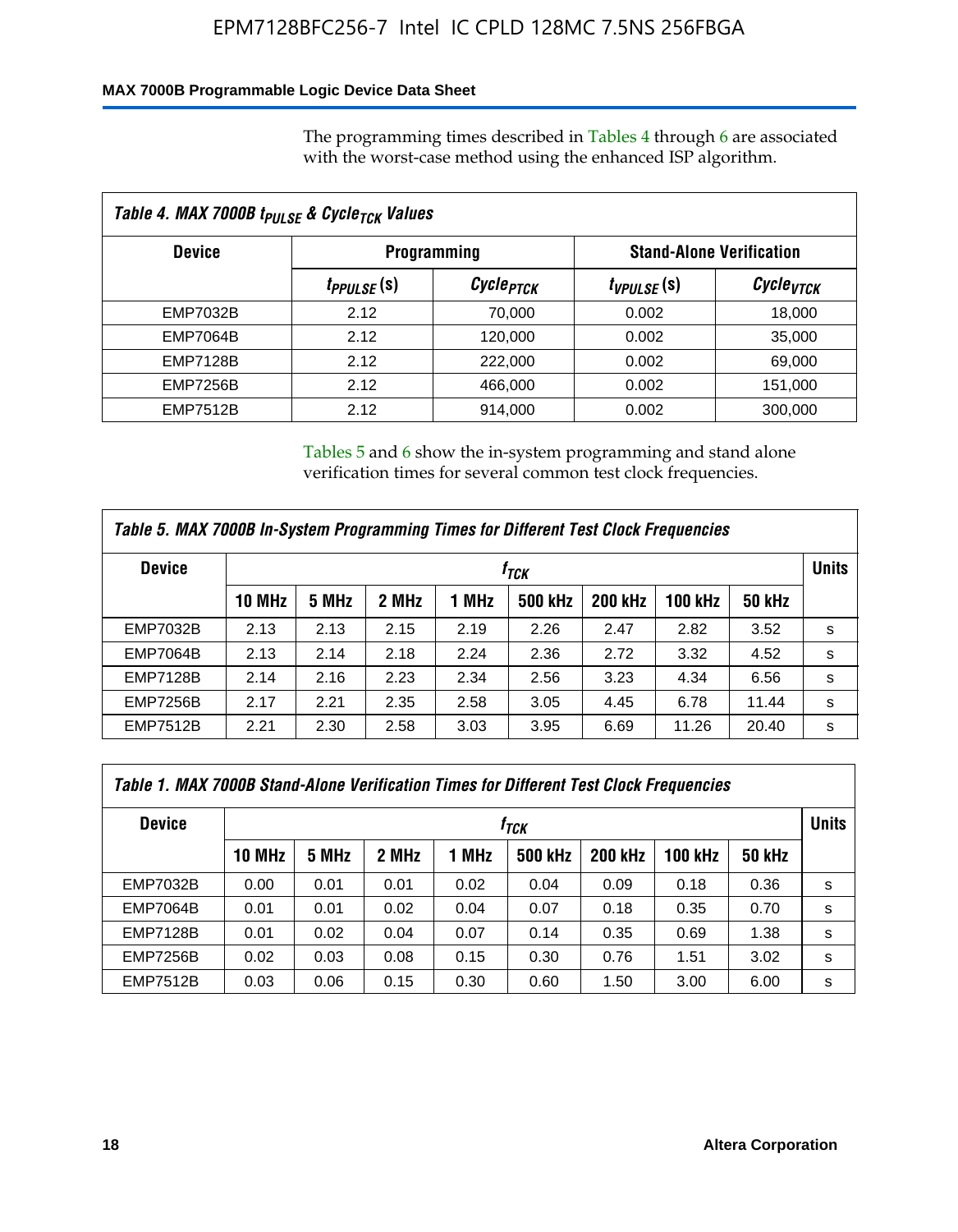|                                                                             | MAX 7000B Programmable Logic Device Data Sheet                                                                                                                                                                                                                                                                                                                                                 |
|-----------------------------------------------------------------------------|------------------------------------------------------------------------------------------------------------------------------------------------------------------------------------------------------------------------------------------------------------------------------------------------------------------------------------------------------------------------------------------------|
| <b>Programming</b><br>with External<br><b>Hardware</b>                      | MAX 7000B devices can be programmed on Windows-based PCs with an<br>Altera Logic Programmer card, the Master Programming Unit (MPU),<br>and the appropriate device adapter. The MPU performs continuity<br>checking to ensure adequate electrical contact between the adapter and<br>the device.                                                                                               |
|                                                                             | For more information, see the Altera Programming Hardware Data Sheet.                                                                                                                                                                                                                                                                                                                          |
|                                                                             | The Altera software can use text- or waveform-format test vectors created<br>with the Altera Text Editor or Waveform Editor to test the programmed<br>device. For added design verification, designers can perform functional<br>testing to compare the functional device behavior with the results of<br>simulation.                                                                          |
|                                                                             | Data I/O, BP Microsystems, and other programming hardware<br>manufacturers provide programming support for Altera devices. For<br>more information, see Programming Hardware Manufacturers.                                                                                                                                                                                                    |
| <b>IEEE Std.</b><br>1149.1 (JTAG)<br><b>Boundary-Scan</b><br><b>Support</b> | MAX 7000B devices include the JTAG boundary-scan test circuitry<br>defined by IEEE Std. 1149.1. Table 6 describes the JTAG instructions<br>supported by MAX 7000B devices. The pin-out tables starting on page 59<br>of this data sheet show the location of the JTAG control pins for each<br>device. If the JTAG interface is not required, the JTAG pins are available<br>as user I/O pins. |
| Table 6, MAY 7000R. ITAC Instructions                                       |                                                                                                                                                                                                                                                                                                                                                                                                |

| Tadie 6. Max /Uuub JTAG Instructions |                                                                                                                                                                                                                                                                                            |  |  |  |  |
|--------------------------------------|--------------------------------------------------------------------------------------------------------------------------------------------------------------------------------------------------------------------------------------------------------------------------------------------|--|--|--|--|
| <b>JTAG Instruction</b>              | <b>Description</b>                                                                                                                                                                                                                                                                         |  |  |  |  |
| SAMPLE/PRELOAD                       | Allows a snapshot of signals at the device pins to be captured and examined during<br>normal device operation, and permits an initial data pattern output at the device pins.                                                                                                              |  |  |  |  |
| <b>EXTEST</b>                        | Allows the external circuitry and board-level interconnections to be tested by forcing a<br>test pattern at the output pins and capturing test results at the input pins.                                                                                                                  |  |  |  |  |
| <b>BYPASS</b>                        | Places the 1-bit bypass register between the TDI and TDO pins, which allows the<br>boundary-scan test data to pass synchronously through a selected device to adjacent<br>devices during normal operation.                                                                                 |  |  |  |  |
| <b>CLAMP</b>                         | Allows the values in the boundary-scan register to determine pin states while placing the<br>1-bit bypass register between the TDI and TDO pins.                                                                                                                                           |  |  |  |  |
| <b>IDCODE</b>                        | Selects the IDCODE register and places it between the TDI and TDO pins, allowing the<br>IDCODE to be serially shifted out of TDO.                                                                                                                                                          |  |  |  |  |
| <b>USERCODE</b>                      | Selects the 32-bit USERCODE register and places it between the TDI and TDO pins,<br>allowing the USERCODE value to be shifted out of TDO.                                                                                                                                                  |  |  |  |  |
| <b>ISP</b> Instructions              | These instructions are used when programming MAX 7000B devices via the JTAG ports<br>with the MasterBlaster or ByteBlasterMV download cable, or using a Jam File (.jam),<br>Jam Byte-Code File (.jbc), or Serial Vector Format File (.svf) via an embedded<br>processor or test equipment. |  |  |  |  |

# **MAX 7000B Programmable Logic Device Data Sheet**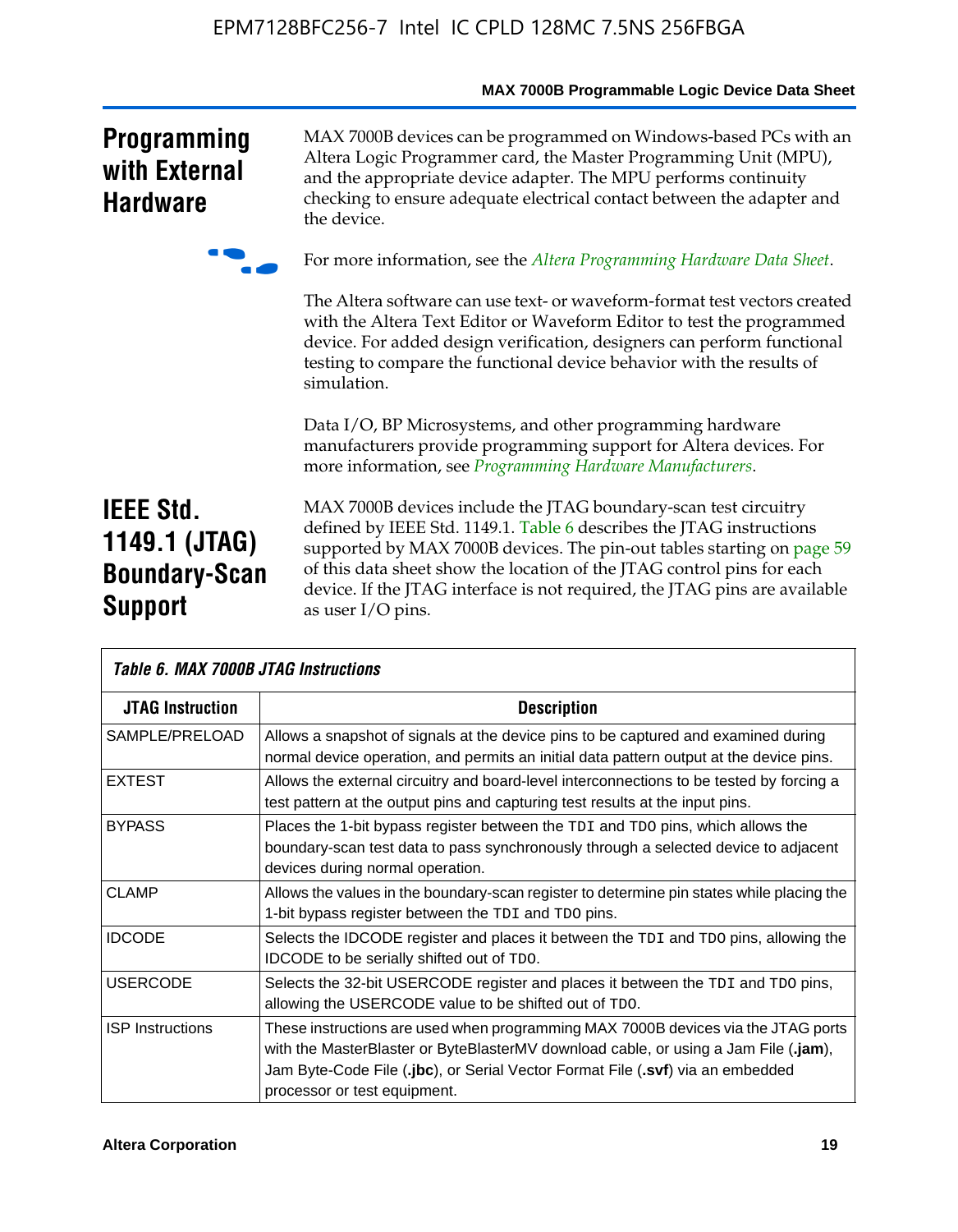### **MAX 7000B Programmable Logic Device Data Sheet**

The instruction register length of MAX 7000B devices is ten bits. The MAX 7000B USERCODE register length is 32 bits. Tables 7 and 8 show the boundary-scan register length and device IDCODE information for MAX 7000B devices.

| Table 7. MAX 7000B Boundary-Scan Register Length |                                      |  |  |  |  |
|--------------------------------------------------|--------------------------------------|--|--|--|--|
| <b>Device</b>                                    | <b>Boundary-Scan Register Length</b> |  |  |  |  |
| <b>EPM7032B</b>                                  | 96                                   |  |  |  |  |
| <b>EPM7064B</b>                                  | 192                                  |  |  |  |  |
| <b>EPM7128B</b>                                  | 288                                  |  |  |  |  |
| <b>EPM7256B</b>                                  | 480                                  |  |  |  |  |
| <b>EPM7512B</b>                                  | 624                                  |  |  |  |  |

| Table 8. 32-Bit MAX 7000B Device IDCODE<br>Note $(1)$ |                            |                              |                                                    |                  |  |  |  |
|-------------------------------------------------------|----------------------------|------------------------------|----------------------------------------------------|------------------|--|--|--|
| <b>Device</b>                                         |                            | <b>IDCODE (32 Bits)</b>      |                                                    |                  |  |  |  |
|                                                       | <b>Version</b><br>(4 Bits) | Part Number (16 Bits)        | <b>Manufacturer's</b><br><b>Identity (11 Bits)</b> | 1 (1 Bit)<br>(2) |  |  |  |
| <b>EPM7032B</b>                                       | 0010                       | 0111 0000 0011 0010          | 00001101110                                        | 1                |  |  |  |
| <b>EPM7064B</b>                                       | 0010                       | 0111 0000 0110 0100          | 00001101110                                        | 1                |  |  |  |
| <b>EPM7128B</b>                                       | 0010                       | 0001<br>0010<br>1000<br>0111 | 00001101110                                        | 1                |  |  |  |
| <b>EPM7256B</b>                                       | 0010                       | 0111 0010 0101 0110          | 00001101110                                        | 1                |  |  |  |
| EPM7512B                                              | 0010                       | 0111 0101 0001 0010          | 00001101110                                        |                  |  |  |  |

*Notes:*

(1) The most significant bit (MSB) is on the left.

(2) The least significant bit (LSB) for all JTAG IDCODEs is 1.



f See *Application Note 39 (IEEE 1149.1 (JTAG) Boundary-Scan Testing in Altera Devices)* for more information on JTAG boundary-scan testing.

Figure 8 shows the timing information for the JTAG signals.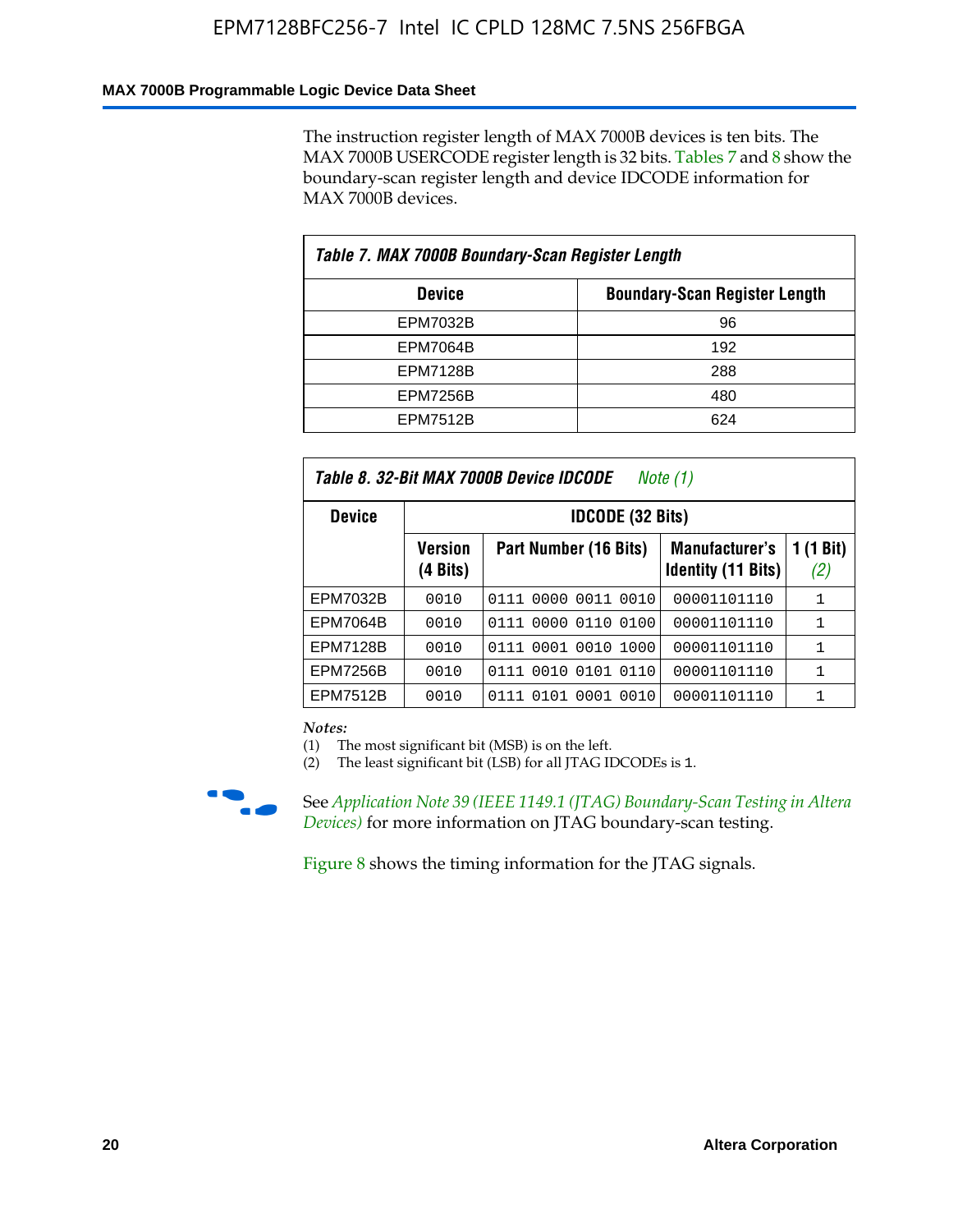

Table 9 shows the JTAG timing parameters and values for MAX 7000B devices.

| Note (1)           | Table 9. JTAG Timing Parameters & Values for MAX 7000B Devices |     |            |      |
|--------------------|----------------------------------------------------------------|-----|------------|------|
| Symbol             | <b>Parameter</b>                                               | Min | <b>Max</b> | Unit |
| t <sub>JCP</sub>   | TCK clock period                                               | 100 |            | ns   |
| t <sub>JCH</sub>   | TCK clock high time                                            | 50  |            | ns   |
| tjcl               | <b>TCK clock low time</b>                                      | 50  |            | ns   |
| tjesu              | JTAG port setup time                                           | 20  |            | ns   |
| t <sub>JPH</sub>   | JTAG port hold time                                            | 45  |            | ns   |
| tjpco              | JTAG port clock to output                                      |     | 25         | ns   |
| t <sub>JPZX</sub>  | JTAG port high impedance to valid output                       |     | 25         | ns   |
| t <sub>JPXZ</sub>  | JTAG port valid output to high impedance                       |     | 25         | ns   |
| t <sub>JSSU</sub>  | Capture register setup time                                    | 20  |            | ns   |
| $t_{\mathsf{JSH}}$ | Capture register hold time                                     | 45  |            | ns   |
| t <sub>JSCO</sub>  | Update register clock to output                                |     | 25         | ns   |
| t <sub>JSZX</sub>  | Update register high impedance to valid output                 |     | 25         | ns   |
| t <sub>JSXZ</sub>  | Update register valid output to high impedance                 |     | 25         | ns   |

*Note:*

(1) Timing parameters in this table apply to all  $V_{\text{CCIO}}$  levels.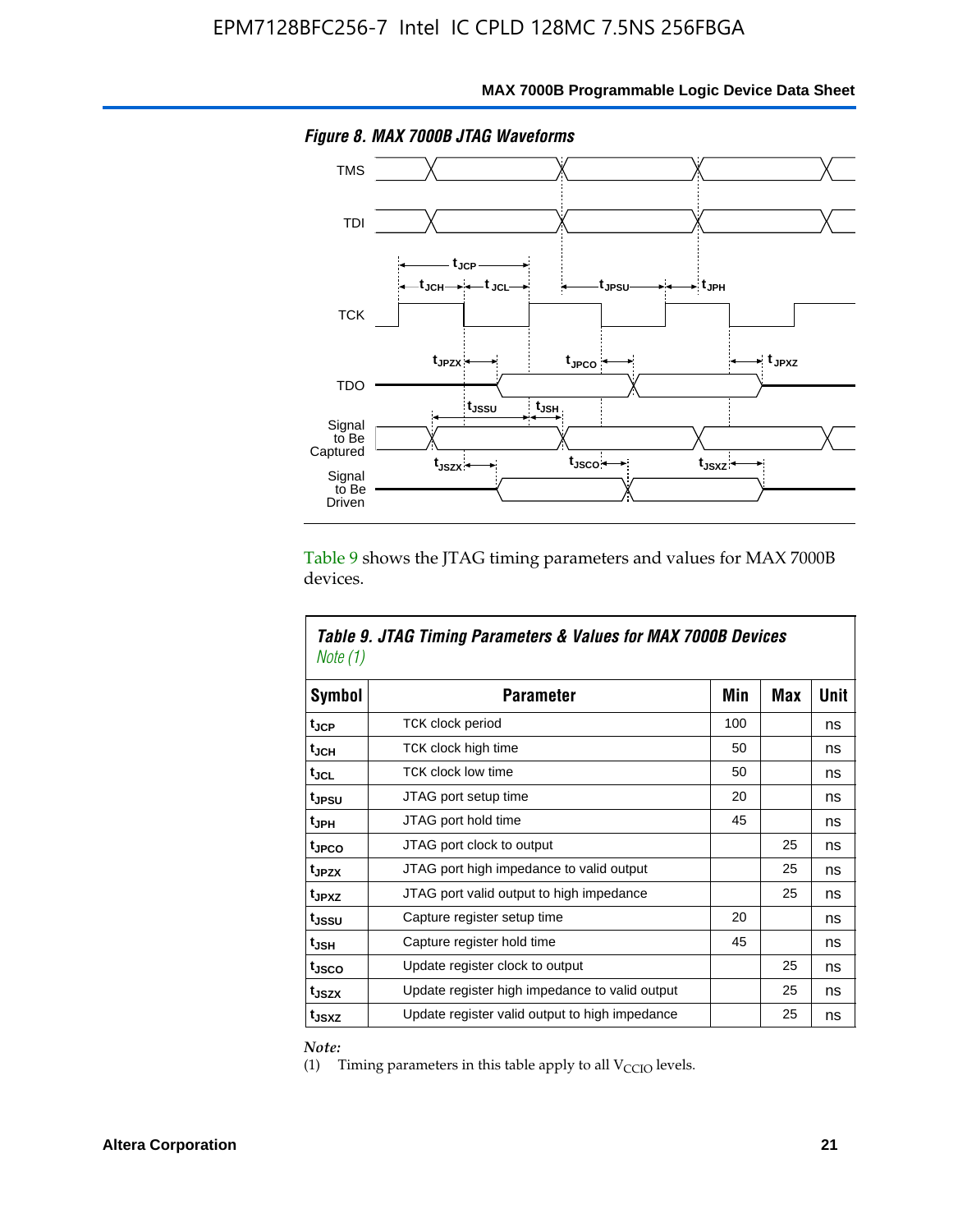**MAX 7000B Programmable Logic Device Data Sheet**

| <b>Programmable</b><br><b>Speed/Power</b><br><b>Control</b> | MAX 7000B devices offer a power-saving mode that supports low-power<br>operation across user-defined signal paths or the entire device. This<br>feature allows total power dissipation to be reduced by 50% or more,<br>because most logic applications require only a small fraction of all gates to<br>operate at maximum frequency.                                                                                                                          |
|-------------------------------------------------------------|-----------------------------------------------------------------------------------------------------------------------------------------------------------------------------------------------------------------------------------------------------------------------------------------------------------------------------------------------------------------------------------------------------------------------------------------------------------------|
|                                                             | The designer can program each individual macrocell in a MAX 7000B<br>device for either high-speed or low-power operation. As a result, speed-<br>critical paths in the design can run at high speed, while the remaining<br>paths can operate at reduced power. Macrocells that run at low power<br>incur a nominal timing delay adder $(t_{LPA})$ for the $t_{LAD}$ , $t_{LAC}$ , $t_{IC}$ , $t_{ACL}$ ,<br>$t_{CPPW}$ , $t_{EN}$ , and $t_{SEXP}$ parameters. |
| <b>Output</b><br><b>Configuration</b>                       | MAX 7000B device outputs can be programmed to meet a variety of<br>system-level requirements.                                                                                                                                                                                                                                                                                                                                                                   |
|                                                             | <b>MultiVolt I/O Interface</b>                                                                                                                                                                                                                                                                                                                                                                                                                                  |
|                                                             | The MAX 7000B device architecture supports the MultiVolt I/O interface<br>feature, which allows MAX 7000B devices to connect to systems with<br>differing supply voltages. MAX 7000B devices in all packages can be set<br>for 3.3-V, 2.5-V, or 1.8-V pin operation. These devices have one set of $V_{CC}$<br>pins for internal operation and input buffers (VCCINT), and another set for<br>I/O output drivers (VCCIO).                                       |

The VCCIO pins can be connected to either a 3.3-V, 2.5-V, or 1.8-V power supply, depending on the output requirements. When the VCCIO pins are connected to a 1.8-V power supply, the output levels are compatible with 1.8-V systems. When the VCCIO pins are connected to a 2.5- $\hat{V}$  power supply, the output levels are compatible with 2.5-V systems. When the VCCIO pins are connected to a 3.3-V power supply, the output high is at 3.3 V and is therefore compatible with 3.3-V or 5.0-V systems. Devices operating with  $V_{\text{CCIO}}$  levels of 2.5 V or 1.8 V incur a nominal timing delay adder.

Table 10 describes the MAX 7000B MultiVolt I/O support.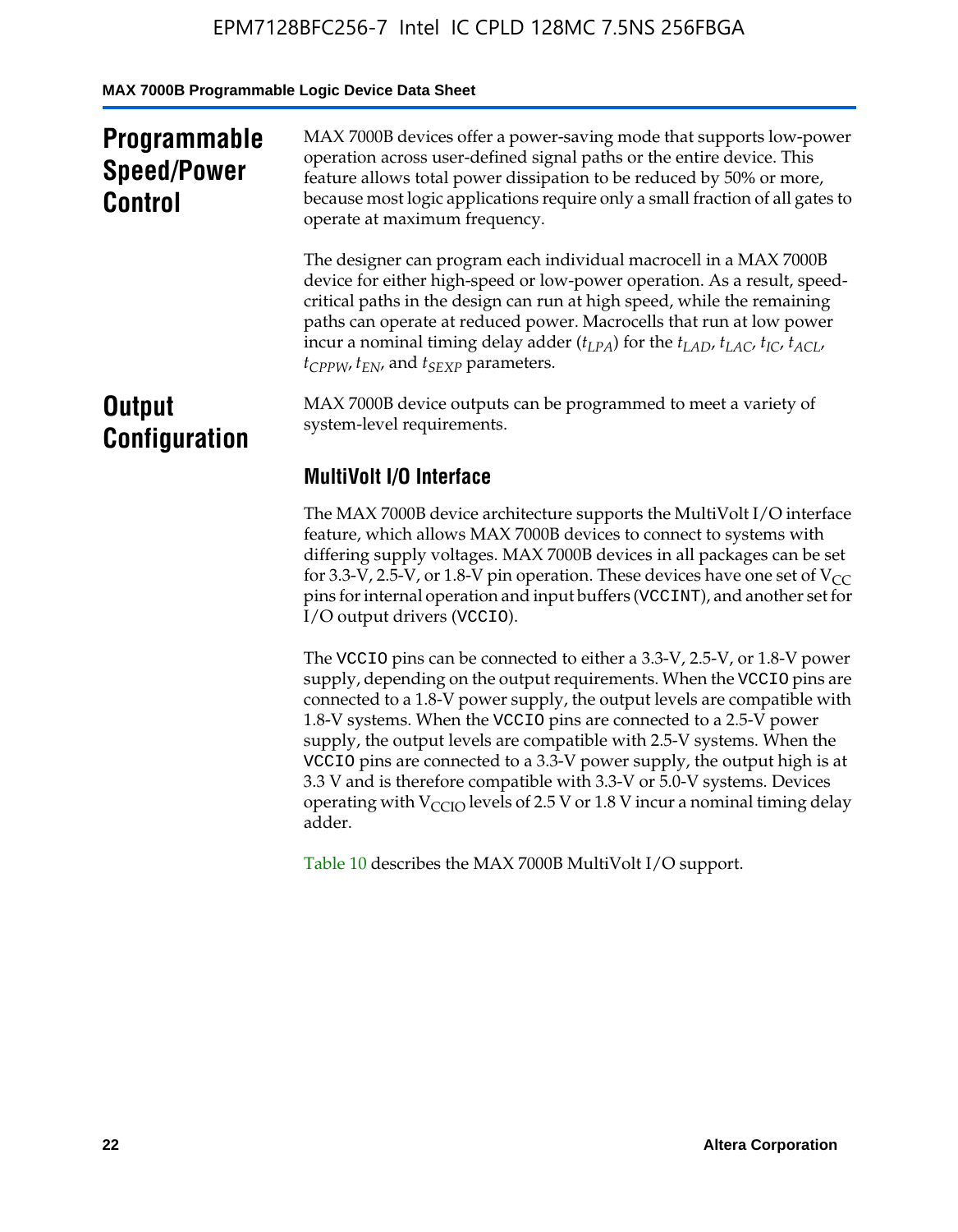| Table 10. MAX 7000B MultiVolt I/O Support |     |     |                  |     |     |     |                          |     |
|-------------------------------------------|-----|-----|------------------|-----|-----|-----|--------------------------|-----|
| $V_{\text{CCIO}}(V)$                      |     |     | Input Signal (V) |     |     |     | <b>Output Signal (V)</b> |     |
|                                           | 1.8 | 2.5 | 3.3              | 5.0 | 1.8 | 2.5 | 3.3                      | 5.0 |
| 1.8                                       |     |     |                  |     |     |     |                          |     |
| 2.5                                       |     |     |                  |     |     |     |                          |     |
| 3.3                                       |     |     |                  |     |     |     |                          |     |

# **Open-Drain Output Option**

MAX 7000B devices provide an optional open-drain (equivalent to open-collector) output for each I/O pin. This open-drain output enables the device to provide system-level control signals (e.g., interrupt and write enable signals) that can be asserted by any of several devices. It can also provide an additional wired-OR plane.

# **Programmable Ground Pins**

Each unused I/O pin on MAX 7000B devices may be used as an additional ground pin. This programmable ground feature does not require the use of the associated macrocell; therefore, the buried macrocell is still available for user logic.

# **Slew-Rate Control**

The output buffer for each MAX 7000B I/O pin has an adjustable output slew rate that can be configured for low-noise or high-speed performance. A faster slew rate provides high-speed transitions for high-performance systems. However, these fast transitions may introduce noise transients into the system. A slow slew rate reduces system noise, but adds a nominal delay of 4 to 5 ns. When the configuration cell is turned off, the slew rate is set for low-noise performance. Each I/O pin has an individual EEPROM bit that controls the slew rate, allowing designers to specify the slew rate on a pin-by-pin basis. The slew rate control affects both the rising and falling edges of the output signal.

# **Advanced I/O Standard Support**

The MAX 7000B I/O pins support the following I/O standards: LVTTL, LVCMOS, 1.8-V I/O, 2.5-V I/O, GTL+, SSTL-3 Class I and II, and SSTL-2 Class I and II.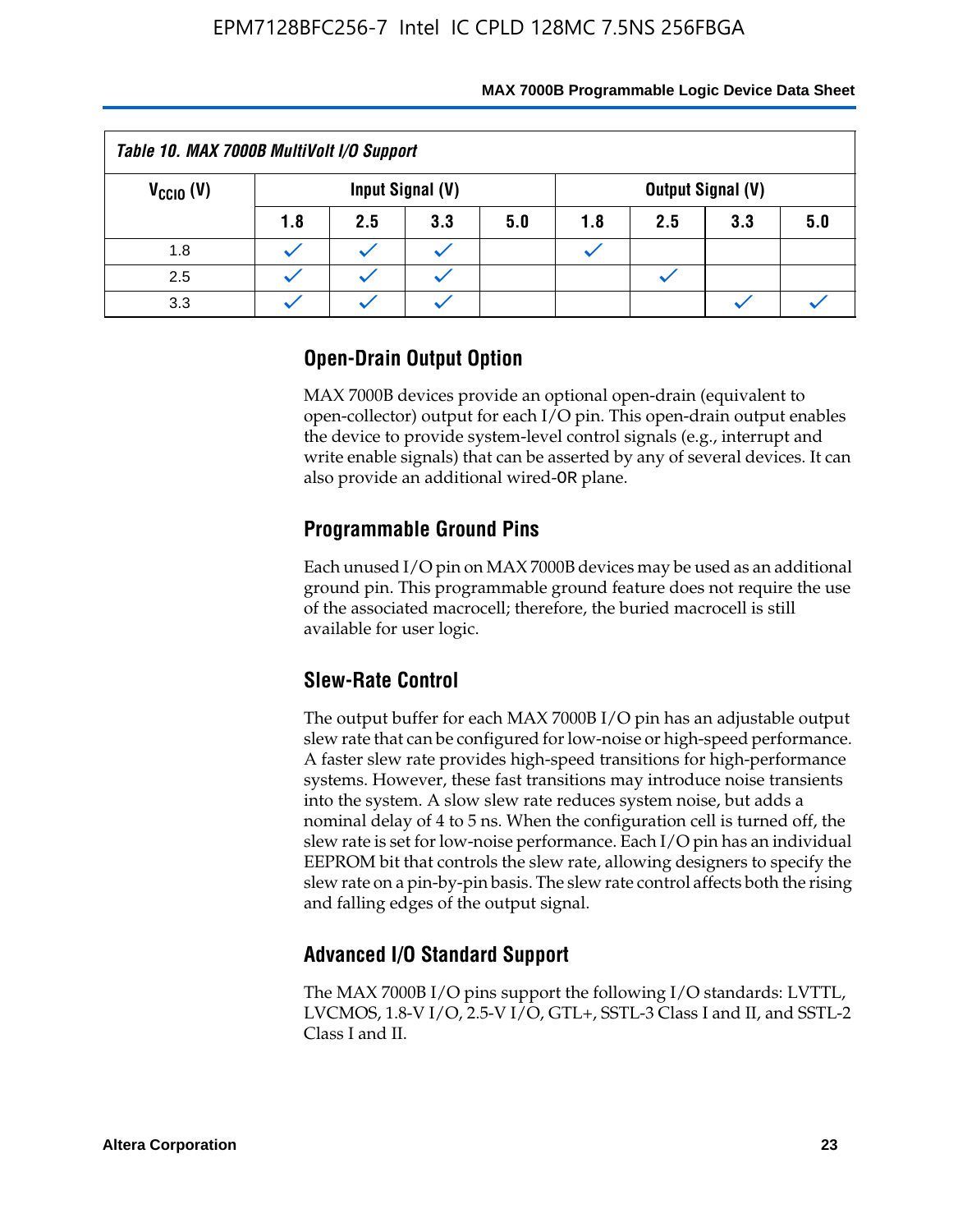#### **MAX 7000B Programmable Logic Device Data Sheet**

MAX 7000B devices contain two I/O banks. Both banks support all standards. Each I/O bank has its own VCCIO pins. A single device can support 1.8-V, 2.5-V, and 3.3-V interfaces; each bank can support a different standard independently. Within a bank, any one of the terminated standards can be supported.

Figure 9 shows the arrangement of the MAX 7000B I/O banks.



*Figure 9. MAX 7000B I/O Banks for Various Advanced I/O Standards*

Table 11 shows which macrocells have pins in each I/O bank.

| Table 11. Macrocell Pins Contained in Each I/O Bank |                |                  |  |  |  |
|-----------------------------------------------------|----------------|------------------|--|--|--|
| <b>Device</b>                                       | <b>Bank 1</b>  | <b>Bank 2</b>    |  |  |  |
| <b>EPM7032B</b>                                     | $1 - 16$       | 17-32            |  |  |  |
| <b>EPM7064B</b>                                     | $1 - 32$       | 33-64            |  |  |  |
| <b>EPM7128B</b>                                     | $1 - 64$       | 65-128           |  |  |  |
| <b>EPM7256B</b>                                     | 1-128, 177-181 | 129-176, 182-256 |  |  |  |
| <b>EPM7512B</b>                                     | 1-265          | 266-512          |  |  |  |

Each MAX 7000B device has two VREF pins. Each can be set to a separate  $V_{REF}$  level. Any I/O pin that uses one of the voltage-referenced standards (GTL+, SSTL-2, or SSTL-3) may use either of the two VREF pins. If these pins are not required as VREF pins, they may be individually programmed to function as user I/O pins.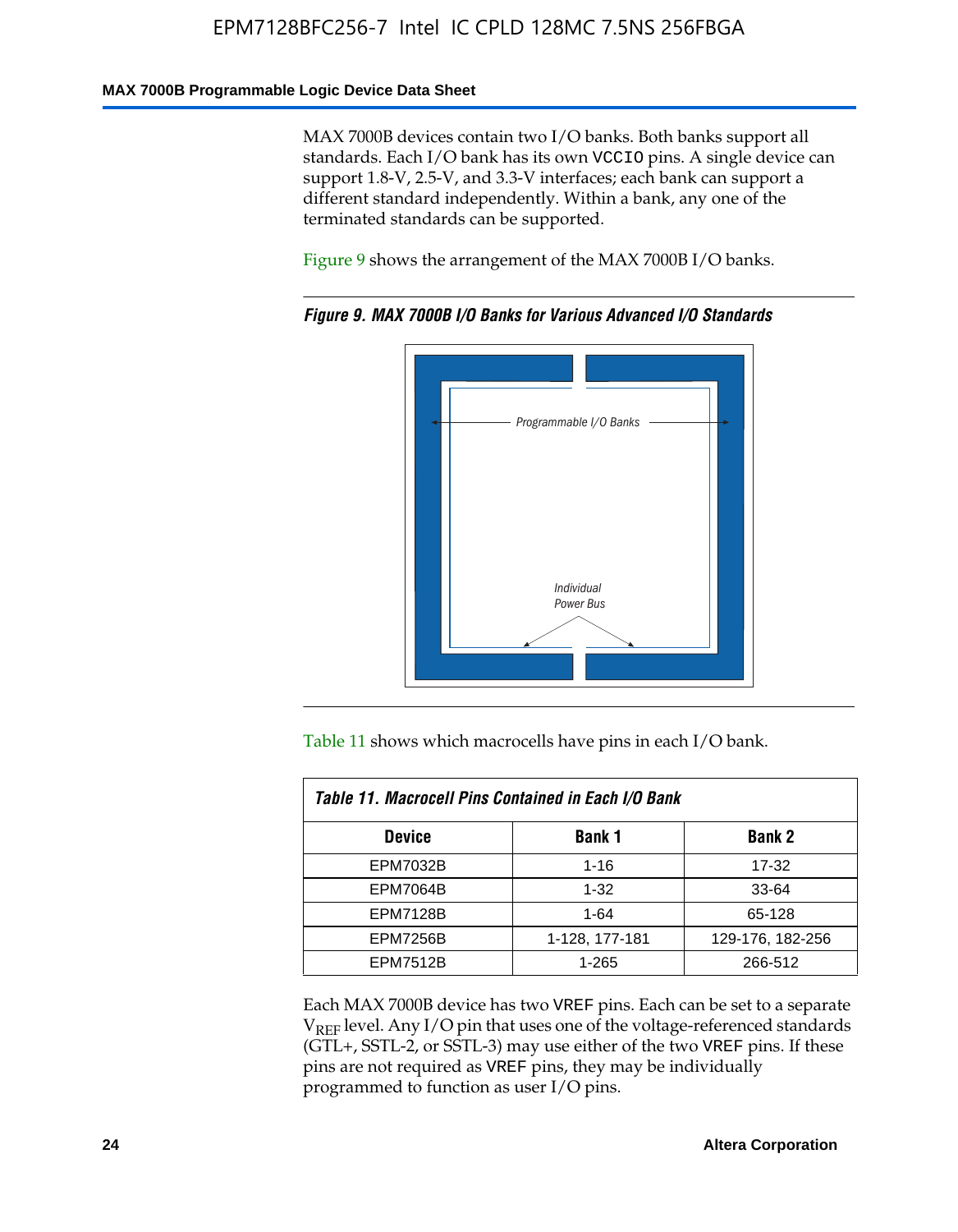### **Programmable Pull-Up Resistor**

Each MAX 7000B device I/O pin provides an optional programmable pull-up resistor during user mode. When this feature is enabled for an I/O pin, the pull-up resistor (typically 50 k¾) weakly holds the output to  $V_{\text{CCIO}}$  level.

### **Bus Hold**

Each MAX 7000B device I/O pin provides an optional bus-hold feature. When this feature is enabled for an I/O pin, the bus-hold circuitry weakly holds the signal at its last driven state. By holding the last driven state of the pin until the next input signals is present, the bus-hold feature can eliminate the need to add external pull-up or pull-down resistors to hold a signal level when the bus is tri-stated. The bus-hold circuitry also pulls undriven pins away from the input threshold voltage where noise can cause unintended high-frequency switching. This feature can be selected individually for each I/O pin. The bus-hold output will drive no higher than  $V_{\text{C}CD}$  to prevent overdriving signals. The propagation delays through the input and output buffers in MAX 7000B devices are not affected by whether the bus-hold feature is enabled or disabled.

The bus-hold circuitry weakly pulls the signal level to the last driven state through a resistor with a nominal resistance  $(R<sub>BH</sub>)$  of approximately 8.5 k¾. Table 12 gives specific sustaining current that will be driven through this resistor and overdrive current that will identify the next driven input level. This information is provided for each VCCIO voltage level.

| Table 12. Bus Hold Parameters |                           |       |            |       |                    |       |        |              |
|-------------------------------|---------------------------|-------|------------|-------|--------------------|-------|--------|--------------|
| <b>Parameter</b>              | <b>Conditions</b>         |       |            |       | <b>VCCIO Level</b> |       |        | <b>Units</b> |
|                               |                           |       | 1.8V       |       | 2.5V               |       | 3.3V   |              |
|                               |                           | Min   | <b>Max</b> | Min   | Max                | Min   | Max    |              |
| Low sustaining current        | $V_{IN}$ > $V_{II}$ (max) | 30    |            | 50    |                    | 70    |        | μA           |
| High sustaining current       | $V_{IN}$ < $V_{IH}$ (min) | $-30$ |            | $-50$ |                    | $-70$ |        | μA           |
| Low overdrive current         | $0 V < V_{IN} < V_{CCIO}$ |       | 200        |       | 300                |       | 500    | μA           |
| High overdrive current        | $0 V < V_{IN} < V_{CCIO}$ |       | $-295$     |       | $-435$             |       | $-680$ | μA           |

The bus-hold circuitry is active only during user operation. At power-up, the bus-hold circuit initializes its initial hold value as  $V_{CC}$  approaches the recommended operation conditions. When transitioning from ISP to User Mode with bus hold enabled, the bus-hold circuit captures the value present on the pin at the end of programming.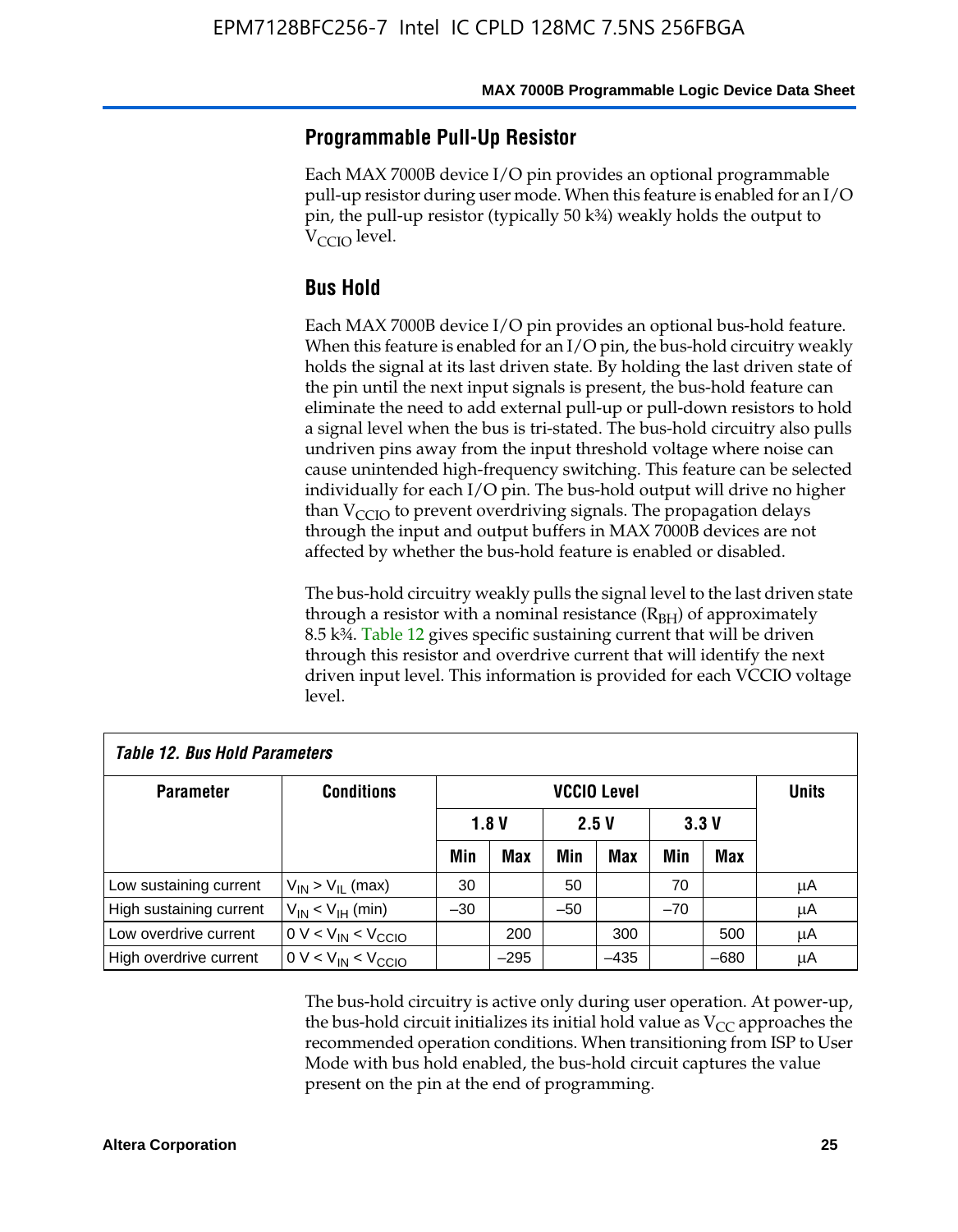#### **MAX 7000B Programmable Logic Device Data Sheet**

Two inverters implement the bus-hold circuitry in a loop that weakly drives back to the I/O pin in user mode.

Figure 10 shows a block diagram of the bus-hold circuit.

*Figure 10. Bus-Hold Circuit*



# **PCI Compatibility**

MAX 7000B devices are compatible with PCI applications as well as all 3.3-V electrical specifications in the *PCI Local Bus Specification Revision 2.2* except for the clamp diode. While having multiple clamp diodes on a signal trace may be redundant, designers can add an external clamp diode to meet the specification. Table 13 shows the MAX 7000B device speed grades that meet the PCI timing specifications.

| Table 13. MAX 7000B Device Speed Grades that Meet PCI Timing<br><b>Specifications</b> |                  |            |  |  |  |
|---------------------------------------------------------------------------------------|------------------|------------|--|--|--|
| <b>Device</b><br><b>Specification</b>                                                 |                  |            |  |  |  |
|                                                                                       | 33-MHz PCI       | 66-MHz PCI |  |  |  |
| <b>EPM7032B</b>                                                                       | All speed grades | -3         |  |  |  |
| <b>EPM7064B</b>                                                                       | All speed grades | -3         |  |  |  |
| <b>EPM7128B</b>                                                                       | All speed grades | -4         |  |  |  |
| <b>EPM7256B</b>                                                                       | All speed grades | $-5(1)$    |  |  |  |
| <b>EPM7512B</b>                                                                       | All speed grades | $-5(1)$    |  |  |  |

#### *Note:*

(1) The EPM7256B and EPM7512B devices in a -5 speed grade meet all PCI timing specifications for 66-MHz operation except the Input Setup Time to CLK—Bused Signal parameter. However, these devices are within 1 ns of that parameter. EPM7256B and EPM7512B devices meet all other 66-MHz PCI timing specifications.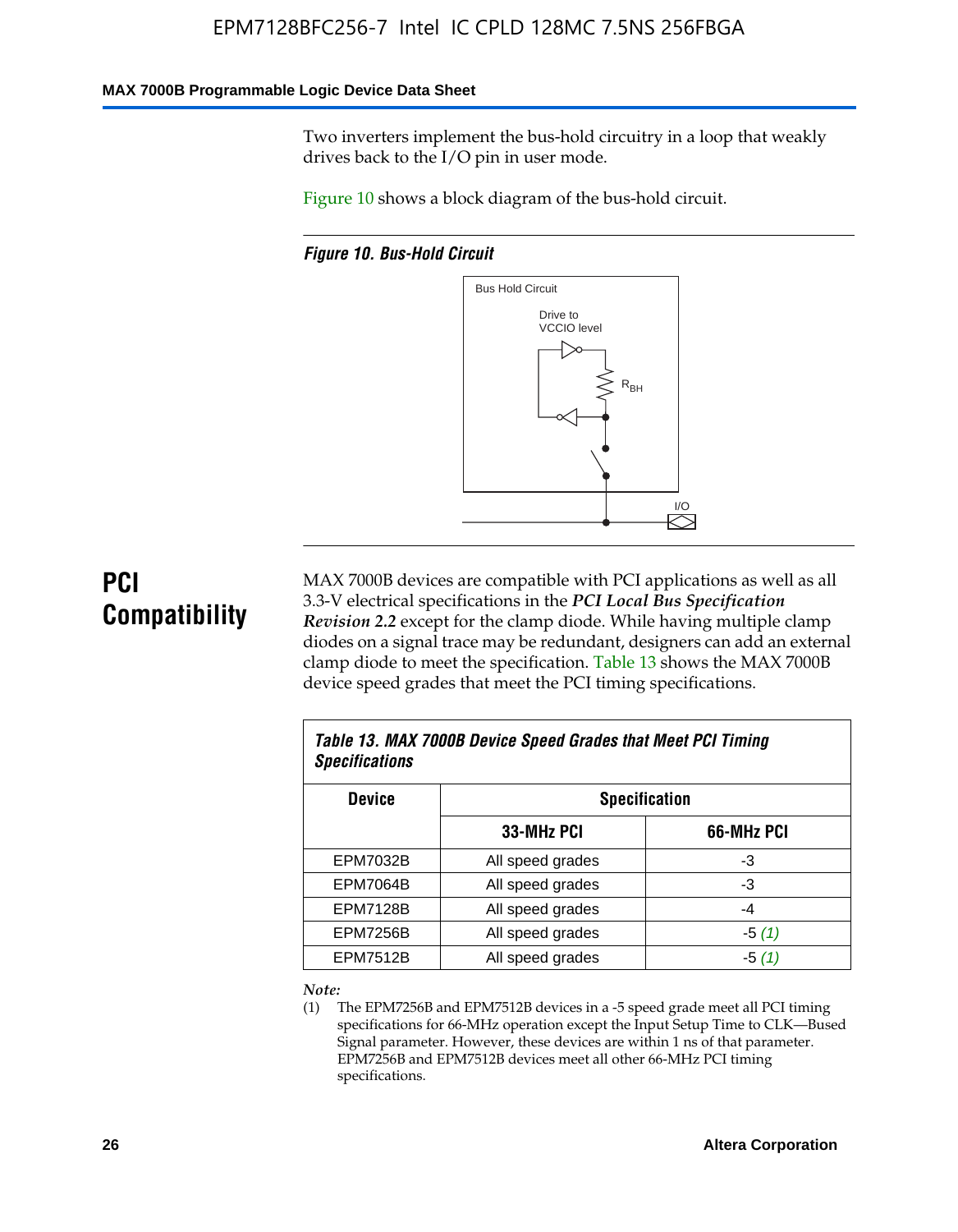|                                                      | MAX 7000B Programmable Logic Device Data Sheet                                                                                                                                                                                                                                                                                                                                                                                                                                              |
|------------------------------------------------------|---------------------------------------------------------------------------------------------------------------------------------------------------------------------------------------------------------------------------------------------------------------------------------------------------------------------------------------------------------------------------------------------------------------------------------------------------------------------------------------------|
| <b>Power</b><br>Sequencing &<br><b>Hot-Socketing</b> | Because MAX 7000B devices can be used in a mixed-voltage environment,<br>they have been designed specifically to tolerate any possible power-up<br>sequence. The $V_{\text{CCIO}}$ and $V_{\text{CCINT}}$ power planes can be powered in any<br>order.                                                                                                                                                                                                                                      |
|                                                      | Signals can be driven into MAX 7000B devices before and during power-<br>up (and power-down) without damaging the device. Additionally,<br>MAX 7000B devices do not drive out during power-up. Once operating<br>conditions are reached, MAX 7000B devices operate as specified by the<br>user.                                                                                                                                                                                             |
|                                                      | MAX 7000B device I/O pins will not source or sink more than 300 $\mu$ A of<br>DC current during power-up. All pins can be driven up to 4.1 V during<br>hot-socketing.                                                                                                                                                                                                                                                                                                                       |
| <b>Design Security</b>                               | All MAX 7000B devices contain a programmable security bit that controls<br>access to the data programmed into the device. When this bit is<br>programmed, a design implemented in the device cannot be copied or<br>retrieved. This feature provides a high level of design security, because<br>programmed data within EEPROM cells is invisible. The security bit that<br>controls this function, as well as all other programmed data, is reset only<br>when the device is reprogrammed. |
| <b>Generic Testing</b>                               | MAX 7000B devices are fully functionally tested. Complete testing of each<br>programmable EEPROM bit and all internal logic elements ensures 100%<br>programming yield. AC test measurements are taken under conditions<br>equivalent to those shown in Figure 11. Test patterns can be used and then<br>erased during early stages of the production flow.                                                                                                                                 |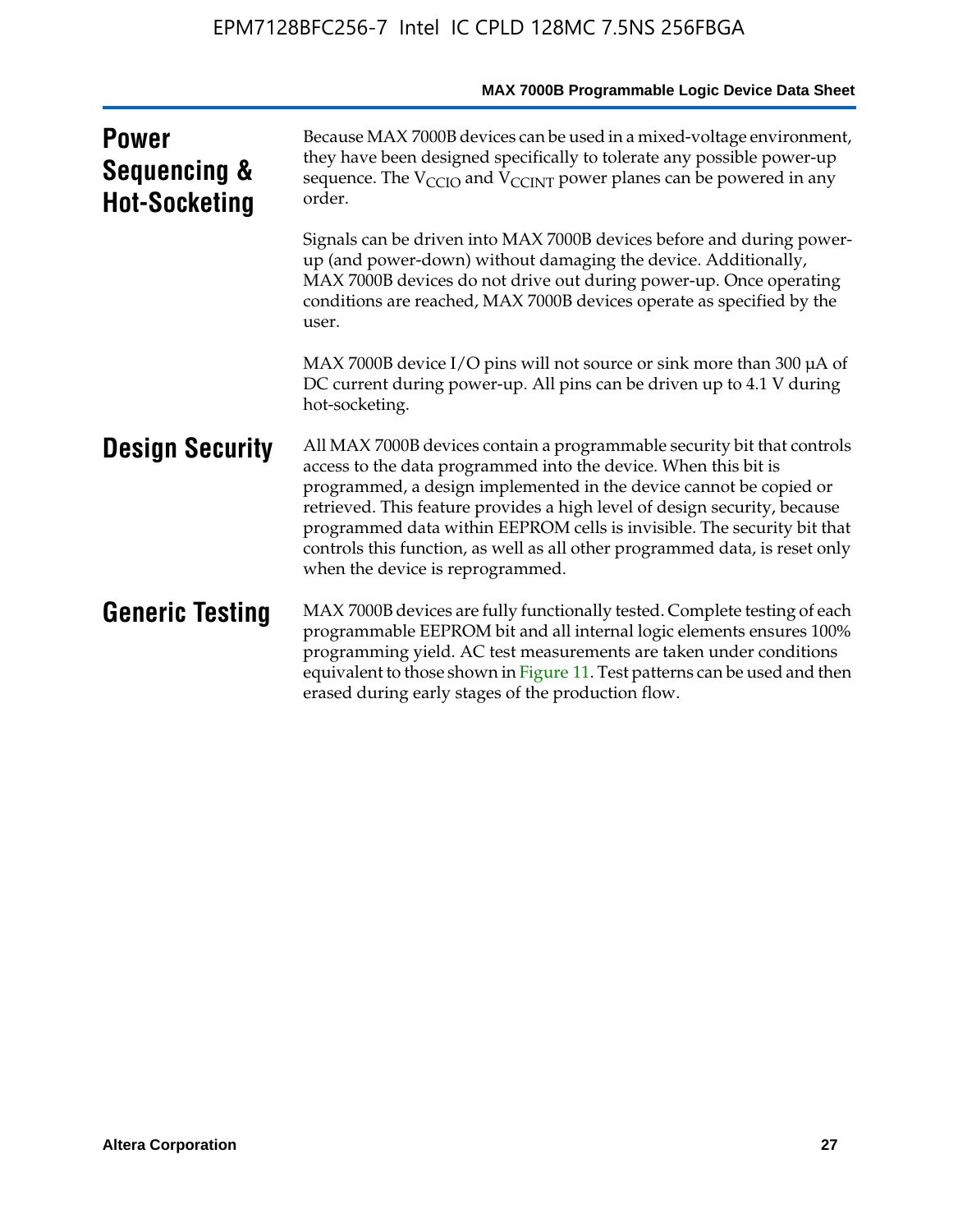#### **MAX 7000B Programmable Logic Device Data Sheet**

#### *Figure 11. MAX 7000B AC Test Conditions*



# **Operating Conditions**

Tables 14 through 17 provide information on absolute maximum ratings, recommended operating conditions, operating conditions, and capacitance for MAX 7000B devices.

|                          | Table 14. MAX 7000B Device Absolute Maximum Ratings<br>Note $(1)$ |                   |        |     |              |  |  |
|--------------------------|-------------------------------------------------------------------|-------------------|--------|-----|--------------|--|--|
| Symbol                   | <b>Parameter</b>                                                  | <b>Conditions</b> | Min    | Max | Unit         |  |  |
| <b>V<sub>CCINT</sub></b> | Supply voltage                                                    |                   | $-0.5$ | 3.6 | v            |  |  |
| V <sub>CCIO</sub>        | Supply voltage                                                    |                   | $-0.5$ | 3.6 | $\vee$       |  |  |
| $V_1$                    | DC input voltage                                                  | (2)               | $-2.0$ | 4.6 | V            |  |  |
| $I_{OUT}$                | DC output current, per pin                                        |                   | $-33$  | 50  | mA           |  |  |
| $T_{STG}$                | Storage temperature                                               | No bias           | $-65$  | 150 | $^{\circ}$ C |  |  |
| $T_A$                    | Ambient temperature                                               | Under bias        | $-65$  | 135 | $^{\circ}$ C |  |  |
| $T_{\text{J}}$           | Junction temperature                                              | Under bias        | $-65$  | 135 | ° C          |  |  |

To Test System

 $\overline{\phantom{a}}$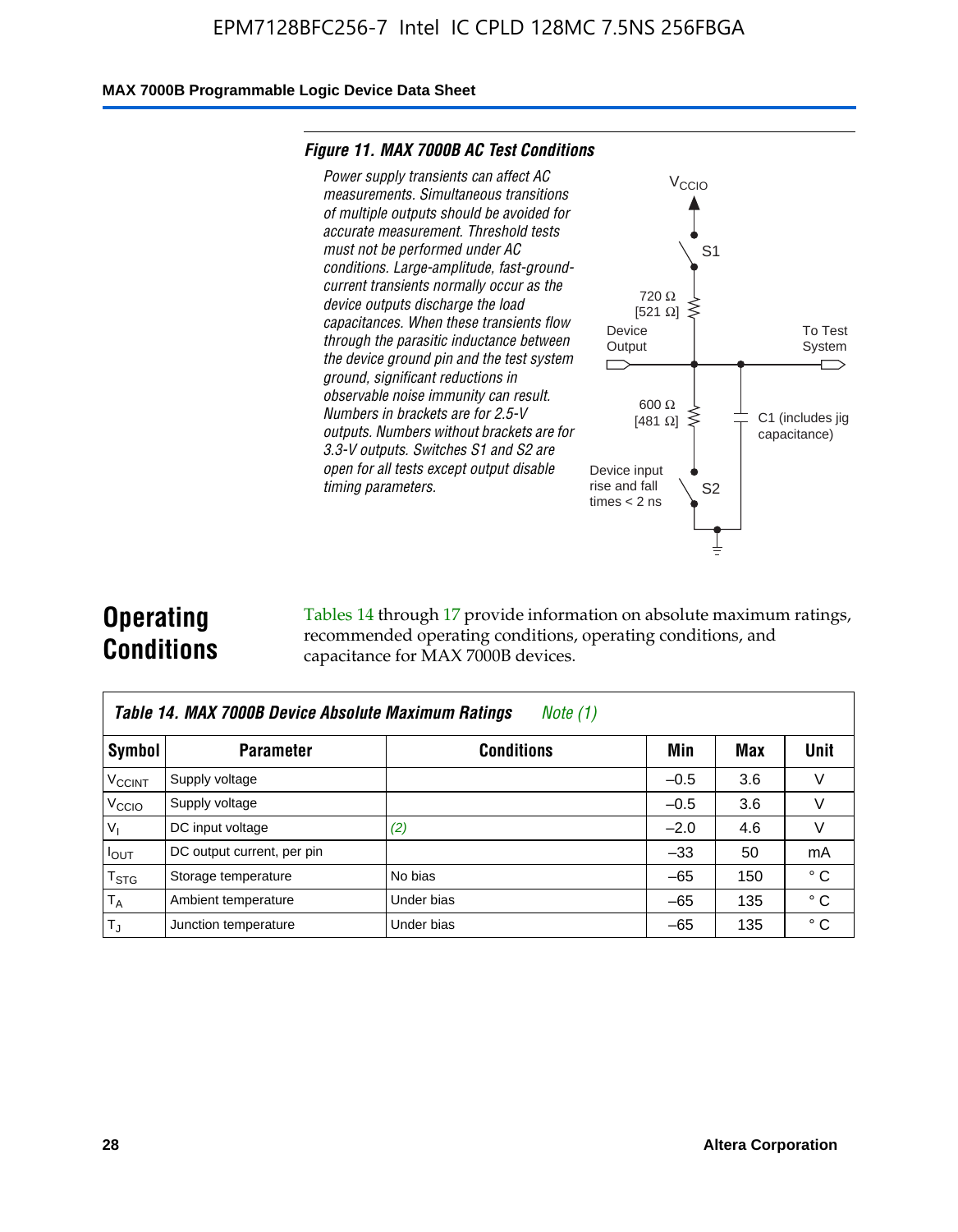|                    | <b>Table 15. MAX 7000B Device Recommended Operating Conditions</b> |                         |          |                   |              |  |  |
|--------------------|--------------------------------------------------------------------|-------------------------|----------|-------------------|--------------|--|--|
| Symbol             | <b>Parameter</b>                                                   | <b>Conditions</b>       | Min      | Max               | Unit         |  |  |
| $V_{\text{CCINT}}$ | Supply voltage for internal logic and<br>input buffers             | (10)                    | 2.375    | 2.625             | $\vee$       |  |  |
| V <sub>CCIO</sub>  | Supply voltage for output drivers,<br>3.3-V operation              |                         | 3.0      | 3.6               | $\vee$       |  |  |
|                    | Supply voltage for output drivers,<br>2.5-V operation              |                         | 2.375    | 2.625             | $\vee$       |  |  |
|                    | Supply voltage for output drivers,<br>1.8-V operation              |                         | 1.71     | 1.89              | $\vee$       |  |  |
| V <sub>CCISP</sub> | Supply voltage during in-system<br>programming                     |                         | 2.375    | 2.625             | $\vee$       |  |  |
| $V_{I}$            | Input voltage                                                      | (3)                     | $-0.5$   | 3.9               | $\vee$       |  |  |
| $V_{\rm O}$        | Output voltage                                                     |                         | 0        | $V_{\text{CC}10}$ | $\vee$       |  |  |
| $T_A$              | Ambient temperature                                                | For commercial use      | $\Omega$ | 70                | $^{\circ}$ C |  |  |
|                    |                                                                    | For industrial use (11) | $-40$    | 85                | $^{\circ}$ C |  |  |
| $T_{\rm J}$        | Junction temperature                                               | For commercial use      | $\Omega$ | 90                | $^{\circ}$ C |  |  |
|                    |                                                                    | For industrial use (11) | $-40$    | 105               | $^{\circ}$ C |  |  |
| $t_{R}$            | Input rise time                                                    |                         |          | 40                | ns           |  |  |
| $t_F$              | Input fall time                                                    |                         |          | 40                | ns           |  |  |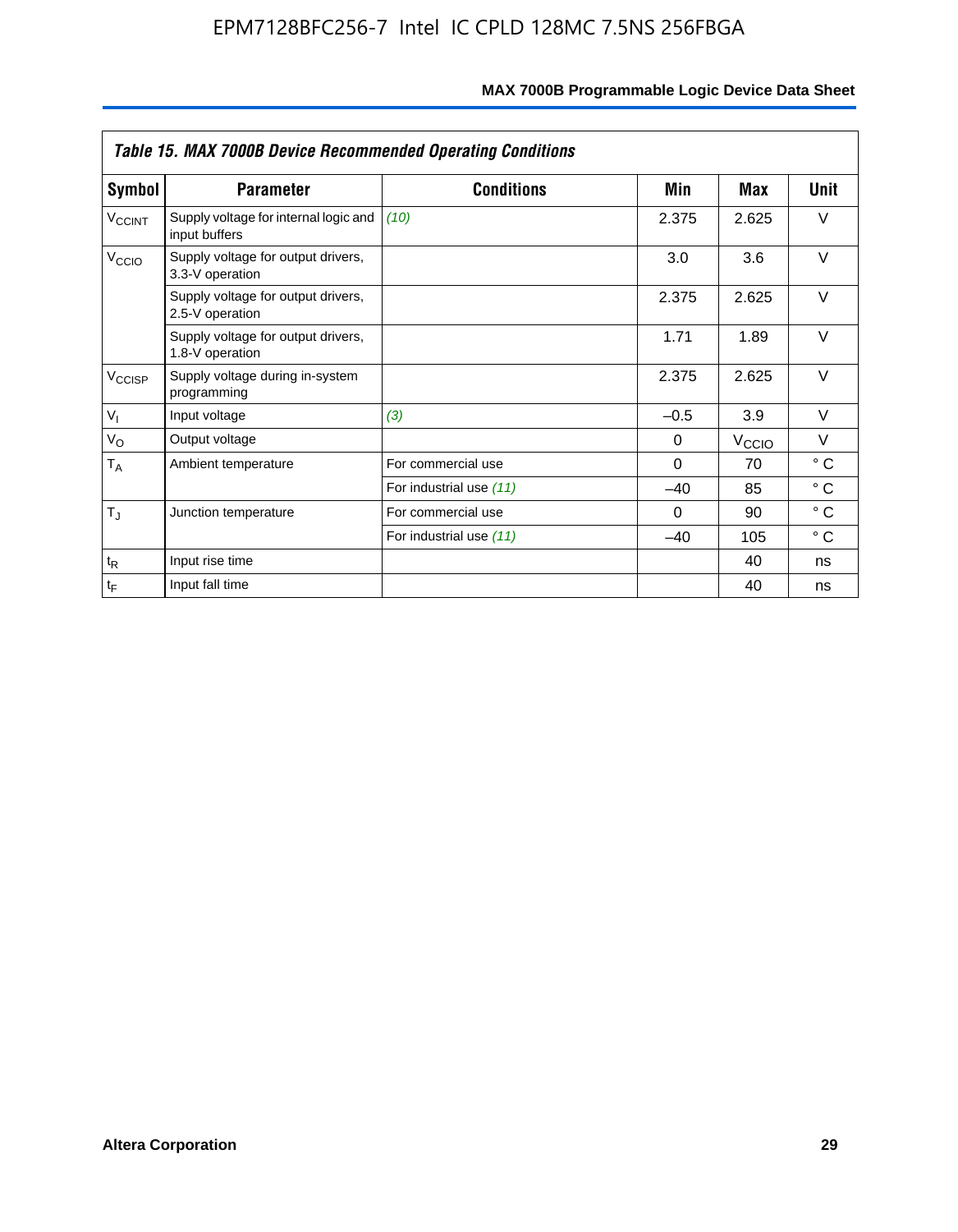| <b>Symbol</b>   | <b>Parameter</b>                                                                        | <b>Conditions</b>                                                                 | Min                                | <b>Max</b>                  | <b>Unit</b>    |
|-----------------|-----------------------------------------------------------------------------------------|-----------------------------------------------------------------------------------|------------------------------------|-----------------------------|----------------|
| $V_{IH}$        | High-level input voltage for 3.3-V<br><b>TTL/CMOS</b>                                   |                                                                                   | 2.0                                | 3.9                         | V              |
|                 | High-level input voltage for 2.5-V<br><b>TTL/CMOS</b>                                   |                                                                                   | 1.7                                | 3.9                         | V              |
|                 | High-level input voltage for 1.8-V<br><b>TTL/CMOS</b>                                   |                                                                                   | $0.65 \times$<br>$V_{\text{CCIQ}}$ | 3.9                         | $\vee$         |
| $V_{\rm H}$     | Low-level input voltage for 3.3-V<br>TTL/CMOS and PCI compliance                        |                                                                                   | $-0.5$                             | 0.8                         | V              |
|                 | Low-level input voltage for 2.5-V<br><b>TTL/CMOS</b>                                    |                                                                                   | $-0.5$                             | 0.7                         | V              |
|                 | Low-level input voltage for 1.8-V<br><b>TTL/CMOS</b>                                    |                                                                                   | $-0.5$                             | $0.35 \times$<br>$V_{CCIO}$ |                |
| V <sub>OH</sub> | 3.3-V high-level TTL output voltage                                                     | $I_{OH} = -8$ mA DC, $V_{CCIO} = 3.00$ V (5)                                      | 2.4                                |                             | V              |
|                 | 3.3-V high-level CMOS output<br>voltage                                                 | $I_{OH} = -0.1$ mA DC, $V_{CClO} = 3.00$ V (5)                                    | $V_{\text{CCIO}}-$<br>0.2          |                             | $\vee$         |
|                 | 2.5-V high-level output voltage                                                         | $I_{OH}$ = -100 µA DC, $V_{CClO}$ = 2.30 V (5)                                    | 2.1                                |                             | V              |
|                 |                                                                                         | $I_{OH} = -1$ mA DC, $V_{CCIO} = 2.30$ V (5)                                      | 2.0                                |                             | V              |
|                 |                                                                                         | $I_{OH} = -2$ mA DC, $V_{CCIO} = 2.30$ V (5)                                      | 1.7                                |                             | $\vee$         |
|                 | 1.8-V high-level output voltage                                                         | $I_{OH} = -2$ mA DC, $V_{CCIO} = 1.65$ V (5)                                      | 1.2                                |                             | $\vee$         |
| $V_{OL}$        | 3.3-V low-level TTL output voltage                                                      | $I_{OL}$ = 8 mA DC, $V_{CCIO}$ = 3.00 V (6)                                       |                                    | 0.4                         | V              |
|                 | 3.3-V low-level CMOS output<br>voltage                                                  | $I_{\text{OI}} = 0.1 \text{ mA DC}$ , $V_{\text{CCl}\Omega} = 3.00 \text{ V}$ (6) |                                    | 0.2                         | V              |
|                 | 2.5-V low-level output voltage                                                          | $I_{OL}$ = 100 µA DC, $V_{CCIO}$ = 2.30 V (6)                                     |                                    | 0.2                         | V              |
|                 |                                                                                         | $I_{OL}$ = 1 mA DC, $V_{CCIO}$ = 2.30 V (6)                                       |                                    | 0.4                         | V              |
|                 |                                                                                         | $I_{OL}$ = 2 mA DC, $V_{CCIO}$ = 2.30 V (6)                                       |                                    | 0.7                         | V              |
|                 | 1.8-V low-level output voltage                                                          | $I_{OL}$ = 2 mA DC, $V_{CCIO}$ = 1.7 V (6)                                        |                                    | 0.4                         | V              |
| 4               | Input leakage current                                                                   | $V_1 = -0.5$ to 3.9 V (7)                                                         | $-10$                              | 10                          | μA             |
| $I_{OZ}$        | Tri-state output off-state current                                                      | $V_1 = -0.5$ to 3.9 V (7)                                                         | $-10$                              | 10                          | μA             |
| $R_{ISP}$       | Value of I/O pin pull-up resistor<br>during in-system programming or<br>during power up | $V_{\text{CCIO}} = 1.7$ to 3.6 V (8)                                              | 20                                 | 74                          | $k\frac{3}{4}$ |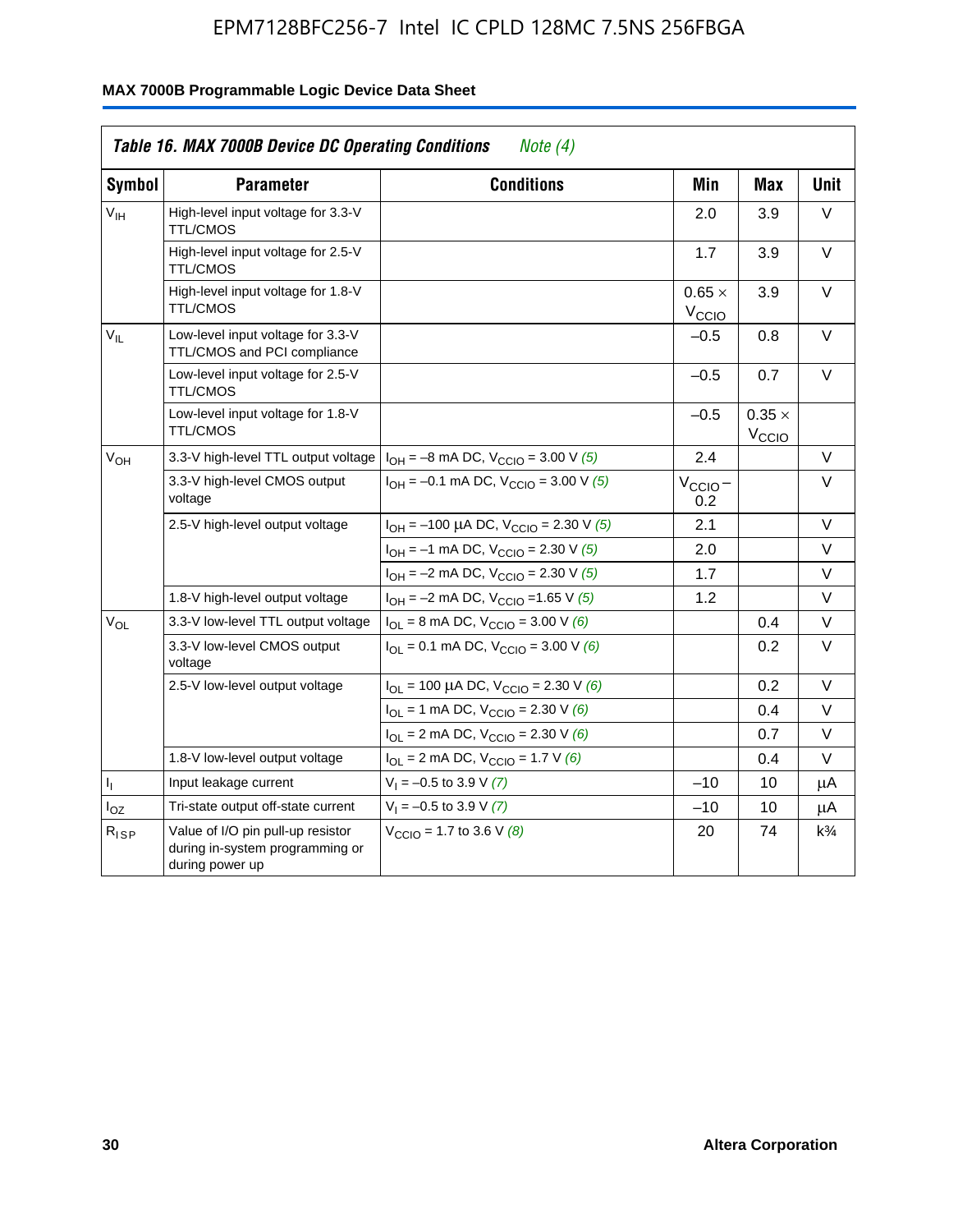|                   | Table 17. MAX 7000B Device Capacitance<br>Note (9)<br>Min<br>Max<br><b>Conditions</b><br><b>Parameter</b><br>Input pin capacitance<br>$V_{IN} = 0 V$ , f = 1.0 MHz<br>8 |                                     |  |   |             |
|-------------------|-------------------------------------------------------------------------------------------------------------------------------------------------------------------------|-------------------------------------|--|---|-------------|
| Symbol            |                                                                                                                                                                         |                                     |  |   | <b>Unit</b> |
| $C_{\mathsf{IN}}$ |                                                                                                                                                                         |                                     |  |   | рF          |
| $C_{\text{IO}}$   | I/O pin capacitance                                                                                                                                                     | $V_{\text{OUT}} = 0 V, f = 1.0 MHz$ |  | 8 | pF          |

#### **MAX 7000B Programmable Logic Device Data Sheet**

*Notes to tables:*

(3) All pins, including dedicated inputs, I/O pins, and JTAG pins, may be driven before V<sub>CCINT</sub> and V<sub>CCIO</sub> are powered.

(4) These values are specified under the Recommended Operating Conditions in Table 15 on page 29.

(5) The parameter is measured with 50% of the outputs each sourcing the specified current. The  $I_{OH}$  parameter refers to high-level TTL or CMOS output current.

(6) The parameter is measured with 50% of the outputs each sinking the specified current. The  $I_{OL}$  parameter refers to low-level TTL or CMOS output current.

This value is specified for normal device operation. During power-up, the maximum leakage current is  $\pm 300$   $\mu$ A. (7) This value is specified for normal device operation. During power-up, the maximum leakage current is  $\pm 3$  (8) This pull-up exists while devices are being programmed in-system and in unprogrammed devices during

power-up. The pull-up resistor is from the pins to  $V_{\text{CCIO}}$ .

(9) Capacitance is measured at 25° C and is sample-tested only. Two of the dedicated input pins (OE1 and GCLRN) have a maximum capacitance of 15 pF.

(10) The POR time for all 7000B devices does not exceed 100 μs. The sufficient  $V_{\text{CCINT}}$  voltage level for POR is 2.375 V.

The device is fully initialized within the POR time after  $V_{\text{CCINT}}$  reaches the sufficient POR voltage level.<br>(11) These devices support in-system programming for  $-40^{\circ}$  to 100° C. For in-system programming support be –40° and 0° C, contact Altera Applications.

<sup>(1)</sup> See the *Operating Requirements for Altera Devices Data Sheet*.

<sup>(2)</sup> Minimum DC input voltage is –0.5 V. During transitions, the inputs may undershoot to –2.0 V or overshoot to 4.6 V for input currents less than 100 mA and periods shorter than 20 ns.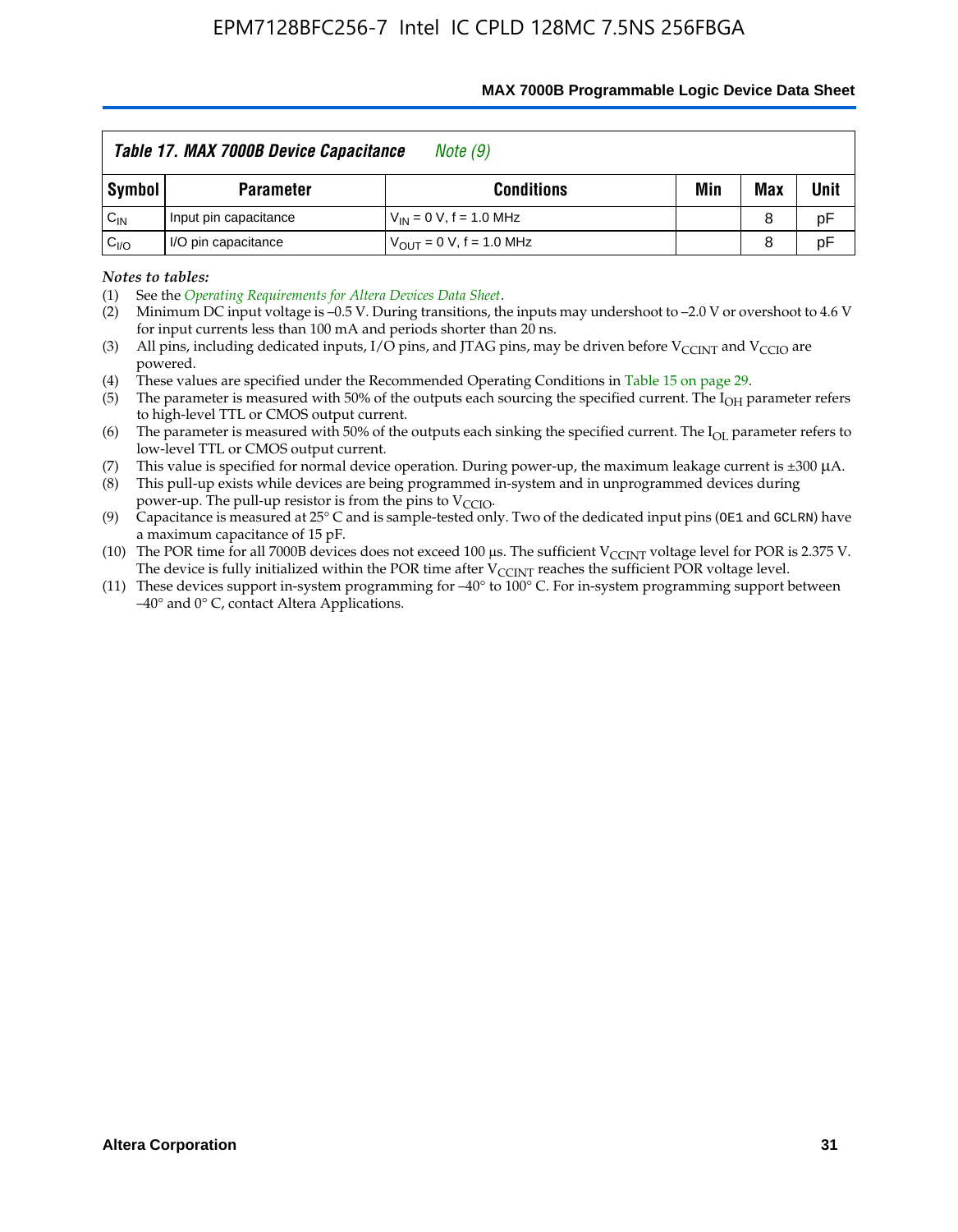### **MAX 7000B Programmable Logic Device Data Sheet**

Figure 12 shows the typical output drive characteristics of MAX 7000B devices.

*Figure 12. Output Drive Characteristics of MAX 7000B Devices*

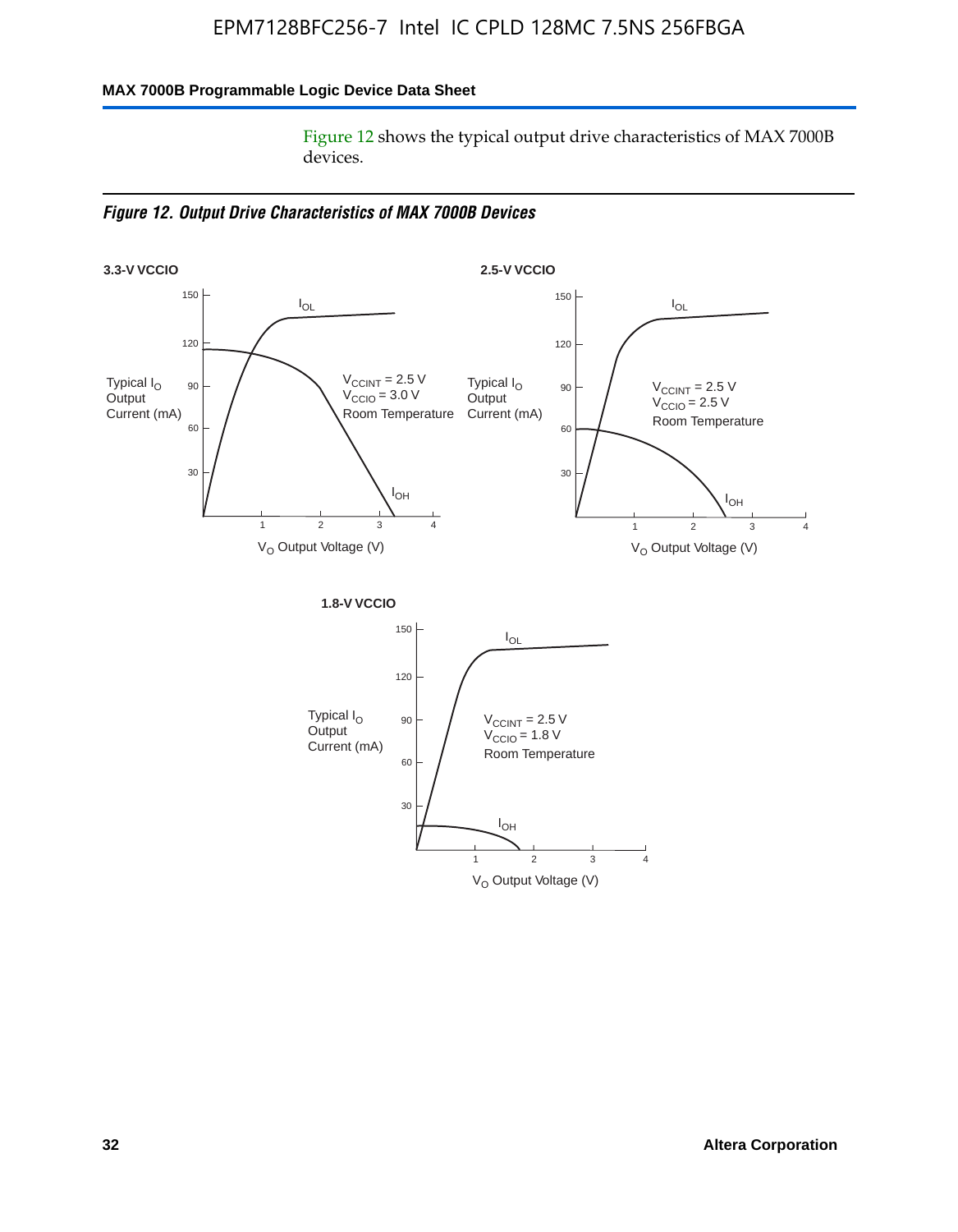#### **MAX 7000B Programmable Logic Device Data Sheet**

**Timing Model** MAX 7000B device timing can be analyzed with the Altera software, with a variety of popular industry-standard EDA simulators and timing analyzers, or with the timing model shown in Figure 13. MAX 7000B devices have predictable internal delays that enable the designer to determine the worst-case timing of any design. The Altera software provides timing simulation, point-to-point delay prediction, and detailed timing analysis for device-wide performance evaluation.

### *Figure 13. MAX 7000B Timing Model*



The timing characteristics of any signal path can be derived from the timing model and parameters of a particular device. External timing parameters, which represent pin-to-pin timing delays, can be calculated as the sum of internal parameters. Figure 14 shows the timing relationship between internal and external delay parameters.



f See *Application Note 94 (Understanding MAX 7000 Timing)* for more information.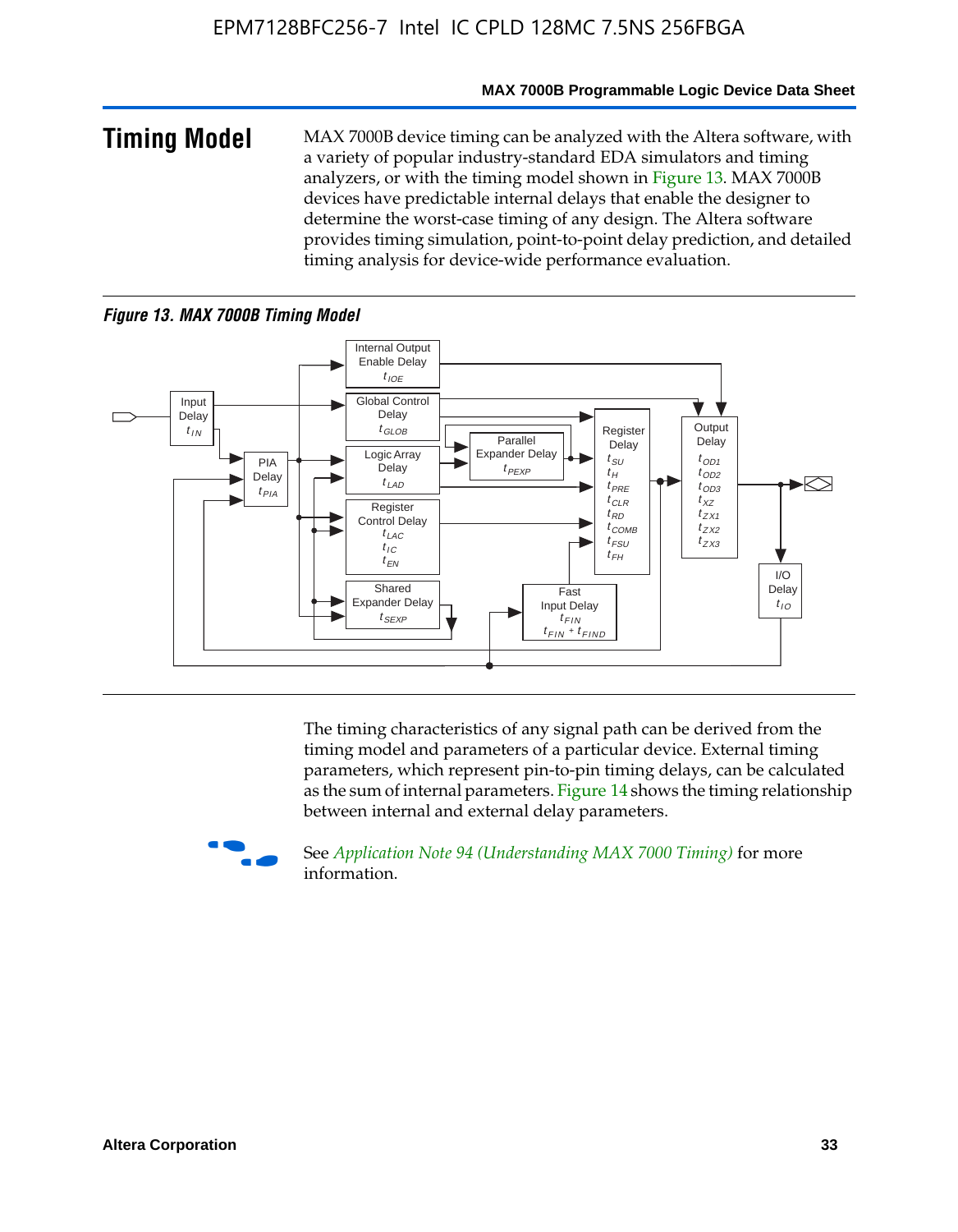#### *Figure 14. MAX 7000B Switching Waveforms*



**34 Altera Corporation**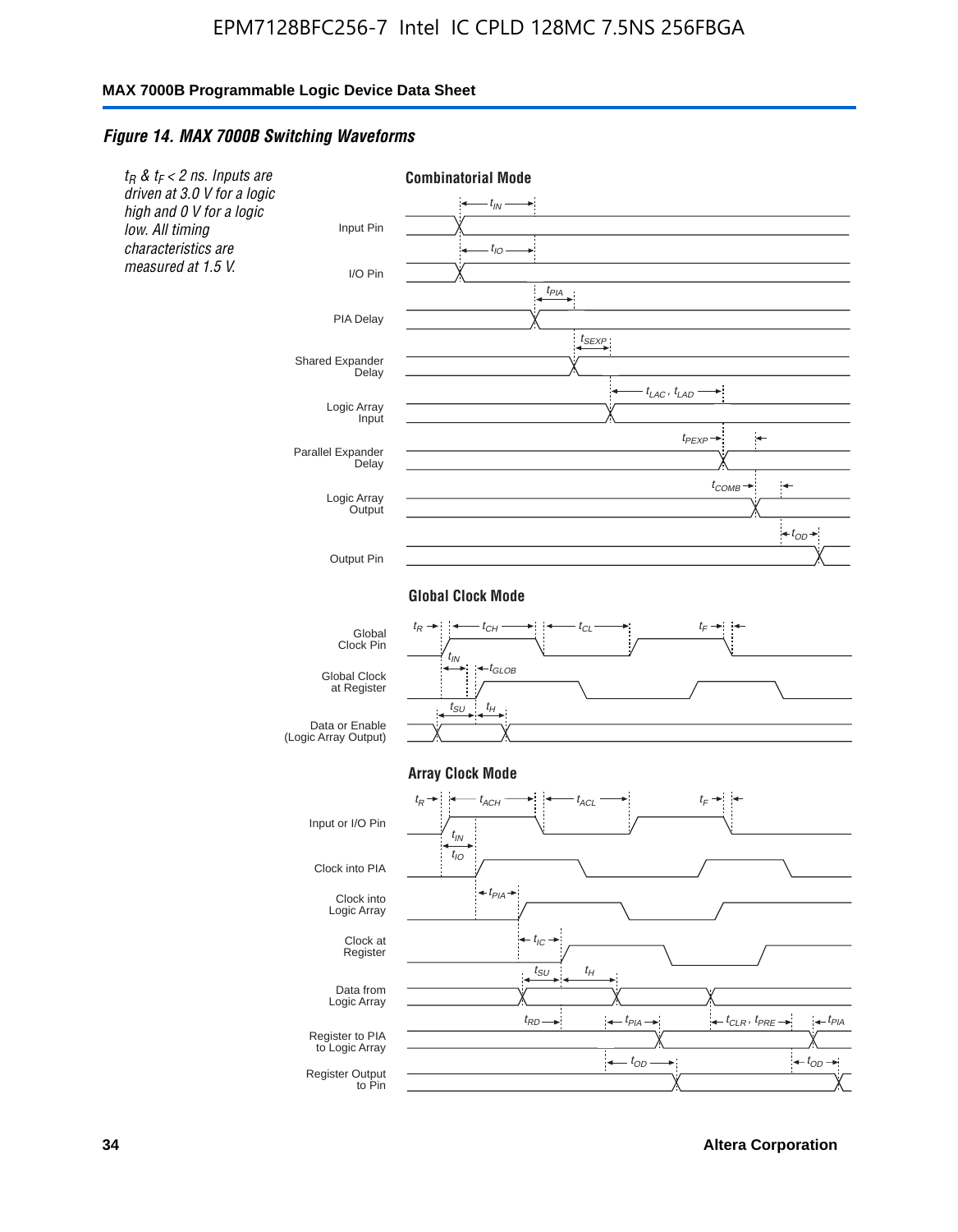|                          | <b>Table 18. EPM7032B External Timing Parameters</b>            |                    | Notes (1) |            |                    |     |        |            |             |
|--------------------------|-----------------------------------------------------------------|--------------------|-----------|------------|--------------------|-----|--------|------------|-------------|
| <b>Symbol</b>            | <b>Parameter</b>                                                | <b>Conditions</b>  |           |            | <b>Speed Grade</b> |     |        |            | <b>Unit</b> |
|                          |                                                                 |                    | $-3.5$    |            | $-5.0$             |     | $-7.5$ |            |             |
|                          |                                                                 |                    | Min       | <b>Max</b> | Min                | Max | Min    | <b>Max</b> |             |
| t <sub>PD1</sub>         | Input to non-registered<br>output                               | $C1 = 35$ pF $(2)$ |           | 3.5        |                    | 5.0 |        | 7.5        | ns          |
| t <sub>PD2</sub>         | I/O input to non-registered<br>output                           | $C1 = 35$ pF $(2)$ |           | 3.5        |                    | 5.0 |        | 7.5        | ns          |
| tsu                      | Global clock setup time                                         | (2)                | 2.1       |            | 3.0                |     | 4.5    |            | ns          |
| t <sub>H</sub>           | Global clock hold time                                          | (2)                | 0.0       |            | 0.0                |     | 0.0    |            | ns          |
| t <sub>FSU</sub>         | Global clock setup time of<br>fast input                        |                    | 1.0       |            | 1.0                |     | 1.5    |            | ns          |
| t <sub>FH</sub>          | Global clock hold time of<br>fast input                         |                    | 1.0       |            | 1.0                |     | 1.0    |            | ns          |
| t <sub>FZHSU</sub>       | Global clock setup time of<br>fast input with zero hold<br>time |                    | 2.0       |            | 2.5                |     | 3.0    |            | ns          |
| t <sub>FZНН</sub>        | Global clock hold time of<br>fast input with zero hold<br>time  |                    | 0.0       |            | 0.0                |     | 0.0    |            | ns          |
| t <sub>CO1</sub>         | Global clock to output<br>delay                                 | $C1 = 35 pF$       | 1.0       | 2.4        | 1.0                | 3.4 | 1.0    | 5.0        | ns          |
| t <sub>СН</sub>          | Global clock high time                                          |                    | 1.5       |            | 2.0                |     | 3.0    |            | ns          |
| $t_{\scriptstyle\rm CL}$ | Global clock low time                                           |                    | 1.5       |            | 2.0                |     | 3.0    |            | ns          |
| t <sub>ASU</sub>         | Array clock setup time                                          | (2)                | 0.9       |            | 1.3                |     | 1.9    |            | ns          |
| t <sub>АН</sub>          | Array clock hold time                                           | (2)                | 0.2       |            | 0.3                |     | 0.6    |            | ns          |
| t <sub>ACO1</sub>        | Array clock to output delay                                     | $C1 = 35$ pF $(2)$ | 1.0       | 3.6        | 1.0                | 5.1 | 1.0    | 7.6        | ns          |
| t <sub>АСН</sub>         | Array clock high time                                           |                    | 1.5       |            | 2.0                |     | 3.0    |            | ns          |
| t <sub>ACL</sub>         | Array clock low time                                            |                    | 1.5       |            | 2.0                |     | 3.0    |            | ns          |
| t <sub>CPPW</sub>        | Minimum pulse width for<br>clear and preset                     |                    | 1.5       |            | 2.0                |     | 3.0    |            | ns          |
| t <sub>CNT</sub>         | Minimum global clock<br>period                                  | (2)                |           | 3.3        |                    | 4.7 |        | 7.0        | ns          |
| f <sub>CNT</sub>         | Maximum internal global<br>clock frequency                      | (2), (3)           | 303.0     |            | 212.8              |     | 142.9  |            | <b>MHz</b>  |
| <sup>t</sup> acnt        | Minimum array clock<br>period                                   | (2)                |           | 3.3        |                    | 4.7 |        | 7.0        | ns          |
| f <sub>acnt</sub>        | Maximum internal array<br>clock frequency                       | (2), (3)           | 303.0     |            | 212.8              |     | 142.9  |            | MHz         |

# Tables 18 through 32 show MAX 7000B device timing parameters.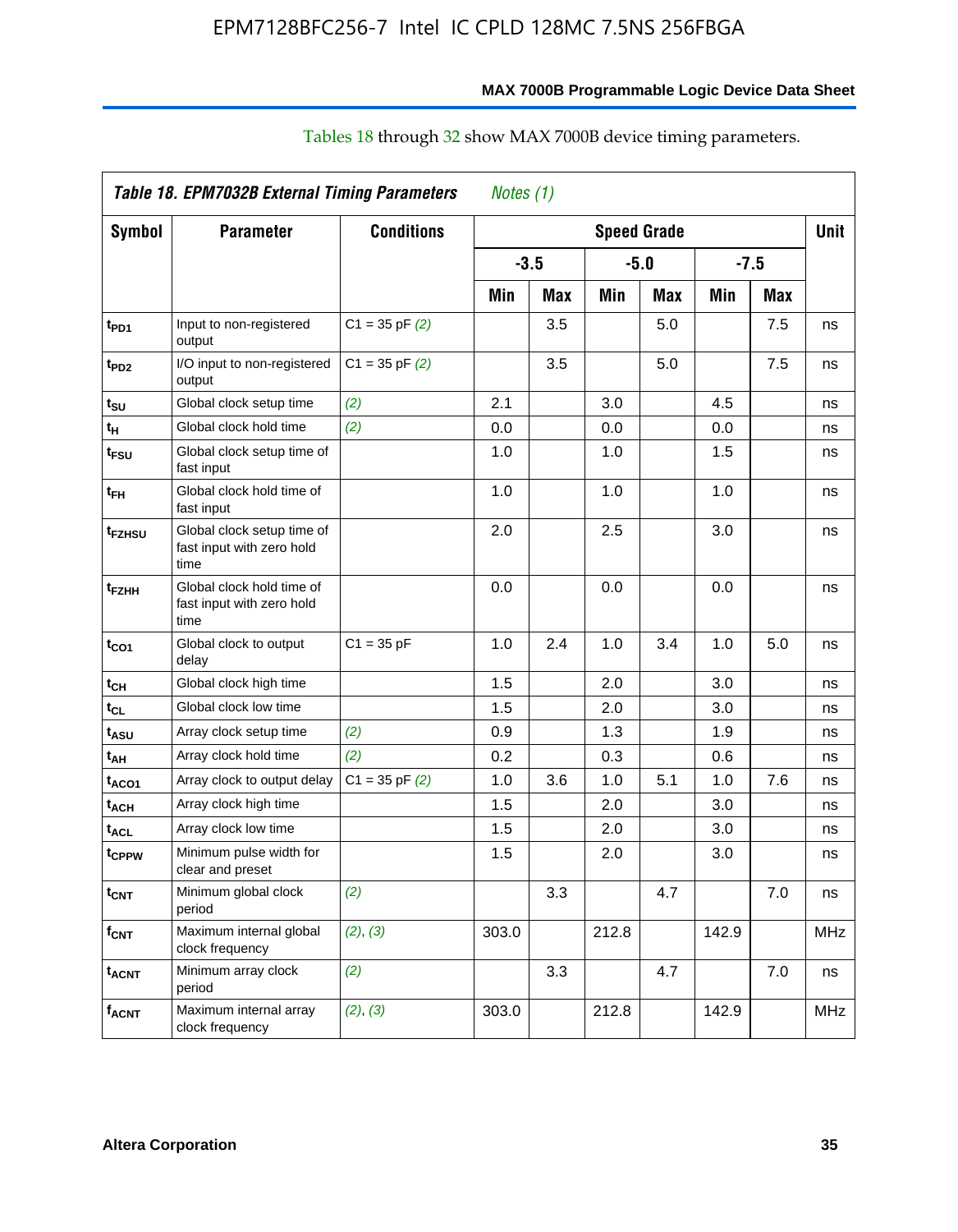| <b>Symbol</b>                 | <b>Parameter</b>                                                                                           | <b>Conditions</b> |     |        |     | <b>Speed Grade</b> |     |            | <b>Unit</b> |
|-------------------------------|------------------------------------------------------------------------------------------------------------|-------------------|-----|--------|-----|--------------------|-----|------------|-------------|
|                               |                                                                                                            |                   |     | $-3.5$ |     | $-5.0$             |     | $-7.5$     |             |
|                               |                                                                                                            |                   | Min | Max    | Min | Max                | Min | <b>Max</b> |             |
| $t_{\mathsf{IN}}$             | Input pad and buffer delay                                                                                 |                   |     | 0.3    |     | 0.5                |     | 0.7        | ns          |
| $t_{IO}$                      | I/O input pad and buffer delay                                                                             |                   |     | 0.3    |     | 0.5                |     | 0.7        | ns          |
| $t_{\sf FIN}$                 | Fast input delay                                                                                           |                   |     | 0.9    |     | 1.3                |     | 2.0        | ns          |
| <sup>t</sup> FIND             | Programmable delay adder for<br>fast input                                                                 |                   |     | 1.0    |     | 1.5                |     | 1.5        | ns          |
| t <sub>SEXP</sub>             | Shared expander delay                                                                                      |                   |     | 1.5    |     | 2.1                |     | 3.2        | ns          |
| t <sub>PEXP</sub>             | Parallel expander delay                                                                                    |                   |     | 0.4    |     | 0.6                |     | 0.9        | ns          |
| t <sub>LAD</sub>              | Logic array delay                                                                                          |                   |     | 1.4    |     | 2.0                |     | 3.1        | ns          |
| $t_{LAC}$                     | Logic control array delay                                                                                  |                   |     | 1.2    |     | 1.7                |     | 2.6        | ns          |
| $t_{\mathit{IOE}}$            | Internal output enable delay                                                                               |                   |     | 0.1    |     | 0.2                |     | 0.3        | ns          |
| $t_{OD1}$                     | Output buffer and pad delay<br>slow slew rate $=$ off<br>$VCCIO = 3.3 V$                                   | $C1 = 35 pF$      |     | 0.9    |     | 1.2                |     | 1.8        | ns          |
| $t_{OD3}$                     | Output buffer and pad delay<br>slow slew rate $=$ on<br>V <sub>CCIO</sub> = 2.5 V or 3.3 V                 | $C1 = 35 pF$      |     | 5.9    |     | 6.2                |     | 6.8        | ns          |
| $t_{ZX1}$                     | Output buffer enable delay<br>slow slew rate $=$ off<br>$V_{\text{CCIO}} = 3.3 \text{ V}$                  | $C1 = 35 pF$      |     | 1.6    |     | 2.2                |     | 3.4        | ns          |
| $t_{ZX3}$                     | Output buffer enable delay<br>slow slew rate $=$ on<br>$V_{\text{CCIO}} = 2.5 \text{ V or } 3.3 \text{ V}$ | $C1 = 35 pF$      |     | 6.6    |     | 7.2                |     | 8.4        | ns          |
| $t_{XZ}$                      | Output buffer disable delay                                                                                | $C1 = 5pF$        |     | 1.6    |     | 2.2                |     | 3.4        | ns          |
| $t_{\scriptstyle\text{SU}}$   | Register setup time                                                                                        |                   | 0.7 |        | 1.1 |                    | 1.6 |            | ns          |
| t <sub>Η</sub>                | Register hold time                                                                                         |                   | 0.4 |        | 0.5 |                    | 0.9 |            | ns          |
| $t_{\mathit{FSU}}$            | Register setup time of fast input                                                                          |                   | 0.8 |        | 0.8 |                    | 1.1 |            | ns          |
| t <sub>FH</sub>               | Register hold time of fast input                                                                           |                   | 1.2 |        | 1.2 |                    | 1.4 |            | ns          |
| $t_{RD}$                      | Register delay                                                                                             |                   |     | 0.5    |     | 0.6                |     | 0.9        | ns          |
| $t_{COMB}$                    | Combinatorial delay                                                                                        |                   |     | 0.2    |     | 0.3                |     | 0.5        | ns          |
| $t_{\mathcal{IC}}$            | Array clock delay                                                                                          |                   |     | 1.2    |     | 1.8                |     | 2.8        | ns          |
| $t_{EN}$                      | Register enable time                                                                                       |                   |     | 1.2    |     | 1.7                |     | 2.6        | ns          |
| $t_{\scriptstyle\text{GLOB}}$ | Global control delay                                                                                       |                   |     | 0.7    |     | 1.1                |     | 1.6        | ns          |
| $t_{PRE}$                     | Register preset time                                                                                       |                   |     | 1.0    |     | 1.3                |     | 1.9        | ns          |
| $t_{\text{CLR}}$              | Register clear time                                                                                        |                   |     | 1.0    |     | 1.3                |     | 1.9        | ns          |
| t <sub>PIA</sub>              | PIA delay                                                                                                  | (2)               |     | 0.7    |     | 1.0                |     | 1.4        | ns          |
| t <sub>LPA</sub>              | Low-power adder                                                                                            | (4)               |     | 1.5    |     | 2.1                |     | 3.2        | ns          |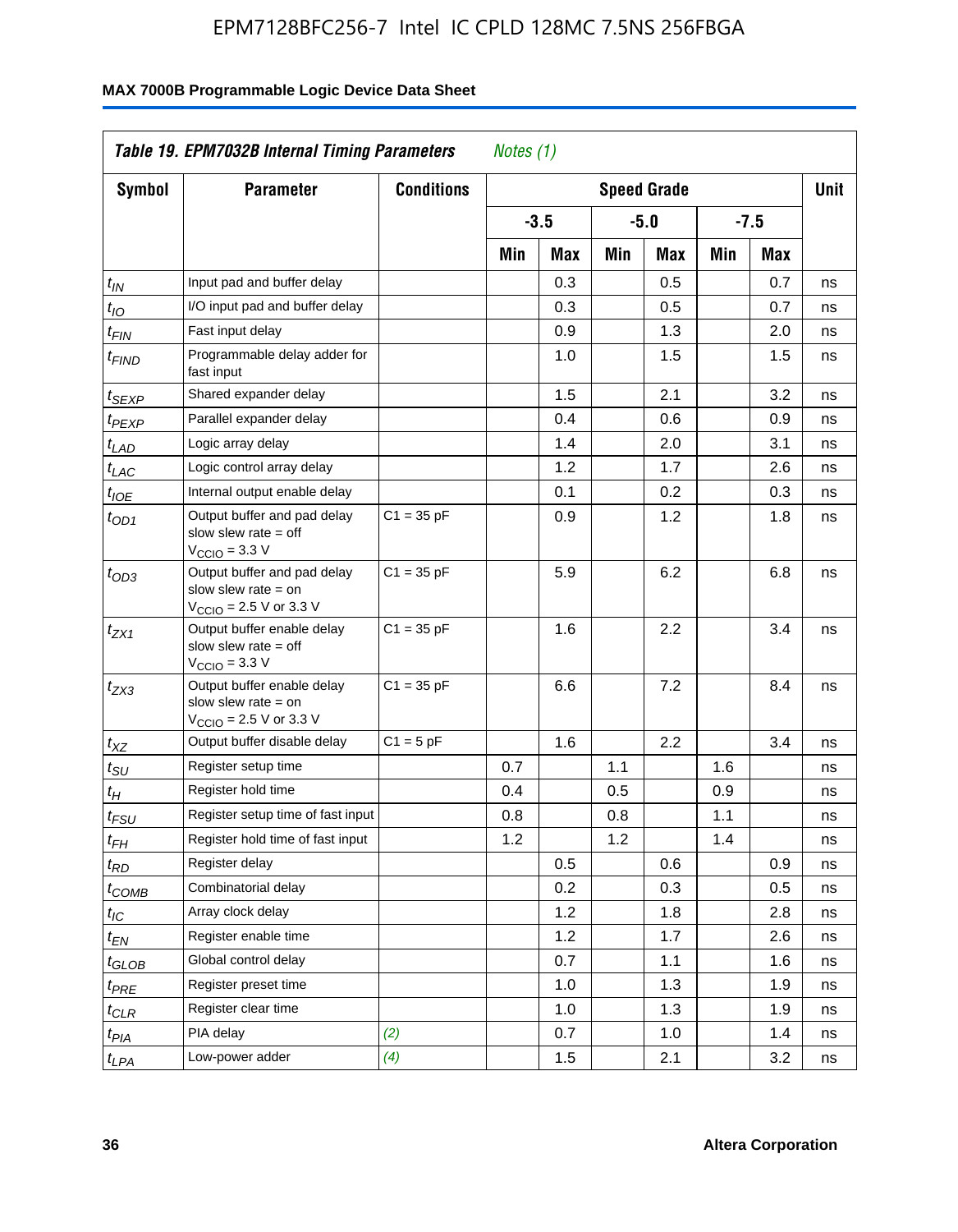| <b>I/O Standard</b> | <b>Parameter</b>                |     |        |     | <b>Speed Grade</b> |     |        | <b>Unit</b> |
|---------------------|---------------------------------|-----|--------|-----|--------------------|-----|--------|-------------|
|                     |                                 |     | $-3.5$ |     | $-5.0$             |     | $-7.5$ |             |
|                     |                                 | Min | Max    | Min | Max                | Min | Max    |             |
| 3.3 V TTL/CMOS      | Input to (PIA)                  |     | 0.0    |     | 0.0                |     | 0.0    | ns          |
|                     | Input to global clock and clear |     | 0.0    |     | 0.0                |     | 0.0    | ns          |
|                     | Input to fast input register    |     | 0.0    |     | 0.0                |     | 0.0    | ns          |
|                     | All outputs                     |     | 0.0    |     | 0.0                |     | 0.0    | ns          |
| 2.5 V TTL/CMOS      | Input to PIA                    |     | 0.3    |     | 0.4                |     | 0.6    | ns          |
|                     | Input to global clock and clear |     | 0.3    |     | 0.4                |     | 0.6    | ns          |
|                     | Input to fast input register    |     | 0.2    |     | 0.3                |     | 0.4    | ns          |
|                     | All outputs                     |     | 0.2    |     | 0.3                |     | 0.4    | ns          |
| 1.8 V TTL/CMOS      | Input to PIA                    |     | 0.5    |     | 0.8                |     | 1.1    | ns          |
|                     | Input to global clock and clear |     | 0.5    |     | 0.8                |     | 1.1    | ns          |
|                     | Input to fast input register    |     | 0.4    |     | 0.5                |     | 0.8    | ns          |
|                     | All outputs                     |     | 1.2    |     | 1.8                |     | 2.6    | ns          |
| SSTL-2 Class I      | Input to PIA                    |     | 1.3    |     | 1.9                |     | 2.8    | ns          |
|                     | Input to global clock and clear |     | 1.2    |     | 1.8                |     | 2.6    | ns          |
|                     | Input to fast input register    |     | 0.9    |     | 1.3                |     | 1.9    | ns          |
|                     | All outputs                     |     | 0.0    |     | 0.0                |     | 0.0    | ns          |
| SSTL-2 Class II     | Input to PIA                    |     | 1.3    |     | 1.9                |     | 2.8    | ns          |
|                     | Input to global clock and clear |     | 1.2    |     | 1.8                |     | 2.6    | ns          |
|                     | Input to fast input register    |     | 0.9    |     | 1.3                |     | 1.9    | ns          |
|                     | All outputs                     |     | $-0.1$ |     | $-0.1$             |     | $-0.2$ | ns          |
| SSTL-3 Class I      | Input to PIA                    |     | 1.2    |     | 1.8                |     | 2.6    | ns          |
|                     | Input to global clock and clear |     | 0.9    |     | 1.3                |     | 1.9    | ns          |
|                     | Input to fast input register    |     | 0.8    |     | 1.1                |     | 1.7    | ns          |
|                     | All outputs                     |     | 0.0    |     | 0.0                |     | 0.0    | ns          |
| SSTL-3 Class II     | Input to PIA                    |     | 1.2    |     | 1.8                |     | 2.6    | ns          |
|                     | Input to global clock and clear |     | 0.9    |     | 1.3                |     | 1.9    | ns          |
|                     | Input to fast input register    |     | 0.8    |     | 1.1                |     | 1.7    | ns          |
|                     | All outputs                     |     | 0.0    |     | 0.0                |     | 0.0    | ns          |
| GTL+                | Input to PIA                    |     | 1.6    |     | 2.3                |     | 3.4    | ns          |
|                     | Input to global clock and clear |     | 1.6    |     | 2.3                |     | 3.4    | ns          |
|                     | Input to fast input register    |     | 1.5    |     | 2.1                |     | 3.2    | ns          |
|                     | All outputs                     |     | 0.0    |     | 0.0                |     | 0.0    | ns          |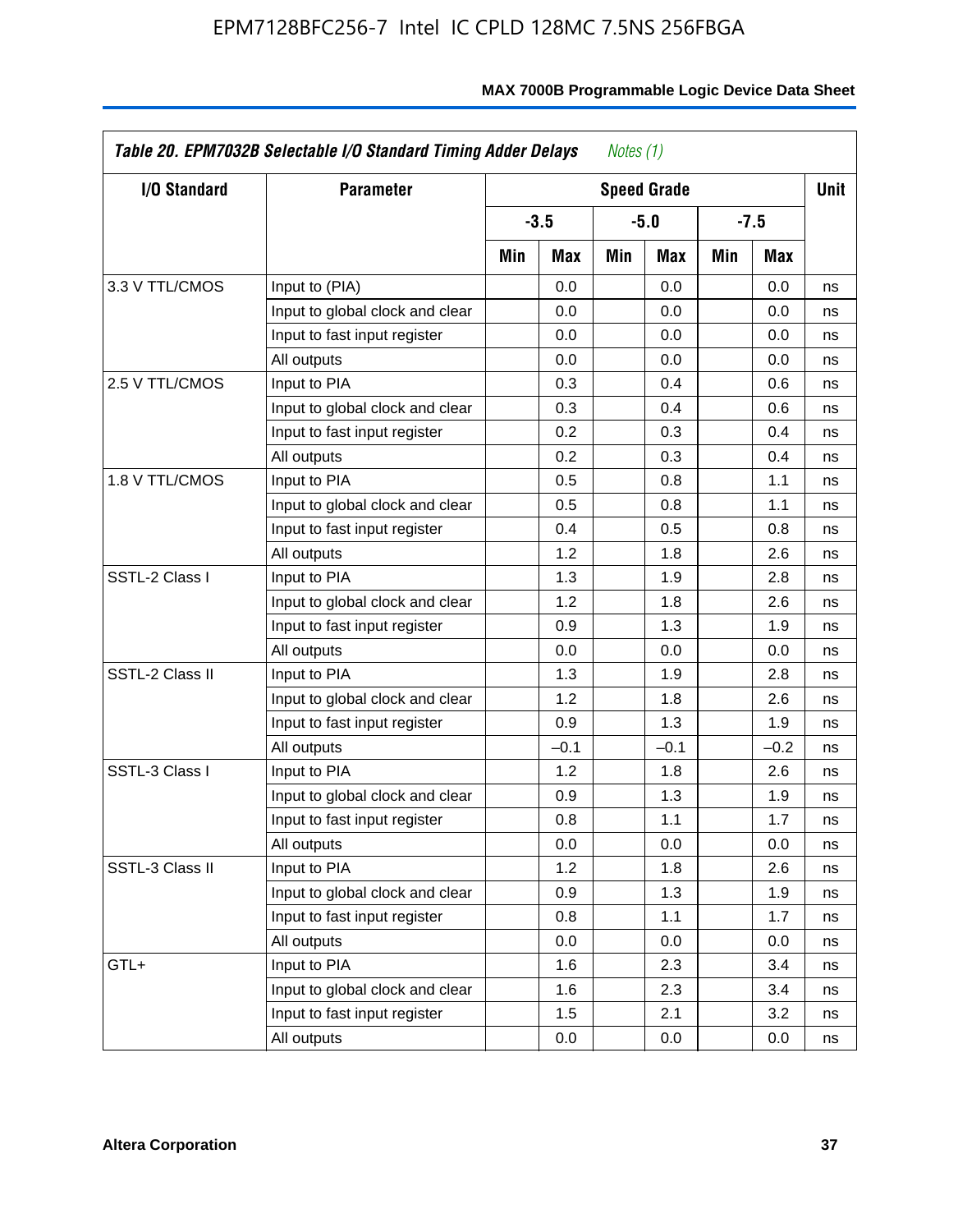### **MAX 7000B Programmable Logic Device Data Sheet**

|              | Table 20. EPM7032B Selectable I/O Standard Timing Adder Delays |     |                                               | Notes (1) |      |        |     |    |  |  |
|--------------|----------------------------------------------------------------|-----|-----------------------------------------------|-----------|------|--------|-----|----|--|--|
| I/O Standard | <b>Parameter</b>                                               |     | <b>Speed Grade</b>                            |           |      |        |     |    |  |  |
|              |                                                                |     | $-3.5$                                        |           | -5.0 | $-7.5$ |     |    |  |  |
|              |                                                                | Min | Min<br>Max<br><b>Max</b><br><b>Max</b><br>Min |           |      |        |     |    |  |  |
| PCI          | Input to PIA                                                   |     | 0.0                                           |           | 0.0  |        | 0.0 | ns |  |  |
|              | Input to global clock and clear                                |     | 0.0                                           |           | 0.0  |        | 0.0 | ns |  |  |
|              | Input to fast input register                                   |     | 0.0                                           |           | 0.0  |        | 0.0 | ns |  |  |
|              | All outputs                                                    |     | 0.0                                           |           | 0.0  |        | 0.0 | ns |  |  |

*Notes to tables:*

(1) These values are specified under the Recommended Operating Conditions in Table 15 on page 29. See Figure 14 for more information on switching waveforms.

(2) These values are specified for a PIA fan-out of all LABs.

(3) Measured with a 16-bit loadable, enabled, up/down counter programmed into each LAB.

(4) The *tLPA* parameter must be added to the *tLAD*, *tLAC*, *tIC*, *tACL*, *tCPPW*, *tEN*, and *tSEXP* parameters for macrocells running in low-power mode.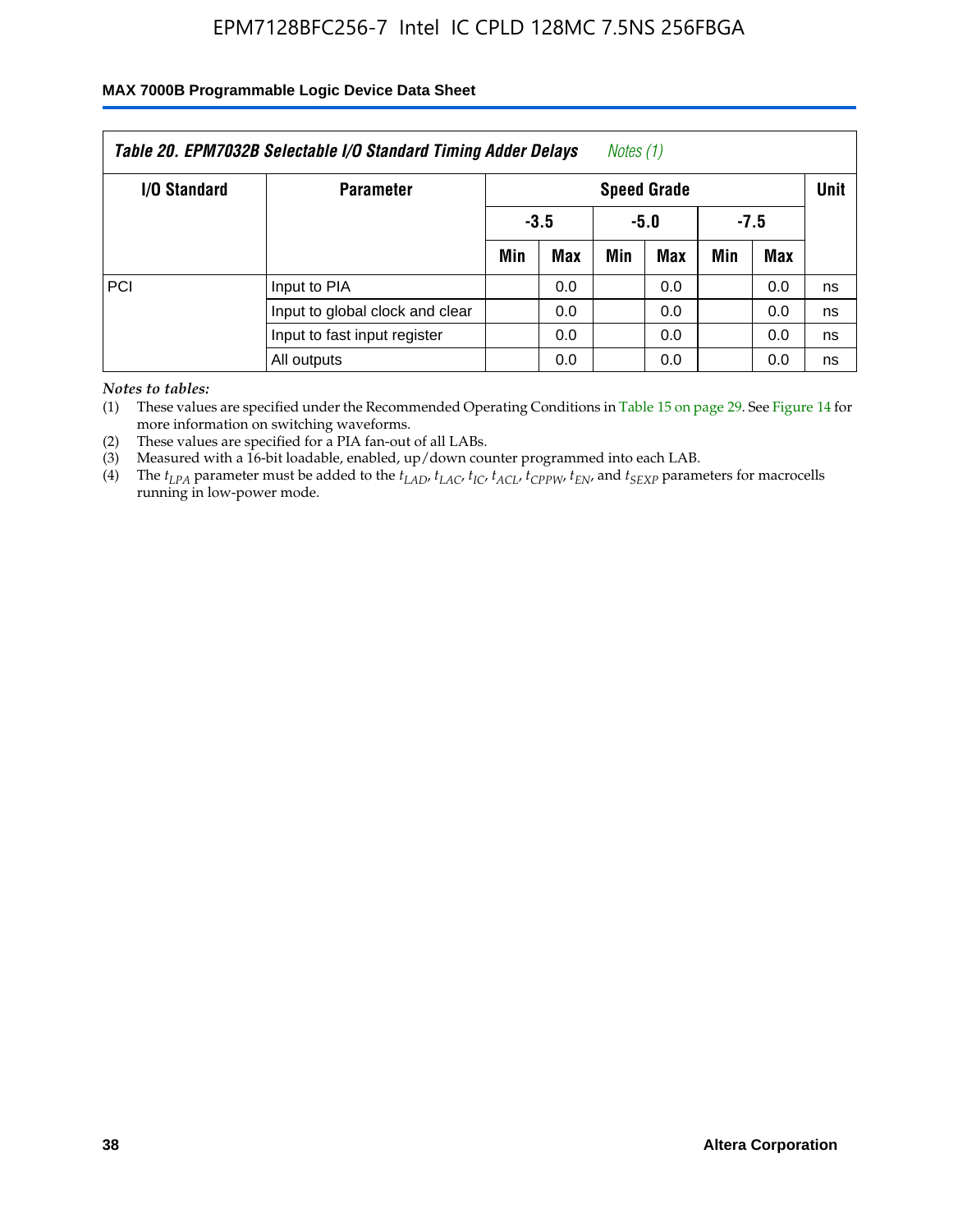|                         | Table 21. EPM7064B External Timing Parameters                   |                    | Note $(1)$ |            |       |                    |       |      |             |
|-------------------------|-----------------------------------------------------------------|--------------------|------------|------------|-------|--------------------|-------|------|-------------|
| <b>Symbol</b>           | <b>Parameter</b>                                                | <b>Conditions</b>  |            |            |       | <b>Speed Grade</b> |       |      | <b>Unit</b> |
|                         |                                                                 |                    |            | -3         |       | -5                 |       | $-7$ |             |
|                         |                                                                 |                    | Min        | <b>Max</b> | Min   | <b>Max</b>         | Min   | Max  |             |
| t <sub>PD1</sub>        | Input to non-registered<br>output                               | $C1 = 35$ pF $(2)$ |            | 3.5        |       | 5.0                |       | 7.5  | ns          |
| t <sub>PD2</sub>        | I/O input to non-registered<br>output                           | $C1 = 35$ pF $(2)$ |            | 3.5        |       | 5.0                |       | 7.5  | ns          |
| t <sub>SU</sub>         | Global clock setup time                                         | (2)                | 2.1        |            | 3.0   |                    | 4.5   |      | ns          |
| $t_H$                   | Global clock hold time                                          | (2)                | 0.0        |            | 0.0   |                    | 0.0   |      | ns          |
| t <sub>FSU</sub>        | Global clock setup time of<br>fast input                        |                    | 1.0        |            | 1.0   |                    | 1.5   |      | ns          |
| t <sub>FH</sub>         | Global clock hold time of<br>fast input                         |                    | 1.0        |            | 1.0   |                    | 1.0   |      | ns          |
| t <sub>FZHSU</sub>      | Global clock setup time of<br>fast input with zero hold<br>time |                    | 2.0        |            | 2.5   |                    | 3.0   |      | ns          |
| t <sub>FZHH</sub>       | Global clock hold time of<br>fast input with zero hold<br>time  |                    | 0.0        |            | 0.0   |                    | 0.0   |      | ns          |
| t <sub>CO1</sub>        | Global clock to output<br>delay                                 | $C1 = 35 pF$       | 1.0        | 2.4        | 1.0   | 3.4                | 1.0   | 5.0  | ns          |
| t <sub>СН</sub>         | Global clock high time                                          |                    | 1.5        |            | 2.0   |                    | 3.0   |      | ns          |
| tcL                     | Global clock low time                                           |                    | 1.5        |            | 2.0   |                    | 3.0   |      | ns          |
| tasu                    | Array clock setup time                                          | (2)                | 0.9        |            | 1.3   |                    | 1.9   |      | ns          |
| t <sub>АН</sub>         | Array clock hold time                                           | (2)                | 0.2        |            | 0.3   |                    | 0.6   |      | ns          |
| t <sub>ACO1</sub>       | Array clock to output delay                                     | $C1 = 35$ pF $(2)$ | 1.0        | 3.6        | 1.0   | 5.1                | 1.0   | 7.6  | ns          |
| $t_{\sf ACH}$           | Array clock high time                                           |                    | 1.5        |            | 2.0   |                    | 3.0   |      | ns          |
| t <sub>ACL</sub>        | Array clock low time                                            |                    | 1.5        |            | 2.0   |                    | 3.0   |      | ns          |
| tcppw                   | Minimum pulse width for<br>clear and preset                     |                    | 1.5        |            | 2.0   |                    | 3.0   |      | ns          |
| $t_{\text{CNT}}$        | Minimum global clock<br>period                                  | (2)                |            | 3.3        |       | 4.7                |       | 7.0  | ns          |
| f <sub>CNT</sub>        | Maximum internal global<br>clock frequency                      | (2), (3)           | 303.0      |            | 212.8 |                    | 142.9 |      | <b>MHz</b>  |
| <b>t<sub>ACNT</sub></b> | Minimum array clock<br>period                                   | (2)                |            | 3.3        |       | 4.7                |       | 7.0  | ns          |
| <b>f<sub>ACNT</sub></b> | Maximum internal array<br>clock frequency                       | (2), (3)           | 303.0      |            | 212.8 |                    | 142.9 |      | <b>MHz</b>  |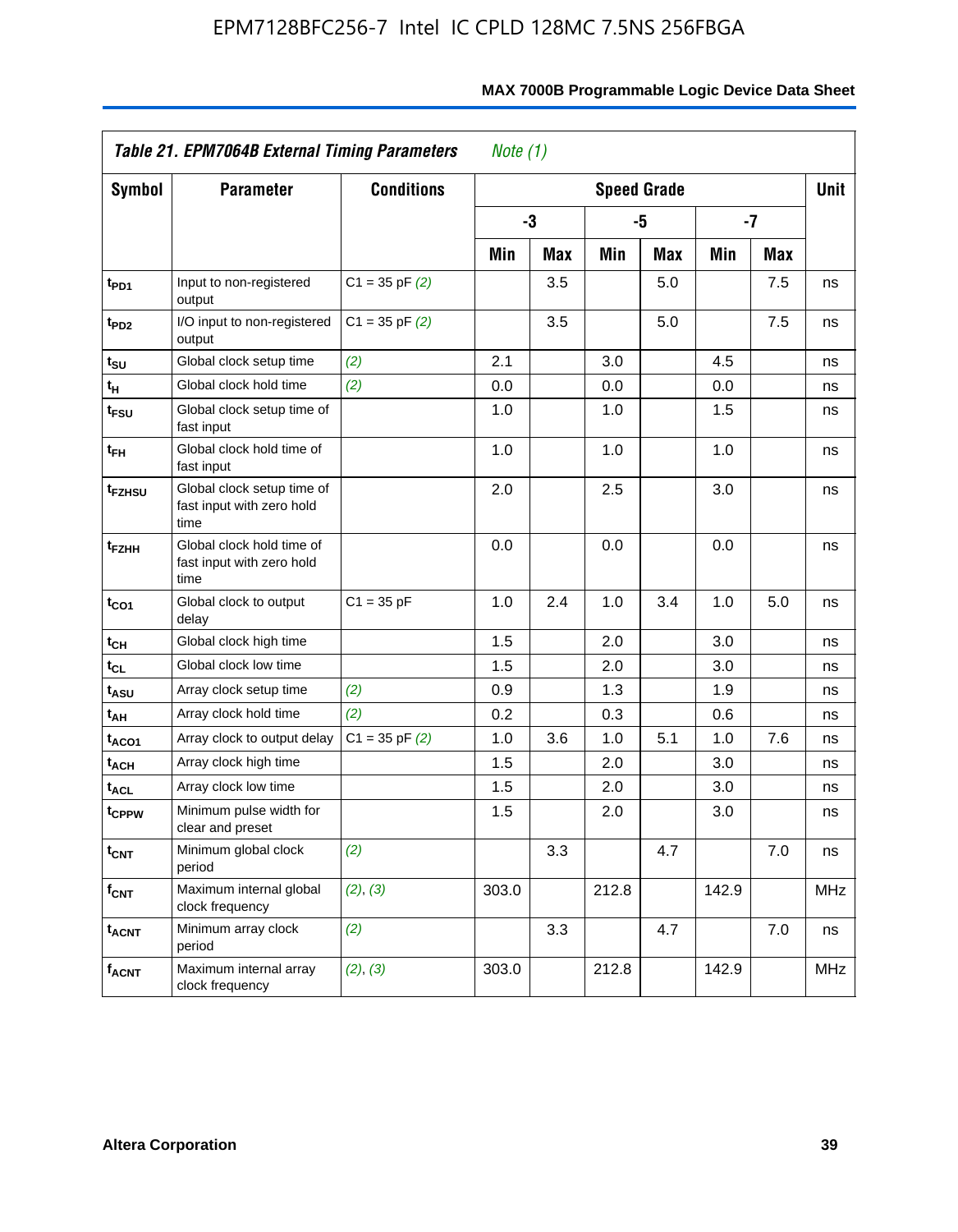| <b>Symbol</b>                 | <b>Parameter</b>                                                                                           | <b>Conditions</b> |     |     |     | <b>Speed Grade</b> |     |            | <b>Unit</b> |
|-------------------------------|------------------------------------------------------------------------------------------------------------|-------------------|-----|-----|-----|--------------------|-----|------------|-------------|
|                               |                                                                                                            |                   |     | -3  |     | -5                 |     | -7         |             |
|                               |                                                                                                            |                   | Min | Max | Min | Max                | Min | <b>Max</b> |             |
| $t_{\mathit{IN}}$             | Input pad and buffer delay                                                                                 |                   |     | 0.3 |     | 0.5                |     | 0.7        | ns          |
| $t_{IO}$                      | I/O input pad and buffer delay                                                                             |                   |     | 0.3 |     | 0.5                |     | 0.7        | ns          |
| $t_{\sf FIN}$                 | Fast input delay                                                                                           |                   |     | 0.9 |     | 1.3                |     | 2.0        | ns          |
| <sup>t</sup> FIND             | Programmable delay adder for<br>fast input                                                                 |                   |     | 1.0 |     | 1.5                |     | 1.5        | ns          |
| t <sub>SEXP</sub>             | Shared expander delay                                                                                      |                   |     | 1.5 |     | 2.1                |     | 3.2        | ns          |
| t <sub>PEXP</sub>             | Parallel expander delay                                                                                    |                   |     | 0.4 |     | 0.6                |     | 0.9        | ns          |
| t <sub>LAD</sub>              | Logic array delay                                                                                          |                   |     | 1.4 |     | 2.0                |     | 3.1        | ns          |
| $t_{LAC}$                     | Logic control array delay                                                                                  |                   |     | 1.2 |     | 1.7                |     | 2.6        | ns          |
| $t_{\mathit{IOE}}$            | Internal output enable delay                                                                               |                   |     | 0.1 |     | 0.2                |     | 0.3        | ns          |
| $t_{OD1}$                     | Output buffer and pad delay<br>slow slew rate $=$ off<br>$VCCIO = 3.3 V$                                   | $C1 = 35 pF$      |     | 0.9 |     | 1.2                |     | 1.8        | ns          |
| $t_{OD3}$                     | Output buffer and pad delay<br>slow slew rate $=$ on<br>V <sub>CCIO</sub> = 2.5 V or 3.3 V                 | $C1 = 35 pF$      |     | 5.9 |     | 6.2                |     | 6.8        | ns          |
| $t_{ZX1}$                     | Output buffer enable delay<br>slow slew rate $=$ off<br>$V_{\text{CCIO}} = 3.3 \text{ V}$                  | $C1 = 35 pF$      |     | 1.6 |     | 2.2                |     | 3.4        | ns          |
| $t_{ZX3}$                     | Output buffer enable delay<br>slow slew rate $=$ on<br>$V_{\text{CCIO}} = 2.5 \text{ V or } 3.3 \text{ V}$ | $C1 = 35 pF$      |     | 6.6 |     | 7.2                |     | 8.4        | ns          |
| $t_{XZ}$                      | Output buffer disable delay                                                                                | $C1 = 5pF$        |     | 1.6 |     | 2.2                |     | 3.4        | ns          |
| $t_{\scriptstyle\text{SU}}$   | Register setup time                                                                                        |                   | 0.7 |     | 1.1 |                    | 1.6 |            | ns          |
| t <sub>Η</sub>                | Register hold time                                                                                         |                   | 0.4 |     | 0.5 |                    | 0.9 |            | ns          |
| $t_{\mathit{FSU}}$            | Register setup time of fast input                                                                          |                   | 0.8 |     | 0.8 |                    | 1.1 |            | ns          |
| t <sub>FH</sub>               | Register hold time of fast input                                                                           |                   | 1.2 |     | 1.2 |                    | 1.4 |            | ns          |
| $t_{RD}$                      | Register delay                                                                                             |                   |     | 0.5 |     | 0.6                |     | 0.9        | ns          |
| $t_{COMB}$                    | Combinatorial delay                                                                                        |                   |     | 0.2 |     | 0.3                |     | 0.5        | ns          |
| $t_{\mathcal{IC}}$            | Array clock delay                                                                                          |                   |     | 1.2 |     | 1.8                |     | 2.8        | ns          |
| $t_{EN}$                      | Register enable time                                                                                       |                   |     | 1.2 |     | 1.7                |     | 2.6        | ns          |
| $t_{\scriptstyle\text{GLOB}}$ | Global control delay                                                                                       |                   |     | 0.7 |     | 1.1                |     | 1.6        | ns          |
| $t_{PRE}$                     | Register preset time                                                                                       |                   |     | 1.0 |     | 1.3                |     | 1.9        | ns          |
| $t_{\sf CLR}$                 | Register clear time                                                                                        |                   |     | 1.0 |     | 1.3                |     | 1.9        | ns          |
| t <sub>PIA</sub>              | PIA delay                                                                                                  | (2)               |     | 0.7 |     | 1.0                |     | 1.4        | ns          |
| t <sub>LPA</sub>              | Low-power adder                                                                                            | (4)               |     | 1.5 |     | 2.1                |     | 3.2        | ns          |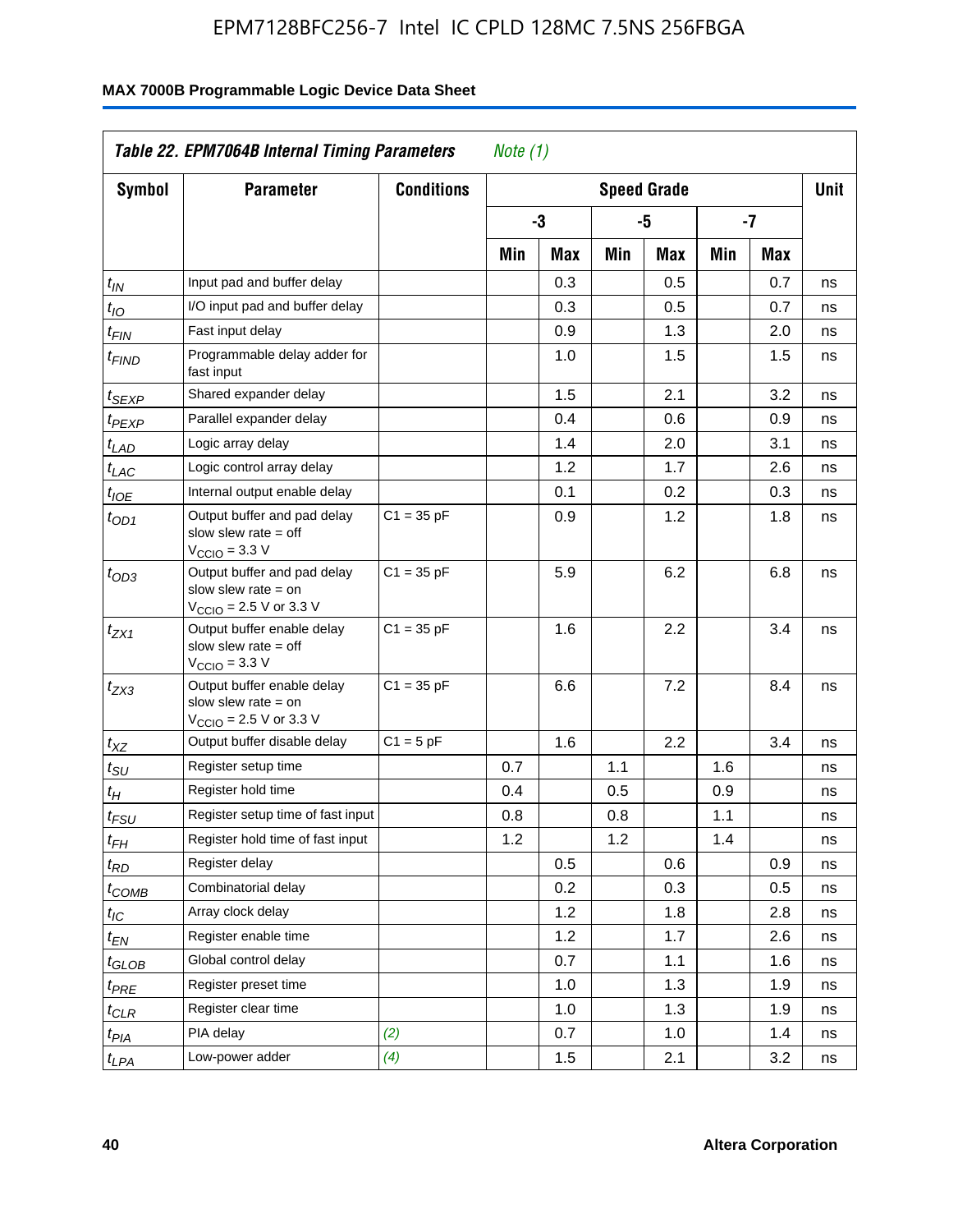| I/O Standard    | <b>Parameter</b>                |     |        |     | <b>Speed Grade</b> |     |        | Unit |
|-----------------|---------------------------------|-----|--------|-----|--------------------|-----|--------|------|
|                 |                                 |     | -3     |     | -5                 |     | -7     |      |
|                 |                                 | Min | Max    | Min | Max                | Min | Max    |      |
| 3.3 V TTL/CMOS  | Input to PIA                    |     | 0.0    |     | 0.0                |     | 0.0    | ns   |
|                 | Input to global clock and clear |     | 0.0    |     | 0.0                |     | 0.0    | ns   |
|                 | Input to fast input register    |     | 0.0    |     | 0.0                |     | 0.0    | ns   |
|                 | All outputs                     |     | 0.0    |     | 0.0                |     | 0.0    | ns   |
| 2.5 V TTL/CMOS  | Input to PIA                    |     | 0.3    |     | 0.4                |     | 0.6    | ns   |
|                 | Input to global clock and clear |     | 0.3    |     | 0.4                |     | 0.6    | ns   |
|                 | Input to fast input register    |     | 0.2    |     | 0.3                |     | 0.4    | ns   |
|                 | All outputs                     |     | 0.2    |     | 0.3                |     | 0.4    | ns   |
| 1.8 V TTL/CMOS  | Input to PIA                    |     | 0.5    |     | 0.7                |     | 1.1    | ns   |
|                 | Input to global clock and clear |     | 0.5    |     | 0.7                |     | 1.1    | ns   |
|                 | Input to fast input register    |     | 0.4    |     | 0.6                |     | 0.9    | ns   |
|                 | All outputs                     |     | 1.2    |     | 1.7                |     | 2.6    | ns   |
| SSTL-2 Class I  | Input to PIA                    |     | 1.3    |     | 1.9                |     | 2.8    | ns   |
|                 | Input to global clock and clear |     | 1.2    |     | 1.7                |     | 2.6    | ns   |
|                 | Input to fast input register    |     | 0.9    |     | 1.3                |     | 1.9    | ns   |
|                 | All outputs                     |     | 0.0    |     | 0.0                |     | 0.0    | ns   |
| SSTL-2 Class II | Input to PIA                    |     | 1.3    |     | 1.9                |     | 2.8    | ns   |
|                 | Input to global clock and clear |     | 1.2    |     | 1.7                |     | 2.6    | ns   |
|                 | Input to fast input register    |     | 0.9    |     | 1.3                |     | 1.9    | ns   |
|                 | All outputs                     |     | $-0.1$ |     | $-0.1$             |     | $-0.2$ | ns   |
| SSTL-3 Class I  | Input to PIA                    |     | 1.2    |     | 1.7                |     | 2.6    | ns   |
|                 | Input to global clock and clear |     | 0.9    |     | 1.3                |     | 1.9    | ns   |
|                 | Input to fast input register    |     | 0.8    |     | 1.1                |     | 1.7    | ns   |
|                 | All outputs                     |     | 0.0    |     | 0.0                |     | 0.0    | ns   |
| SSTL-3 Class II | Input to PIA                    |     | 1.2    |     | 1.7                |     | 2.6    | ns   |
|                 | Input to global clock and clear |     | 0.9    |     | 1.3                |     | 1.9    | ns   |
|                 | Input to fast input register    |     | 0.8    |     | 1.1                |     | 1.7    | ns   |
|                 | All outputs                     |     | 0.0    |     | 0.0                |     | 0.0    | ns   |
| GTL+            | Input to PIA                    |     | 1.6    |     | 2.3                |     | 3.4    | ns   |
|                 | Input to global clock and clear |     | 1.6    |     | 2.3                |     | 3.4    | ns   |
|                 | Input to fast input register    |     | 1.5    |     | 2.1                |     | 3.2    | ns   |
|                 | All outputs                     |     | 0.0    |     | 0.0                |     | 0.0    | ns   |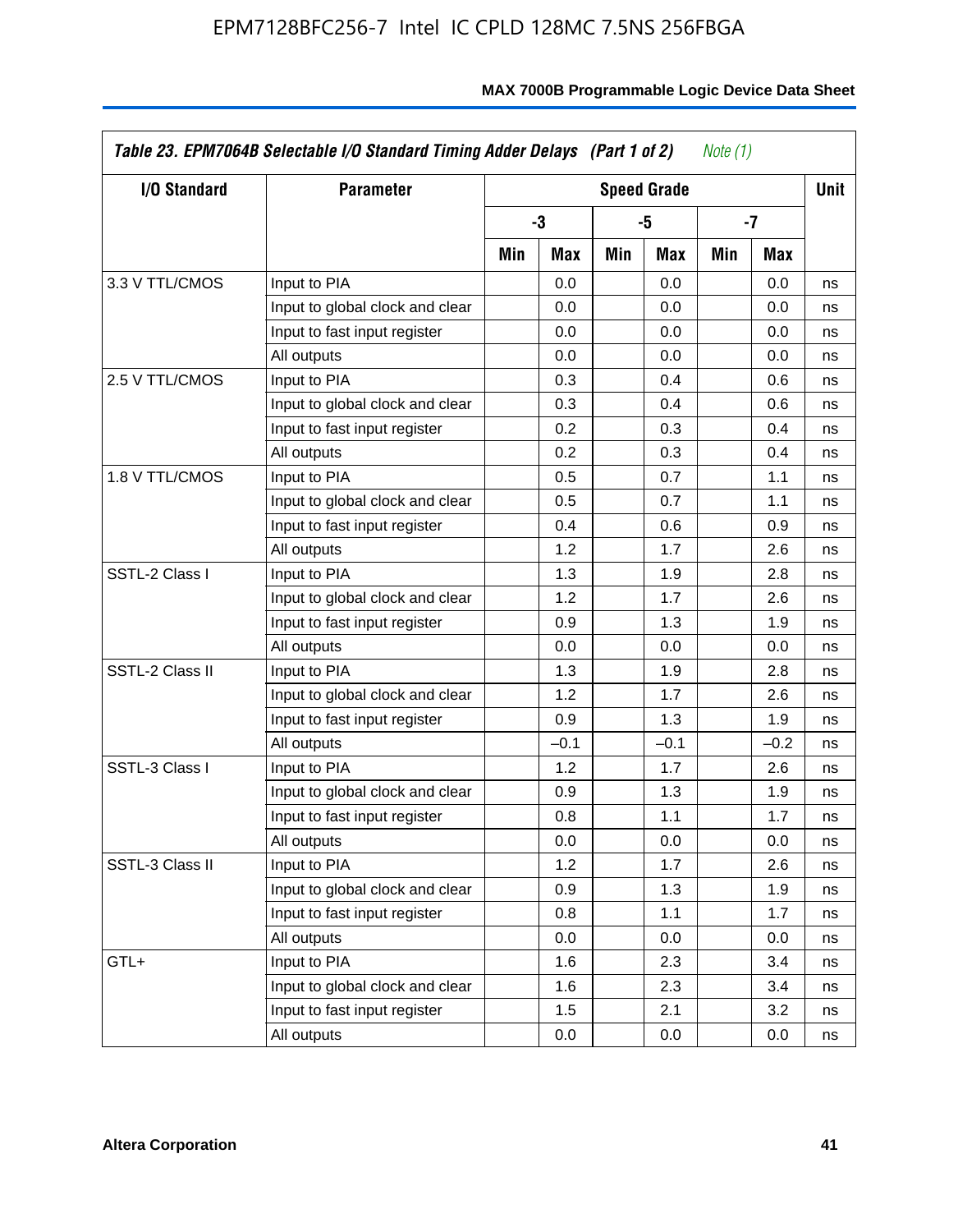### **MAX 7000B Programmable Logic Device Data Sheet**

|                     | Table 23. EPM7064B Selectable I/O Standard Timing Adder Delays (Part 2 of 2) |     |                    |     |     | Note (1) |                   |    |  |  |
|---------------------|------------------------------------------------------------------------------|-----|--------------------|-----|-----|----------|-------------------|----|--|--|
| <b>I/O Standard</b> | <b>Parameter</b>                                                             |     | <b>Speed Grade</b> |     |     |          |                   |    |  |  |
|                     |                                                                              |     | -3                 |     | -5  |          |                   |    |  |  |
|                     |                                                                              | Min | Max                | Min | Max | Min      | Unit<br>-7<br>Max |    |  |  |
| PCI                 | Input to PIA                                                                 |     | 0.0                |     | 0.0 |          | 0.0               | ns |  |  |
|                     | Input to global clock and clear                                              |     | 0.0                |     | 0.0 |          | 0.0               | ns |  |  |
|                     | Input to fast input register                                                 |     | 0.0                |     | 0.0 |          | 0.0               | ns |  |  |
|                     | All outputs                                                                  |     | 0.0                |     | 0.0 |          | 0.0               | ns |  |  |

*Notes to tables:*

(1) These values are specified under the Recommended Operating Conditions in Table 15 on page 29. See Figure 14 for more information on switching waveforms.

(2) These values are specified for a PIA fan-out of all LABs.

(3) Measured with a 16-bit loadable, enabled, up/down counter programmed into each LAB.

(4) The  $t_{LPA}$  parameter must be added to the  $t_{LAD}$ ,  $t_{LAC}$ ,  $t_{IC}$ ,  $t_{ACL}$ ,  $t_{CPPW}$ ,  $t_{EN}$ , and  $t_{SEXP}$  parameters for macrocells running in low-power mode.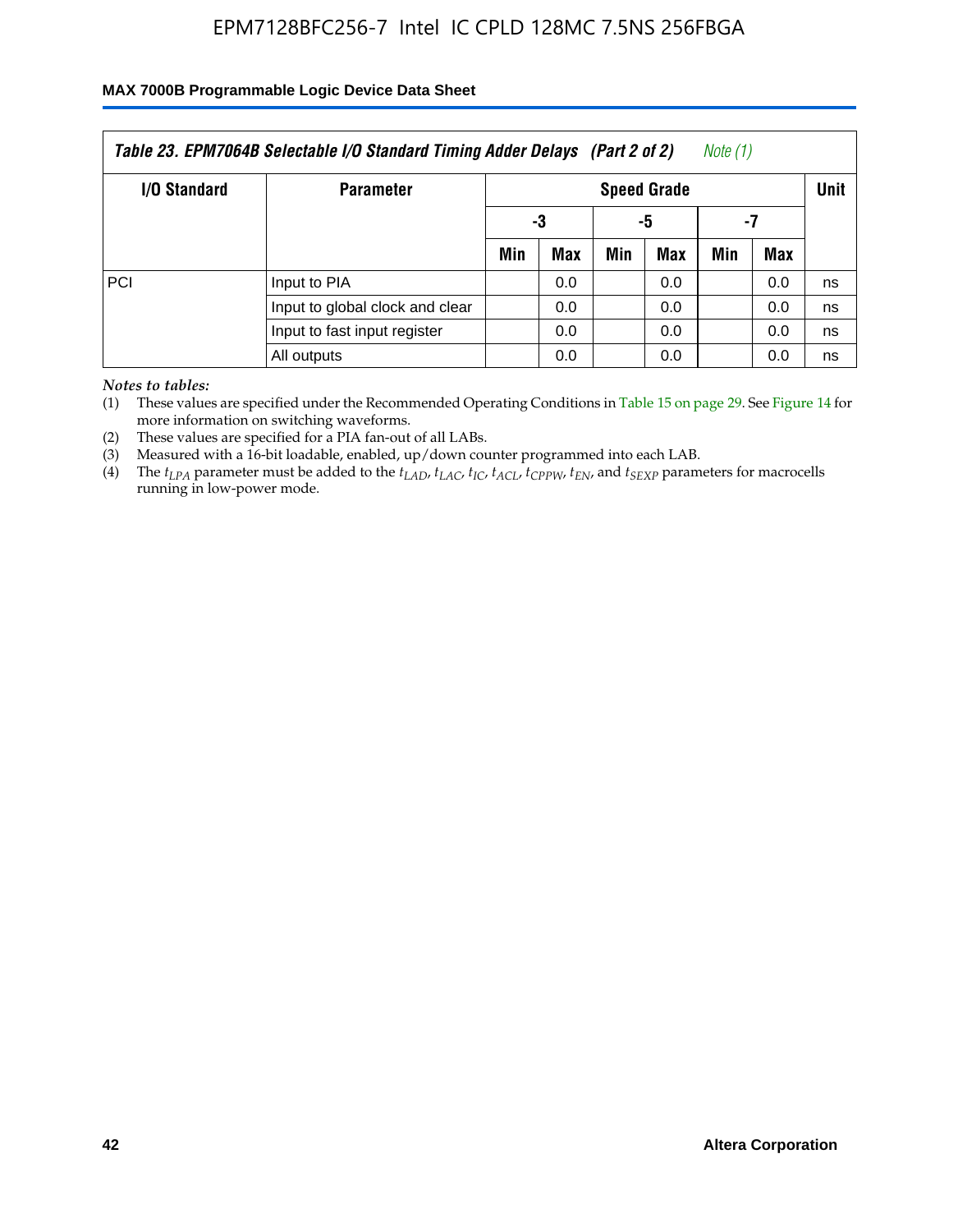|                         | <b>Table 24. EPM7128B External Timing Parameters</b>            |                    | Note $(1)$ |            |       |                    |      |       |            |
|-------------------------|-----------------------------------------------------------------|--------------------|------------|------------|-------|--------------------|------|-------|------------|
| <b>Symbol</b>           | <b>Parameter</b>                                                | <b>Conditions</b>  |            |            |       | <b>Speed Grade</b> |      |       | Unit       |
|                         |                                                                 |                    |            | -4         |       | -7                 |      | $-10$ |            |
|                         |                                                                 |                    | Min        | <b>Max</b> | Min   | Max                | Min  | Max   |            |
| t <sub>PD1</sub>        | Input to non-registered<br>output                               | $C1 = 35$ pF $(2)$ |            | 4.0        |       | 7.5                |      | 10.0  | ns         |
| t <sub>PD2</sub>        | I/O input to non-registered<br>output                           | $C1 = 35$ pF $(2)$ |            | 4.0        |       | 7.5                |      | 10.0  | ns         |
| t <sub>SU</sub>         | Global clock setup time                                         | (2)                | 2.5        |            | 4.5   |                    | 6.1  |       | ns         |
| t <sub>H</sub>          | Global clock hold time                                          | (2)                | 0.0        |            | 0.0   |                    | 0.0  |       | ns         |
| t <sub>FSU</sub>        | Global clock setup time of<br>fast input                        |                    | 1.0        |            | 1.5   |                    | 1.5  |       | ns         |
| t <sub>FH</sub>         | Global clock hold time of<br>fast input                         |                    | 1.0        |            | 1.0   |                    | 1.0  |       | ns         |
| t <sub>FZHSU</sub>      | Global clock setup time of<br>fast input with zero hold<br>time |                    | 2.0        |            | 3.0   |                    | 3.0  |       | ns         |
| t <sub>FZНН</sub>       | Global clock hold time of<br>fast input with zero hold<br>time  |                    | 0.0        |            | 0.0   |                    | 0.0  |       | ns         |
| t <sub>CO1</sub>        | Global clock to output<br>delay                                 | $C1 = 35 pF$       | 1.0        | 2.8        | 1.0   | 5.7                | 1.0  | 7.5   | ns         |
| tсн                     | Global clock high time                                          |                    | 1.5        |            | 3.0   |                    | 4.0  |       | ns         |
| tcL                     | Global clock low time                                           |                    | 1.5        |            | 3.0   |                    | 4.0  |       | ns         |
| t <sub>ASU</sub>        | Array clock setup time                                          | (2)                | 1.2        |            | 2.0   |                    | 2.8  |       | ns         |
| t <sub>АН</sub>         | Array clock hold time                                           | (2)                | 0.2        |            | 0.7   |                    | 0.9  |       | ns         |
| taco1                   | Array clock to output delay                                     | $C1 = 35$ pF $(2)$ | 1.0        | 4.1        | 1.0   | 8.2                | 1.0  | 10.8  | ns         |
| t <sub>ACH</sub>        | Array clock high time                                           |                    | 1.5        |            | 3.0   |                    | 4.0  |       | ns         |
| t <sub>ACL</sub>        | Array clock low time                                            |                    | 1.5        |            | 3.0   |                    | 4.0  |       | ns         |
| t <sub>CPPW</sub>       | Minimum pulse width for<br>clear and preset                     |                    | 1.5        |            | 3.0   |                    | 4.0  |       | ns         |
| $t_{\mathsf{CNT}}$      | Minimum global clock<br>period                                  | (2)                |            | 4.1        |       | 7.9                |      | 10.6  | ns         |
| $f_{\mathsf{CNT}}$      | Maximum internal global<br>clock frequency                      | (2), (3)           | 243.9      |            | 126.6 |                    | 94.3 |       | <b>MHz</b> |
| <b>t<sub>ACNT</sub></b> | Minimum array clock<br>period                                   | (2)                |            | 4.1        |       | 7.9                |      | 10.6  | ns         |
| <sup>f</sup> acnt       | Maximum internal array<br>clock frequency                       | (2), (3)           | 243.9      |            | 126.6 |                    | 94.3 |       | <b>MHz</b> |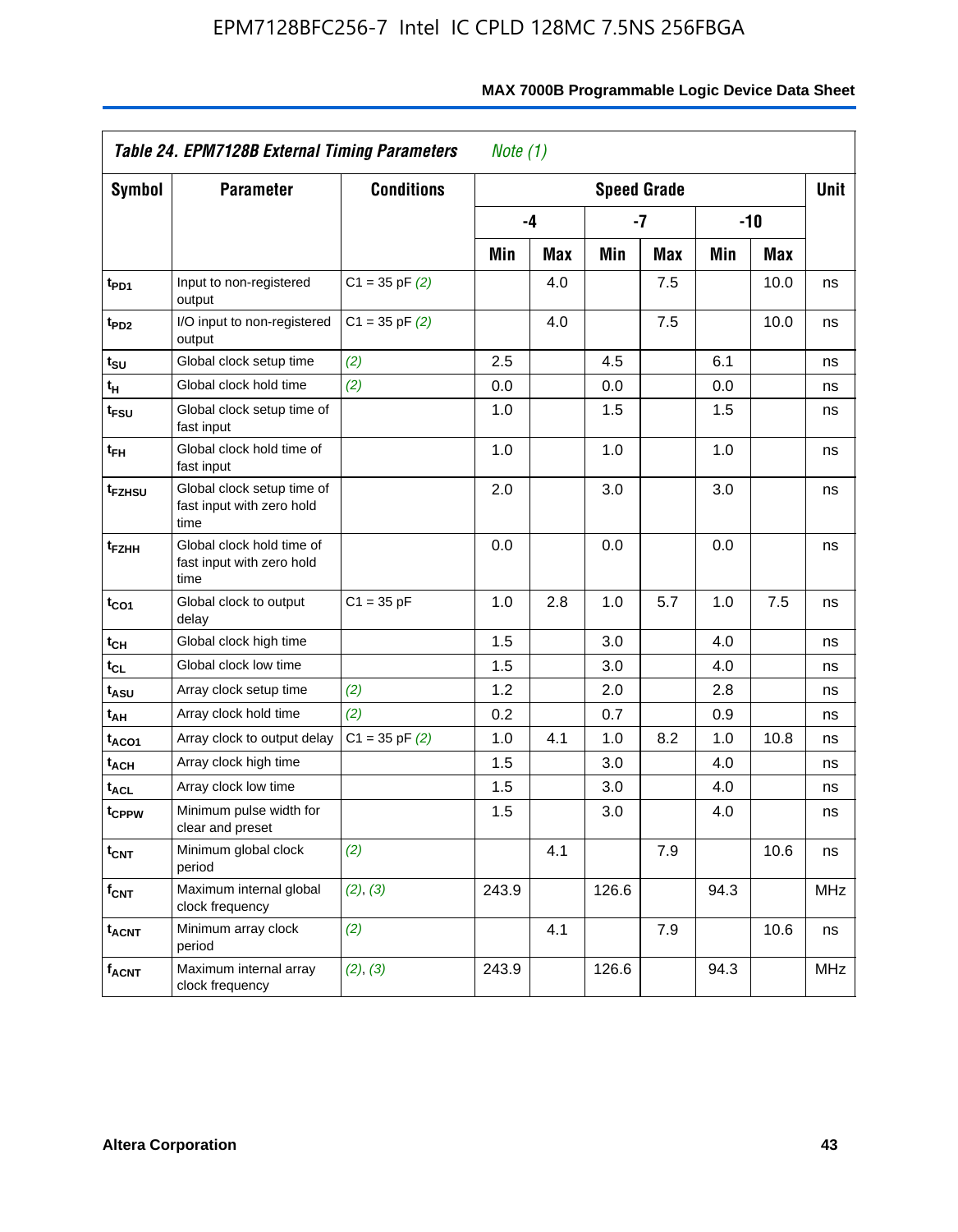|                       | Table 25. EPM7128B Internal Timing Parameters                                                               |                   | Note $(1)$ |     |     |                    |     |       |             |
|-----------------------|-------------------------------------------------------------------------------------------------------------|-------------------|------------|-----|-----|--------------------|-----|-------|-------------|
| <b>Symbol</b>         | <b>Parameter</b>                                                                                            | <b>Conditions</b> |            |     |     | <b>Speed Grade</b> |     |       | <b>Unit</b> |
|                       |                                                                                                             |                   |            | -4  |     | $-7$               |     | $-10$ |             |
|                       |                                                                                                             |                   | Min        | Max | Min | Max                | Min | Max   |             |
| $t_{IN}$              | Input pad and buffer delay                                                                                  |                   |            | 0.3 |     | 0.6                |     | 0.8   | ns          |
| $t_{IO}$              | I/O input pad and buffer delay                                                                              |                   |            | 0.3 |     | 0.6                |     | 0.8   | ns          |
| $t_{\mathsf{FIN}}$    | Fast input delay                                                                                            |                   |            | 1.3 |     | 2.9                |     | 3.7   | ns          |
| <sup>t</sup> FIND     | Programmable delay adder for<br>fast input                                                                  |                   |            | 1.0 |     | 1.5                |     | 1.5   | ns          |
| t <sub>SEXP</sub>     | Shared expander delay                                                                                       |                   |            | 1.5 |     | 2.8                |     | 3.8   | ns          |
| t <sub>PEXP</sub>     | Parallel expander delay                                                                                     |                   |            | 0.4 |     | 0.8                |     | 1.0   | ns          |
| t <sub>LAD</sub>      | Logic array delay                                                                                           |                   |            | 1.6 |     | 2.9                |     | 3.8   | ns          |
| t <sub>LAC</sub>      | Logic control array delay                                                                                   |                   |            | 1.4 |     | 2.6                |     | 3.4   | ns          |
| $t_{IOE}$             | Internal output enable delay                                                                                |                   |            | 0.1 |     | 0.3                |     | 0.4   | ns          |
| $t_{OD1}$             | Output buffer and pad delay<br>slow slew rate $=$ off<br>$V_{\text{CCIO}} = 3.3 V$                          | $C1 = 35 pF$      |            | 0.9 |     | 1.7                |     | 2.2   | ns          |
| $t_{OD3}$             | Output buffer and pad delay<br>slow slew rate $=$ on<br>$V_{\text{CCIO}} = 2.5 \text{ V or } 3.3 \text{ V}$ | $C1 = 35 pF$      |            | 5.9 |     | 6.7                |     | 7.2   | ns          |
| $t_{ZX1}$             | Output buffer enable delay<br>slow slew rate $=$ off<br>$VCCIO = 3.3 V$                                     | $C1 = 35 pF$      |            | 1.8 |     | 3.3                |     | 4.4   | ns          |
| $t_{ZX3}$             | Output buffer enable delay<br>slow slew rate $=$ on<br>$V_{\text{CCIO}} = 2.5 \text{ V or } 3.3 \text{ V}$  | $C1 = 35 pF$      |            | 6.8 |     | 8.3                |     | 9.4   | ns          |
| $t_{\mathsf{XZ}}$     | Output buffer disable delay                                                                                 | $C1 = 5 pF$       |            | 1.8 |     | 3.3                |     | 4.4   | ns          |
| $t_{\scriptstyle SU}$ | Register setup time                                                                                         |                   | 1.0        |     | 1.9 |                    | 2.6 |       | ns          |
| t <sub>Η</sub>        | Register hold time                                                                                          |                   | 0.4        |     | 0.8 |                    | 1.1 |       | ns          |
| $t_{\mathit{FSU}}$    | Register setup time of fast input                                                                           |                   | 0.8        |     | 0.9 |                    | 0.9 |       | ns          |
| $t_{FH}$              | Register hold time of fast input                                                                            |                   | 1.2        |     | 1.6 |                    | 1.6 |       | ns          |
| $t_{RD}$              | Register delay                                                                                              |                   |            | 0.5 |     | 1.1                |     | 1.4   | ns          |
| $t_{\text{COMB}}$     | Combinatorial delay                                                                                         |                   |            | 0.2 |     | 0.3                |     | 0.4   | ns          |
| $t_{\mathcal{IC}}$    | Array clock delay                                                                                           |                   |            | 1.4 |     | 2.8                |     | 3.6   | ns          |
| $t_{EN}$              | Register enable time                                                                                        |                   |            | 1.4 |     | 2.6                |     | 3.4   | ns          |
| t <sub>GLOB</sub>     | Global control delay                                                                                        |                   |            | 1.1 |     | 2.3                |     | 3.1   | ns          |
| $t_{PRE}$             | Register preset time                                                                                        |                   |            | 1.0 |     | 1.9                |     | 2.6   | ns          |
| ${}^t\rm{CLR}$        | Register clear time                                                                                         |                   |            | 1.0 |     | 1.9                |     | 2.6   | ns          |
| $t_{PIA}$             | PIA delay                                                                                                   | (2)               |            | 1.0 |     | 2.0                |     | 2.8   | ns          |
| $t_{LPA}$             | Low-power adder                                                                                             | (4)               |            | 1.5 |     | 2.8                |     | 3.8   | ns          |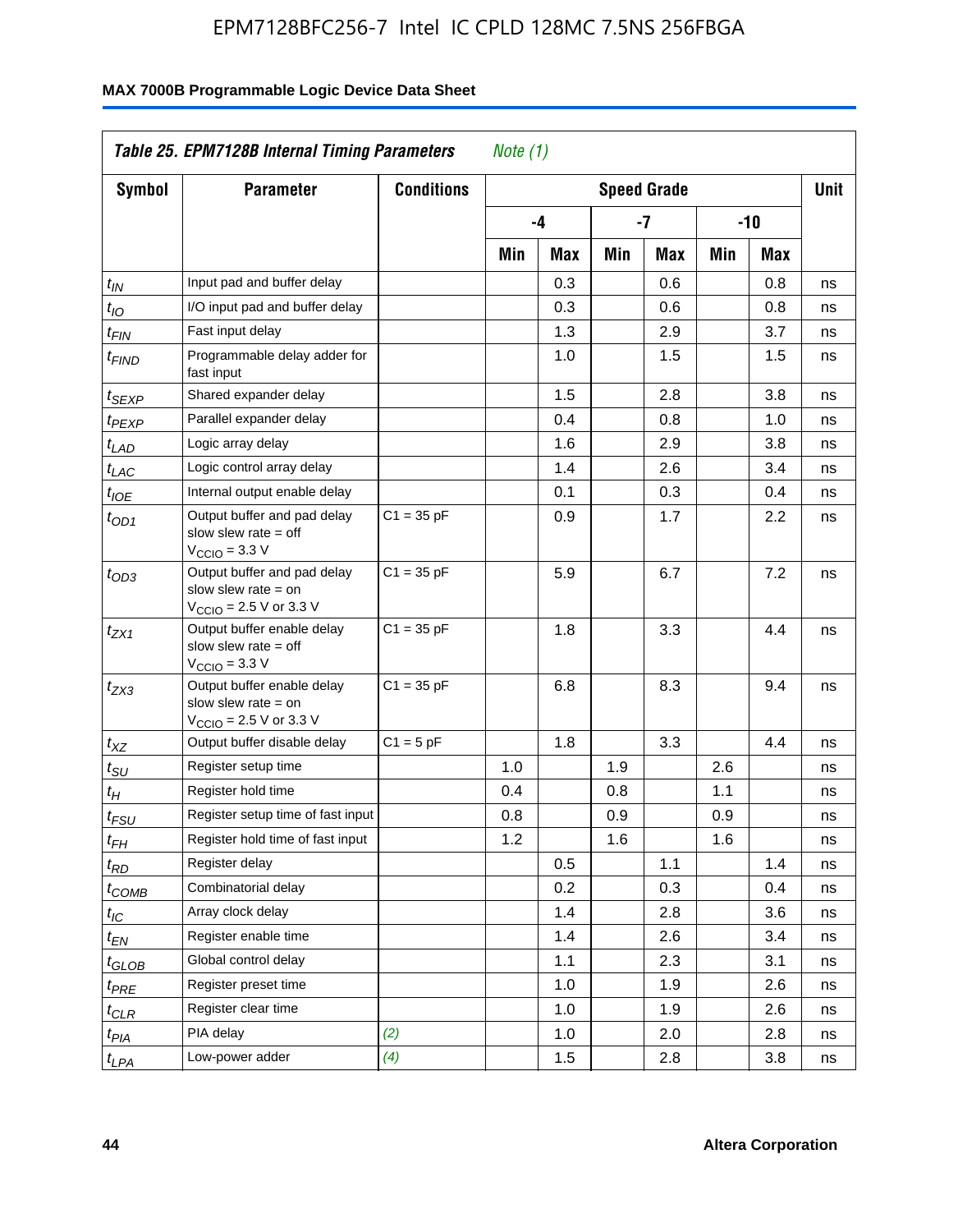| I/O Standard    | <b>Parameter</b>                |     |        |     | <b>Speed Grade</b> |     |        | <b>Unit</b> |
|-----------------|---------------------------------|-----|--------|-----|--------------------|-----|--------|-------------|
|                 |                                 |     | -4     |     | -7                 |     | $-10$  |             |
|                 |                                 | Min | Max    | Min | Max                | Min | Max    |             |
| 3.3 V TTL/CMOS  | Input to PIA                    |     | 0.0    |     | 0.0                |     | 0.0    | ns          |
|                 | Input to global clock and clear |     | 0.0    |     | 0.0                |     | 0.0    | ns          |
|                 | Input to fast input register    |     | 0.0    |     | 0.0                |     | 0.0    | ns          |
|                 | All outputs                     |     | 0.0    |     | 0.0                |     | 0.0    | ns          |
| 2.5 V TTL/CMOS  | Input to PIA                    |     | 0.3    |     | 0.6                |     | 0.8    | ns          |
|                 | Input to global clock and clear |     | 0.3    |     | 0.6                |     | 0.8    | ns          |
|                 | Input to fast input register    |     | 0.2    |     | 0.4                |     | 0.5    | ns          |
|                 | All outputs                     |     | 0.2    |     | 0.4                |     | 0.5    | ns          |
| 1.8 V TTL/CMOS  | Input to PIA                    |     | 0.5    |     | 0.9                |     | 1.3    | ns          |
|                 | Input to global clock and clear |     | 0.5    |     | 0.9                |     | 1.3    | ns          |
|                 | Input to fast input register    |     | 0.4    |     | 0.8                |     | 1.0    | ns          |
|                 | All outputs                     |     | 1.2    |     | 2.3                |     | 3.0    | ns          |
| SSTL-2 Class I  | Input to PIA                    |     | 1.4    |     | 2.6                |     | 3.5    | ns          |
|                 | Input to global clock and clear |     | 1.2    |     | 2.3                |     | 3.0    | ns          |
|                 | Input to fast input register    |     | 1.0    |     | 1.9                |     | 2.5    | ns          |
|                 | All outputs                     |     | 0.0    |     | 0.0                |     | 0.0    | ns          |
| SSTL-2 Class II | Input to PIA                    |     | 1.4    |     | 2.6                |     | 3.5    | ns          |
|                 | Input to global clock and clear |     | 1.2    |     | 2.3                |     | 3.0    | ns          |
|                 | Input to fast input register    |     | 1.0    |     | 1.9                |     | 2.5    | ns          |
|                 | All outputs                     |     | $-0.1$ |     | $-0.2$             |     | $-0.3$ | ns          |
| SSTL-3 Class I  | Input to PIA                    |     | 1.3    |     | 2.4                |     | 3.3    | ns          |
|                 | Input to global clock and clear |     | 1.0    |     | 1.9                |     | 2.5    | ns          |
|                 | Input to fast input register    |     | 0.9    |     | 1.7                |     | 2.3    | ns          |
|                 | All outputs                     |     | 0.0    |     | 0.0                |     | 0.0    | ns          |
| SSTL-3 Class II | Input to PIA                    |     | 1.3    |     | 2.4                |     | 3.3    | ns          |
|                 | Input to global clock and clear |     | 1.0    |     | 1.9                |     | 2.5    | ns          |
|                 | Input to fast input register    |     | 0.9    |     | 1.7                |     | 2.3    | ns          |
|                 | All outputs                     |     | 0.0    |     | 0.0                |     | 0.0    | ns          |
| GTL+            | Input to PIA                    |     | 1.7    |     | 3.2                |     | 4.3    | ns          |
|                 | Input to global clock and clear |     | 1.7    |     | 3.2                |     | 4.3    | ns          |
|                 | Input to fast input register    |     | 1.6    |     | 3.0                |     | 4.0    | ns          |
|                 | All outputs                     |     | 0.0    |     | 0.0                |     | 0.0    | ns          |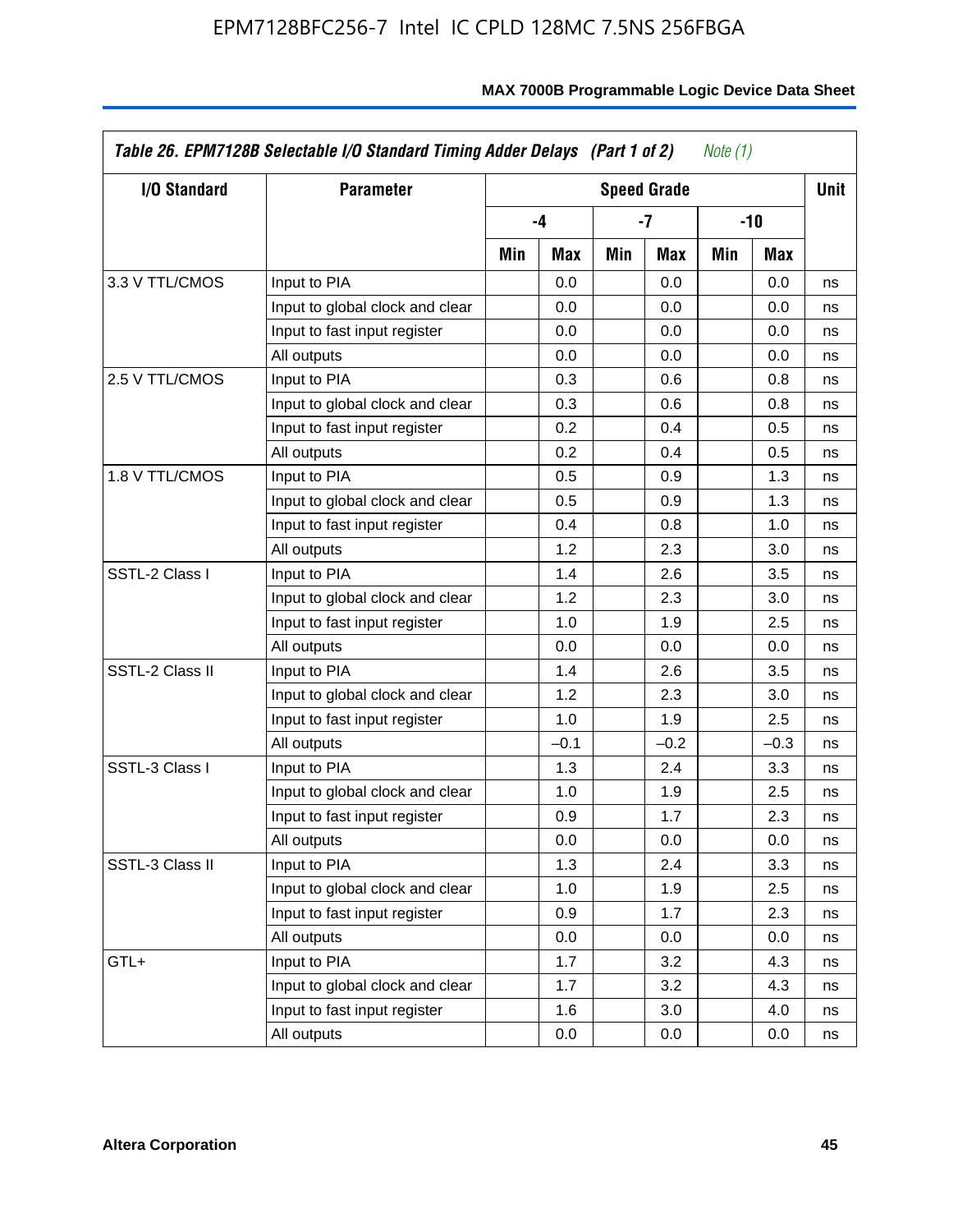### **MAX 7000B Programmable Logic Device Data Sheet**

| Table 26. EPM7128B Selectable I/O Standard Timing Adder Delays (Part 2 of 2)<br>Note (1) |                                 |                    |     |     |     |             |     |    |  |
|------------------------------------------------------------------------------------------|---------------------------------|--------------------|-----|-----|-----|-------------|-----|----|--|
| I/O Standard                                                                             | <b>Parameter</b>                | <b>Speed Grade</b> |     |     |     | <b>Unit</b> |     |    |  |
|                                                                                          |                                 |                    | -4  |     | -7  | -10         |     |    |  |
|                                                                                          |                                 | Min                | Max | Min | Max | Min         | Max |    |  |
| PCI                                                                                      | Input to PIA                    |                    | 0.0 |     | 0.0 |             | 0.0 | ns |  |
|                                                                                          | Input to global clock and clear |                    | 0.0 |     | 0.0 |             | 0.0 | ns |  |
|                                                                                          | Input to fast input register    |                    | 0.0 |     | 0.0 |             | 0.0 | ns |  |
|                                                                                          | All outputs                     |                    | 0.0 |     | 0.0 |             | 0.0 | ns |  |

*Notes to tables:*

(1) These values are specified under the Recommended Operating Conditions in Table 15 on page 29. See Figure 14 for more information on switching waveforms.

(2) These values are specified for a PIA fan-out of one LAB (16 macrocells). For each additional LAB fan-out in these devices, add an additional 0.1 ns to the PIA timing value.

(3) Measured with a 16-bit loadable, enabled, up/down counter programmed into each LAB.

(4) The  $t_{LPA}$  parameter must be added to the  $t_{LAP}$ ,  $t_{LAC}$ ,  $t_{IC}$ ,  $t_{ACL}$ ,  $t_{CPPW}$ ,  $t_{EN}$ , and  $t_{SEXP}$  parameters for macrocells running in low-power mode.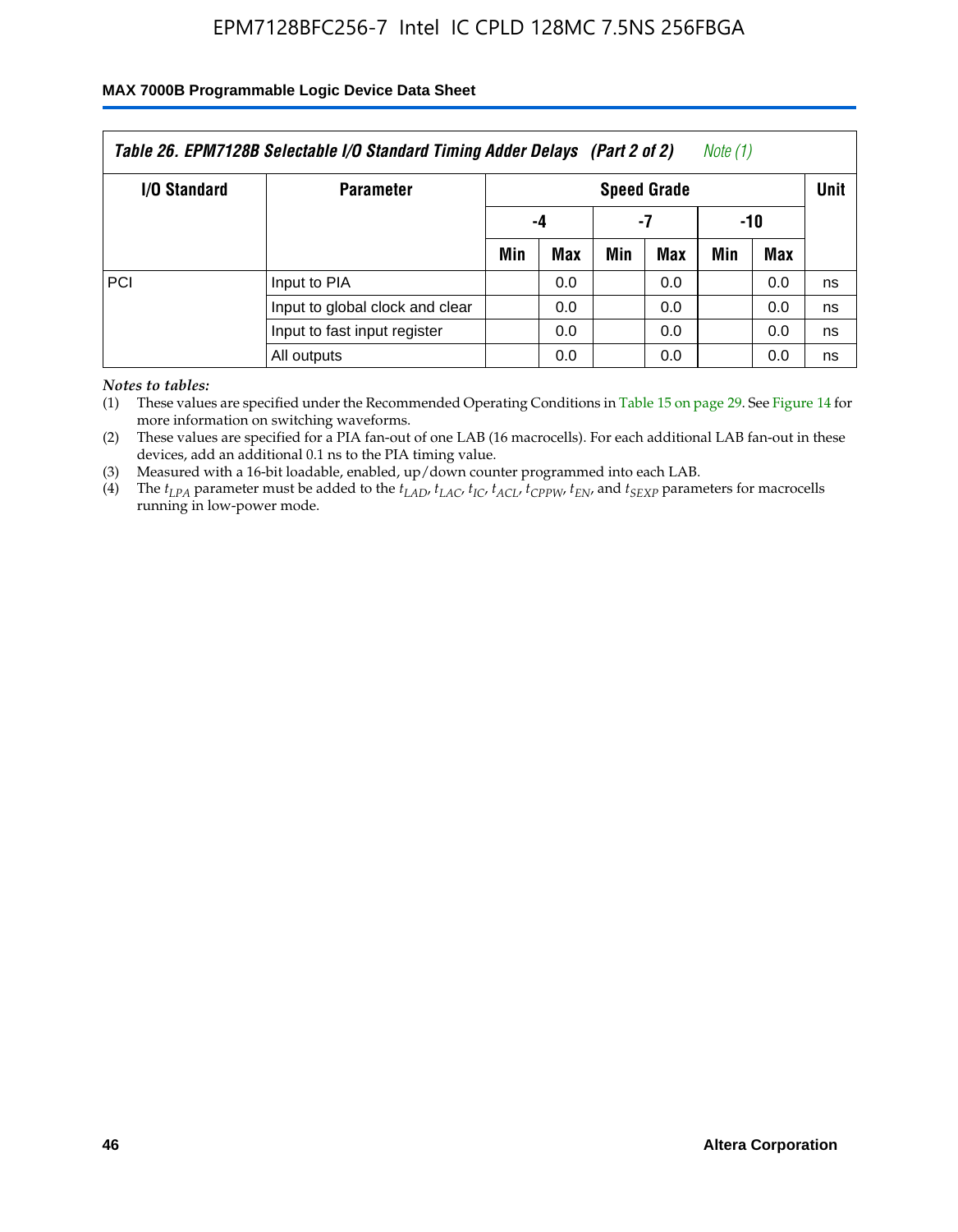|                             | Table 27. EPM7256B External Timing Parameters                   |                    | Note $(1)$ |     |       |                    |      |       |            |
|-----------------------------|-----------------------------------------------------------------|--------------------|------------|-----|-------|--------------------|------|-------|------------|
| <b>Symbol</b>               | <b>Parameter</b>                                                | <b>Conditions</b>  |            |     |       | <b>Speed Grade</b> |      |       | Unit       |
|                             |                                                                 |                    |            | -5  |       | $-7$               |      | $-10$ |            |
|                             |                                                                 |                    | Min        | Max | Min   | Max                | Min  | Max   |            |
| t <sub>PD1</sub>            | Input to non-registered<br>output                               | $C1 = 35$ pF $(2)$ |            | 5.0 |       | 7.5                |      | 10.0  | ns         |
| t <sub>PD2</sub>            | I/O input to non-registered<br>output                           | $C1 = 35 pF(2)$    |            | 5.0 |       | 7.5                |      | 10.0  | ns         |
| t <sub>su</sub>             | Global clock setup time                                         | (2)                | 3.3        |     | 4.8   |                    | 6.6  |       | ns         |
| $\mathfrak{t}_{\mathsf{H}}$ | Global clock hold time                                          | (2)                | 0.0        |     | 0.0   |                    | 0.0  |       | ns         |
| t <sub>FSU</sub>            | Global clock setup time of<br>fast input                        |                    | 1.0        |     | 1.5   |                    | 1.5  |       | ns         |
| t <sub>FH</sub>             | Global clock hold time for<br>fast input                        |                    | 1.0        |     | 1.0   |                    | 1.0  |       | ns         |
| t <sub>FZHSU</sub>          | Global clock setup time of<br>fast input with zero hold<br>time |                    | 2.5        |     | 3.0   |                    | 3.0  |       | ns         |
| t <sub>FZHH</sub>           | Global clock hold time of<br>fast input with zero hold<br>time  |                    | 0.0        |     | 0.0   |                    | 0.0  |       | ns         |
| t <sub>CO1</sub>            | Global clock to output<br>delay                                 | $C1 = 35 pF$       | 1.0        | 3.3 | 1.0   | 5.1                | 1.0  | 6.7   | ns         |
| $t_{CH}$                    | Global clock high time                                          |                    | 2.0        |     | 3.0   |                    | 4.0  |       | ns         |
| $t_{CL}$                    | Global clock low time                                           |                    | 2.0        |     | 3.0   |                    | 4.0  |       | ns         |
| t <sub>ASU</sub>            | Array clock setup time                                          | (2)                | 1.4        |     | 2.0   |                    | 2.8  |       | ns         |
| t <sub>АН</sub>             | Array clock hold time                                           | (2)                | 0.4        |     | 0.8   |                    | 1.0  |       | ns         |
| t <sub>ACO1</sub>           | Array clock to output delay                                     | $C1 = 35$ pF $(2)$ | 1.0        | 5.2 | 1.0   | 7.9                | 1.0  | 10.5  | ns         |
| t <sub>ACH</sub>            | Array clock high time                                           |                    | 2.0        |     | 3.0   |                    | 4.0  |       | ns         |
| t <sub>ACL</sub>            | Array clock low time                                            |                    | 2.0        |     | 3.0   |                    | 4.0  |       | ns         |
| t <sub>CPPW</sub>           | Minimum pulse width for<br>clear and preset                     |                    | 2.0        |     | 3.0   |                    | 4.0  |       | ns         |
| $t_{\mathsf{CNT}}$          | Minimum global clock<br>period                                  | (2)                |            | 5.3 |       | 7.9                |      | 10.6  | ns         |
| $f_{\mathsf{CNT}}$          | Maximum internal global<br>clock frequency                      | (2), (3)           | 188.7      |     | 126.6 |                    | 94.3 |       | <b>MHz</b> |
| $t_{ACNT}$                  | Minimum array clock<br>period                                   | (2)                |            | 5.3 |       | 7.9                |      | 10.6  | ns         |
| <b>f<sub>ACNT</sub></b>     | Maximum internal array<br>clock frequency                       | (2), (3)           | 188.7      |     | 126.6 |                    | 94.3 |       | <b>MHz</b> |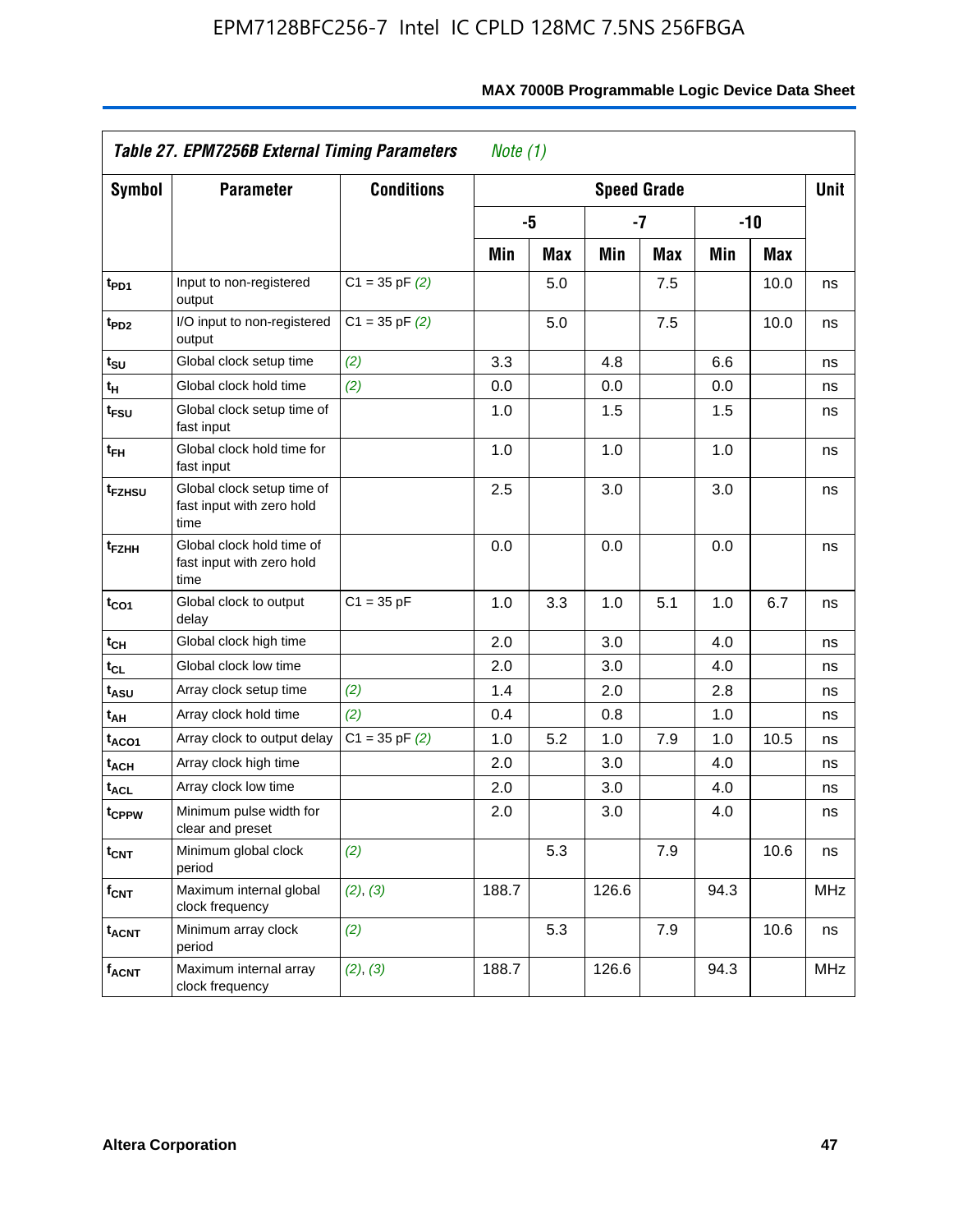|                               | Table 28. EPM7256B Internal Timing Parameters                                                              |                   | Note $(1)$         |     |     |         |     |     |             |
|-------------------------------|------------------------------------------------------------------------------------------------------------|-------------------|--------------------|-----|-----|---------|-----|-----|-------------|
| <b>Symbol</b>                 | <b>Parameter</b>                                                                                           | <b>Conditions</b> | <b>Speed Grade</b> |     |     |         |     |     | <b>Unit</b> |
|                               |                                                                                                            |                   |                    | -5  |     | $-7$    |     | -10 |             |
|                               |                                                                                                            |                   | Min                | Max | Min | Max     | Min | Max |             |
| $t_{\mathit{IN}}$             | Input pad and buffer delay                                                                                 |                   |                    | 0.4 |     | 0.6     |     | 0.8 | ns          |
| $t_{IO}$                      | I/O input pad and buffer delay                                                                             |                   |                    | 0.4 |     | 0.6     |     | 0.8 | ns          |
| $t_{\sf FIN}$                 | Fast input delay                                                                                           |                   |                    | 1.5 |     | 2.5     |     | 3.1 | ns          |
| <sup>t</sup> FIND             | Programmable delay adder for<br>fast input                                                                 |                   |                    | 1.5 |     | 1.5     |     | 1.5 | ns          |
| t <sub>SEXP</sub>             | Shared expander delay                                                                                      |                   |                    | 1.5 |     | 2.3     |     | 3.0 | ns          |
| t <sub>PEXP</sub>             | Parallel expander delay                                                                                    |                   |                    | 0.4 |     | 0.6     |     | 0.8 | ns          |
| $t_{LAD}$                     | Logic array delay                                                                                          |                   |                    | 1.7 |     | 2.5     |     | 3.3 | ns          |
| t <sub>LAC</sub>              | Logic control array delay                                                                                  |                   |                    | 1.5 |     | 2.2     |     | 2.9 | ns          |
| $t_{\mathit{IOE}}$            | Internal output enable delay                                                                               |                   |                    | 0.1 |     | 0.2     |     | 0.3 | ns          |
| $t_{OD1}$                     | Output buffer and pad delay<br>slow slew rate $=$ off<br>V <sub>CCIO</sub> = 3.3 V                         | $C1 = 35 pF$      |                    | 0.9 |     | 1.4     |     | 1.9 | ns          |
| $t_{OD3}$                     | Output buffer and pad delay<br>slow slew rate $=$ on<br>$V_{\text{CCIO}}$ = 2.5 V or 3.3 V                 | $C1 = 35 pF$      |                    | 5.9 |     | 6.4     |     | 6.9 | ns          |
| $t_{ZX1}$                     | Output buffer enable delay<br>slow slew rate $=$ off<br>$V_{\text{CCIO}} = 3.3 \text{ V}$                  | $C1 = 35 pF$      |                    | 2.2 |     | 3.3     |     | 4.5 | ns          |
| $t_{ZX3}$                     | Output buffer enable delay<br>slow slew rate $=$ on<br>$V_{\text{CCIO}} = 2.5 \text{ V or } 3.3 \text{ V}$ | $C1 = 35 pF$      |                    | 7.2 |     | 8.3     |     | 9.5 | ns          |
| $t_{\mathsf{XZ}}$             | Output buffer disable delay                                                                                | $C1 = 5pF$        |                    | 2.2 |     | 3.3     |     | 4.5 | ns          |
| $t_{\scriptstyle SU}$         | Register setup time                                                                                        |                   | 1.2                |     | 1.8 |         | 2.5 |     | ns          |
| $t_H$                         | Register hold time                                                                                         |                   | 0.6                |     | 1.0 |         | 1.3 |     | ns          |
| $t_{\it FSU}$                 | Register setup time of fast input                                                                          |                   | 0.8                |     | 1.1 |         | 1.1 |     | ns          |
| t <sub>FH</sub>               | Register hold time of fast input                                                                           |                   | 1.2                |     | 1.4 |         | 1.4 |     | ns          |
| $t_{RD}$                      | Register delay                                                                                             |                   |                    | 0.7 |     | 1.0     |     | 1.3 | ns          |
| $t_{COMB}$                    | Combinatorial delay                                                                                        |                   |                    | 0.3 |     | 0.4     |     | 0.5 | ns          |
| $t_{\mathcal{IC}}$            | Array clock delay                                                                                          |                   |                    | 1.5 |     | 2.3     |     | 3.0 | ns          |
| $t_{EN}$                      | Register enable time                                                                                       |                   |                    | 1.5 |     | $2.2\,$ |     | 2.9 | ns          |
| $t_{\scriptstyle\text{GLOB}}$ | Global control delay                                                                                       |                   |                    | 1.3 |     | 2.1     |     | 2.7 | ns          |
| $t_{PRE}$                     | Register preset time                                                                                       |                   |                    | 1.0 |     | 1.6     |     | 2.1 | ns          |
| ${}^t\rm{CLR}$                | Register clear time                                                                                        |                   |                    | 1.0 |     | 1.6     |     | 2.1 | ns          |
| $t_{PIA}$                     | PIA delay                                                                                                  | (2)               |                    | 1.7 |     | 2.6     |     | 3.3 | ns          |
| $t_{LPA}$                     | Low-power adder                                                                                            | (4)               |                    | 2.0 |     | 3.0     |     | 4.0 | ns          |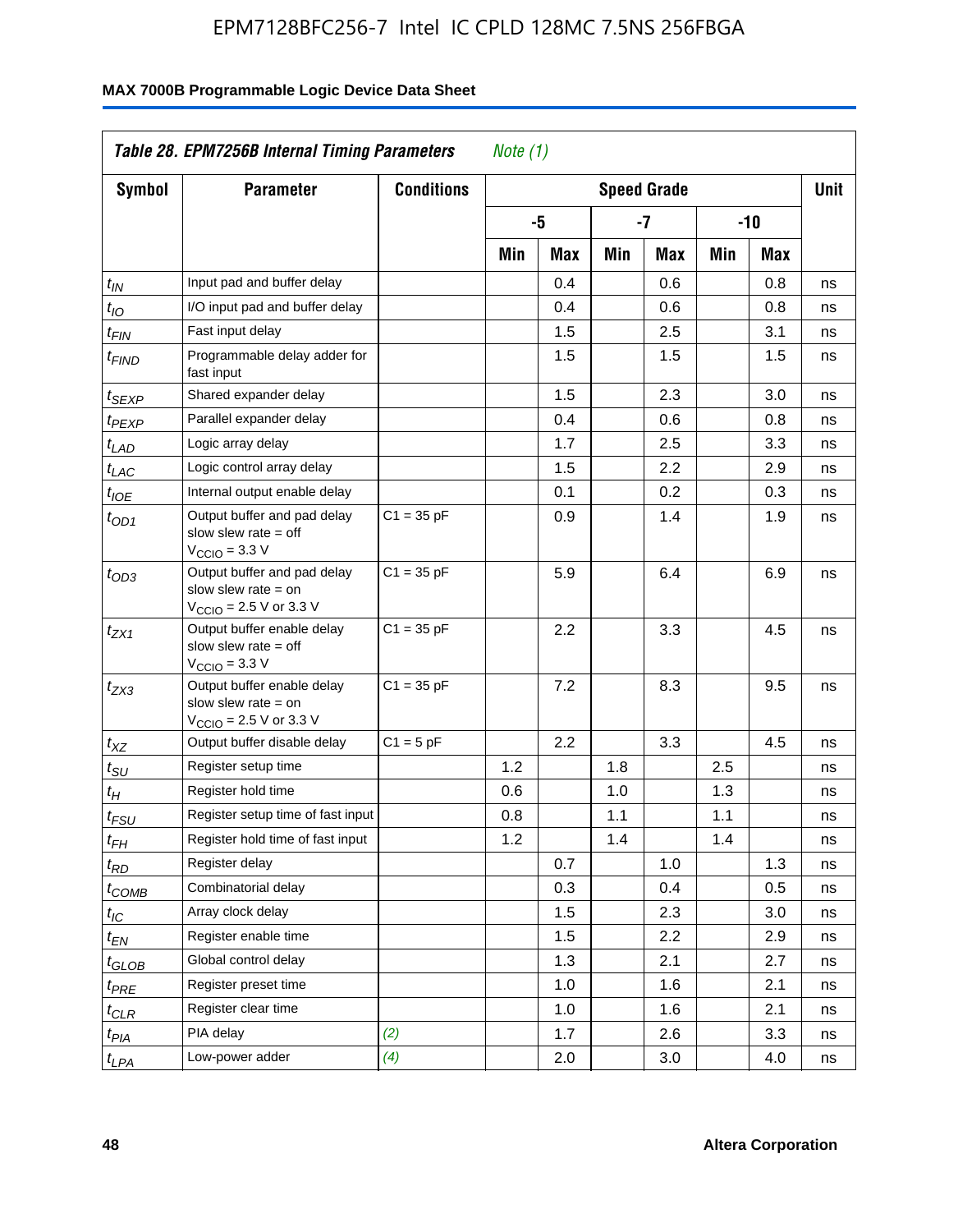| I/O Standard    | <b>Parameter</b>                |     |        |     | <b>Speed Grade</b> |     |        | <b>Unit</b> |
|-----------------|---------------------------------|-----|--------|-----|--------------------|-----|--------|-------------|
|                 |                                 |     | -5     |     | -7                 |     | $-10$  |             |
|                 |                                 | Min | Max    | Min | Max                | Min | Max    |             |
| 3.3 V TTL/CMOS  | Input to PIA                    |     | 0.0    |     | 0.0                |     | 0.0    | ns          |
|                 | Input to global clock and clear |     | 0.0    |     | 0.0                |     | 0.0    | ns          |
|                 | Input to fast input register    |     | 0.0    |     | 0.0                |     | 0.0    | ns          |
|                 | All outputs                     |     | 0.0    |     | 0.0                |     | 0.0    | ns          |
| 2.5 V TTL/CMOS  | Input to PIA                    |     | 0.4    |     | 0.6                |     | 0.8    | ns          |
|                 | Input to global clock and clear |     | 0.3    |     | 0.5                |     | 0.6    | ns          |
|                 | Input to fast input register    |     | 0.2    |     | 0.3                |     | 0.4    | ns          |
|                 | All outputs                     |     | 0.2    |     | 0.3                |     | 0.4    | ns          |
| 1.8 V TTL/CMOS  | Input to PIA                    |     | 0.6    |     | 0.9                |     | 1.2    | ns          |
|                 | Input to global clock and clear |     | 0.6    |     | 0.9                |     | 1.2    | ns          |
|                 | Input to fast input register    |     | 0.5    |     | 0.8                |     | 1.0    | ns          |
|                 | All outputs                     |     | 1.3    |     | 2.0                |     | 2.6    | ns          |
| SSTL-2 Class I  | Input to PIA                    |     | 1.5    |     | 2.3                |     | 3.0    | ns          |
|                 | Input to global clock and clear |     | 1.3    |     | 2.0                |     | 2.6    | ns          |
|                 | Input to fast input register    |     | 1.1    |     | 1.7                |     | 2.2    | ns          |
|                 | All outputs                     |     | 0.0    |     | 0.0                |     | 0.0    | ns          |
| SSTL-2 Class II | Input to PIA                    |     | 1.5    |     | 2.3                |     | 3.0    | ns          |
|                 | Input to global clock and clear |     | 1.3    |     | 2.0                |     | 2.6    | ns          |
|                 | Input to fast input register    |     | 1.1    |     | 1.7                |     | 2.2    | ns          |
|                 | All outputs                     |     | $-0.1$ |     | $-0.2$             |     | $-0.2$ | ns          |
| SSTL-3 Class I  | Input to PIA                    |     | 1.4    |     | 2.1                |     | 2.8    | ns          |
|                 | Input to global clock and clear |     | 1.1    |     | 1.7                |     | 2.2    | ns          |
|                 | Input to fast input register    |     | 1.0    |     | 1.5                |     | 2.0    | ns          |
|                 | All outputs                     |     | 0.0    |     | 0.0                |     | 0.0    | ns          |
| SSTL-3 Class II | Input to PIA                    |     | 1.4    |     | 2.1                |     | 2.8    | ns          |
|                 | Input to global clock and clear |     | 1.1    |     | 1.7                |     | 2.2    | ns          |
|                 | Input to fast input register    |     | 1.0    |     | 1.5                |     | 2.0    | ns          |
|                 | All outputs                     |     | 0.0    |     | 0.0                |     | 0.0    | ns          |
| GTL+            | Input to PIA                    |     | 1.8    |     | 2.7                |     | 3.6    | ns          |
|                 | Input to global clock and clear |     | 1.8    |     | 2.7                |     | 3.6    | ns          |
|                 | Input to fast input register    |     | 1.7    |     | 2.6                |     | 3.4    | ns          |
|                 | All outputs                     |     | 0.0    |     | 0.0                |     | 0.0    | ns          |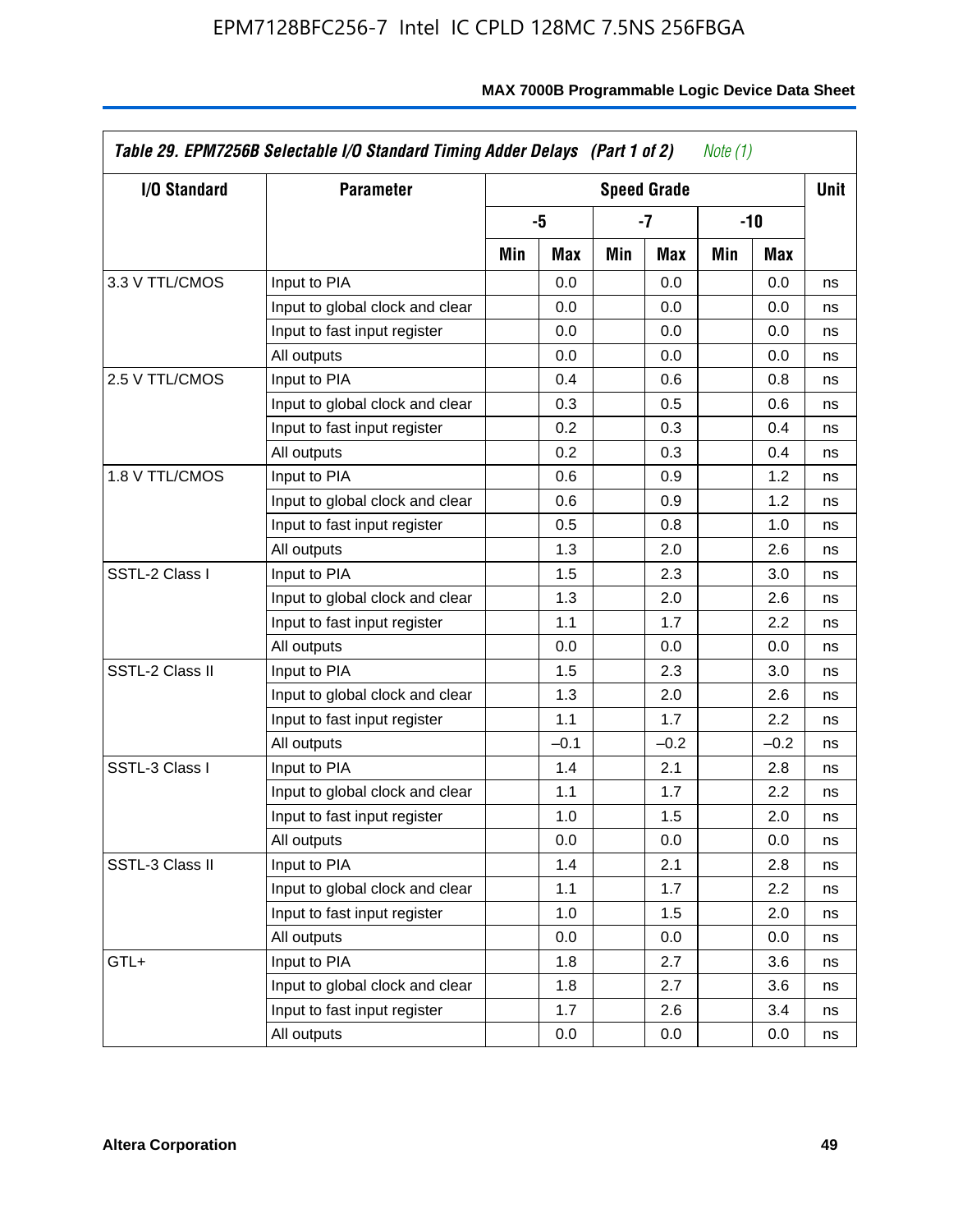### **MAX 7000B Programmable Logic Device Data Sheet**

| Table 29. EPM7256B Selectable I/O Standard Timing Adder Delays (Part 2 of 2)<br>Note (1) |                                 |                    |     |     |     |             |     |    |
|------------------------------------------------------------------------------------------|---------------------------------|--------------------|-----|-----|-----|-------------|-----|----|
| <b>I/O Standard</b>                                                                      | <b>Parameter</b>                | <b>Speed Grade</b> |     |     |     | <b>Unit</b> |     |    |
|                                                                                          |                                 |                    | -5  |     | -7  | -10         |     |    |
|                                                                                          |                                 | Min                | Max | Min | Max | Min         | Max |    |
| PCI                                                                                      | Input to PIA                    |                    | 0.0 |     | 0.0 |             | 0.0 | ns |
|                                                                                          | Input to global clock and clear |                    | 0.0 |     | 0.0 |             | 0.0 | ns |
|                                                                                          | Input to fast input register    |                    | 0.0 |     | 0.0 |             | 0.0 | ns |
|                                                                                          | All outputs                     |                    | 0.0 |     | 0.0 |             | 0.0 | ns |

*Notes to tables:*

(1) These values are specified under the Recommended Operating Conditions in Table 15 on page 29. See Figure 14 for more information on switching waveforms.

(2) These values are specified for a PIA fan-out of one LAB (16 macrocells). For each additional LAB fan-out in these devices, add an additional 0.1 ns to the PIA timing value.

(3) Measured with a 16-bit loadable, enabled, up/down counter programmed into each LAB.

(4) The  $t_{LPA}$  parameter must be added to the  $t_{LAP}$ ,  $t_{LAP}$ ,  $t_{LCP}$ ,  $t_{ACL}$ ,  $t_{CPPW}$ ,  $t_{EN}$ , and  $t_{SEXP}$  parameters for macrocells running in low-power mode.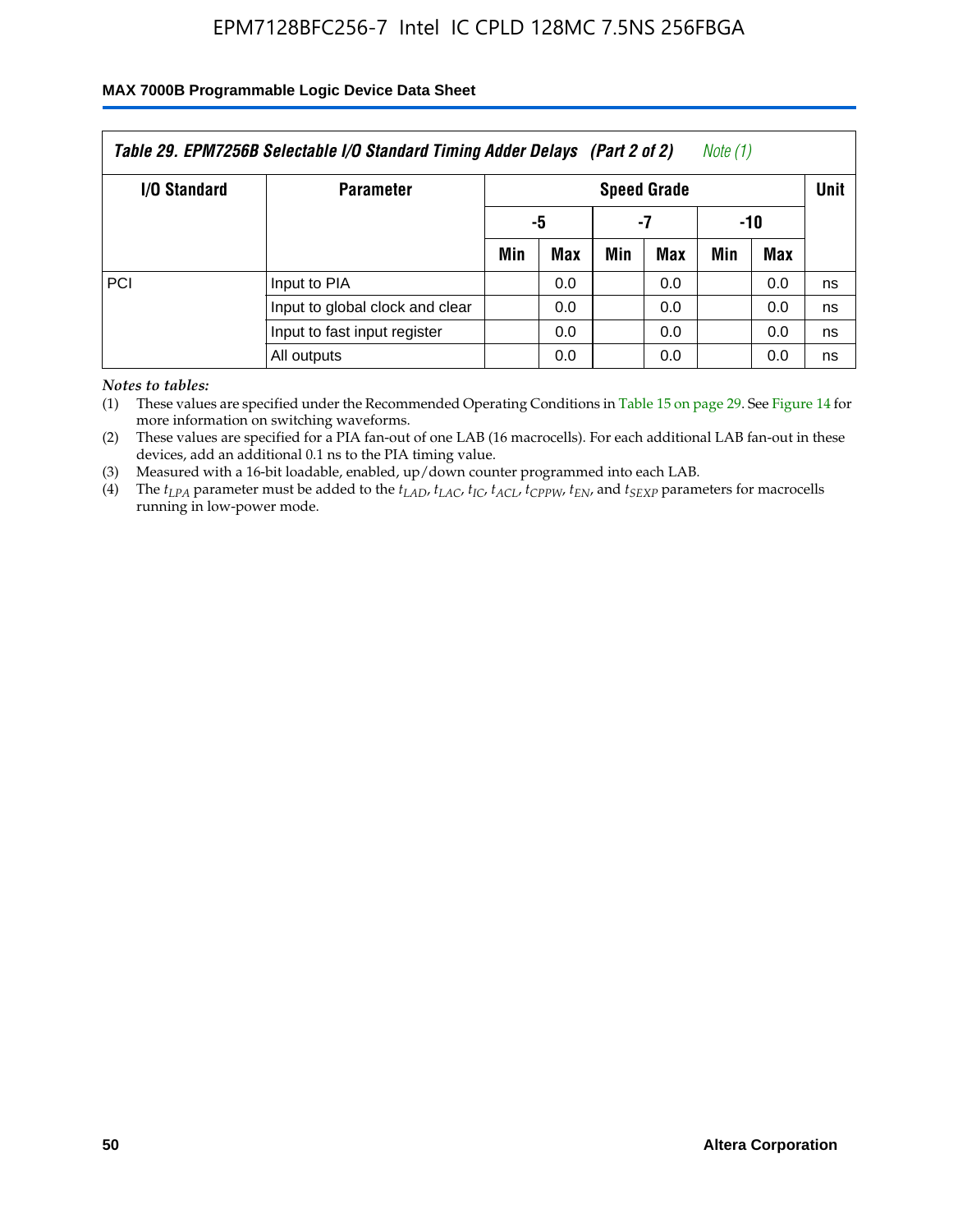|                               | Table 30. EPM7512B External Timing Parameters                   |                    | Note $(1)$ |            |       |                    |      |            |            |
|-------------------------------|-----------------------------------------------------------------|--------------------|------------|------------|-------|--------------------|------|------------|------------|
| <b>Symbol</b>                 | <b>Parameter</b>                                                | <b>Conditions</b>  |            |            |       | <b>Speed Grade</b> |      |            | Unit       |
|                               |                                                                 |                    |            | -5         |       | $-7$               |      | $-10$      |            |
|                               |                                                                 |                    | Min        | <b>Max</b> | Min   | <b>Max</b>         | Min  | <b>Max</b> |            |
| t <sub>PD1</sub>              | Input to non-registered<br>output                               | $C1 = 35$ pF $(2)$ |            | 5.5        |       | 7.5                |      | 10.0       | ns         |
| t <sub>PD2</sub>              | I/O input to non-registered<br>output                           | $C1 = 35$ pF $(2)$ |            | 5.5        |       | 7.5                |      | 10.0       | ns         |
| $t_{\scriptstyle\textrm{SU}}$ | Global clock setup time                                         | (2)                | 3.6        |            | 4.9   |                    | 6.5  |            | ns         |
| tн                            | Global clock hold time                                          | (2)                | 0.0        |            | 0.0   |                    | 0.0  |            | ns         |
| t <sub>FSU</sub>              | Global clock setup time of<br>fast input                        |                    | 1.0        |            | 1.5   |                    | 1.5  |            | ns         |
| t <sub>FH</sub>               | Global clock hold time of<br>fast input                         |                    | 1.0        |            | 1.0   |                    | 1.0  |            | ns         |
| t <sub>FZHSU</sub>            | Global clock setup time of<br>fast input with zero hold<br>time |                    | 2.5        |            | 3.0   |                    | 3.0  |            | ns         |
| t <sub>FZНН</sub>             | Global clock hold time of<br>fast input with zero hold<br>time  |                    | 0.0        |            | 0.0   |                    | 0.0  |            | ns         |
| t <sub>CO1</sub>              | Global clock to output<br>delay                                 | $C1 = 35 pF$       | 1.0        | 3.7        | 1.0   | 5.0                | 1.0  | 6.7        | ns         |
| tсн                           | Global clock high time                                          |                    | 3.0        |            | 3.0   |                    | 4.0  |            | ns         |
| tcL                           | Global clock low time                                           |                    | 3.0        |            | 3.0   |                    | 4.0  |            | ns         |
| tasu                          | Array clock setup time                                          | (2)                | 1.4        |            | 1.9   |                    | 2.5  |            | ns         |
| t <sub>АН</sub>               | Array clock hold time                                           | (2)                | 0.5        |            | 0.6   |                    | 0.8  |            | ns         |
| taco1                         | Array clock to output delay                                     | $C1 = 35$ pF $(2)$ | 1.0        | 5.9        | 1.0   | 8.0                | 1.0  | 10.7       | ns         |
| t <sub>ACH</sub>              | Array clock high time                                           |                    | 3.0        |            | 3.0   |                    | 4.0  |            | ns         |
| t <sub>ACL</sub>              | Array clock low time                                            |                    | 3.0        |            | 3.0   |                    | 4.0  |            | ns         |
| t <sub>CPPW</sub>             | Minimum pulse width for<br>clear and preset                     |                    | 3.0        |            | 3.0   |                    | 4.0  |            | ns         |
| $t_{\mathsf{CNT}}$            | Minimum global clock<br>period                                  | (2)                |            | 6.1        |       | 8.4                |      | 11.1       | ns         |
| $f_{\mathsf{CNT}}$            | Maximum internal global<br>clock frequency                      | (2), (3)           | 163.9      |            | 119.0 |                    | 90.1 |            | <b>MHz</b> |
| <b>t<sub>ACNT</sub></b>       | Minimum array clock<br>period                                   | (2)                |            | 6.1        |       | 8.4                |      | 11.1       | ns         |
| $f_{ACNT}$                    | Maximum internal array<br>clock frequency                       | (2), (3)           | 163.9      |            | 119.0 |                    | 90.1 |            | MHz        |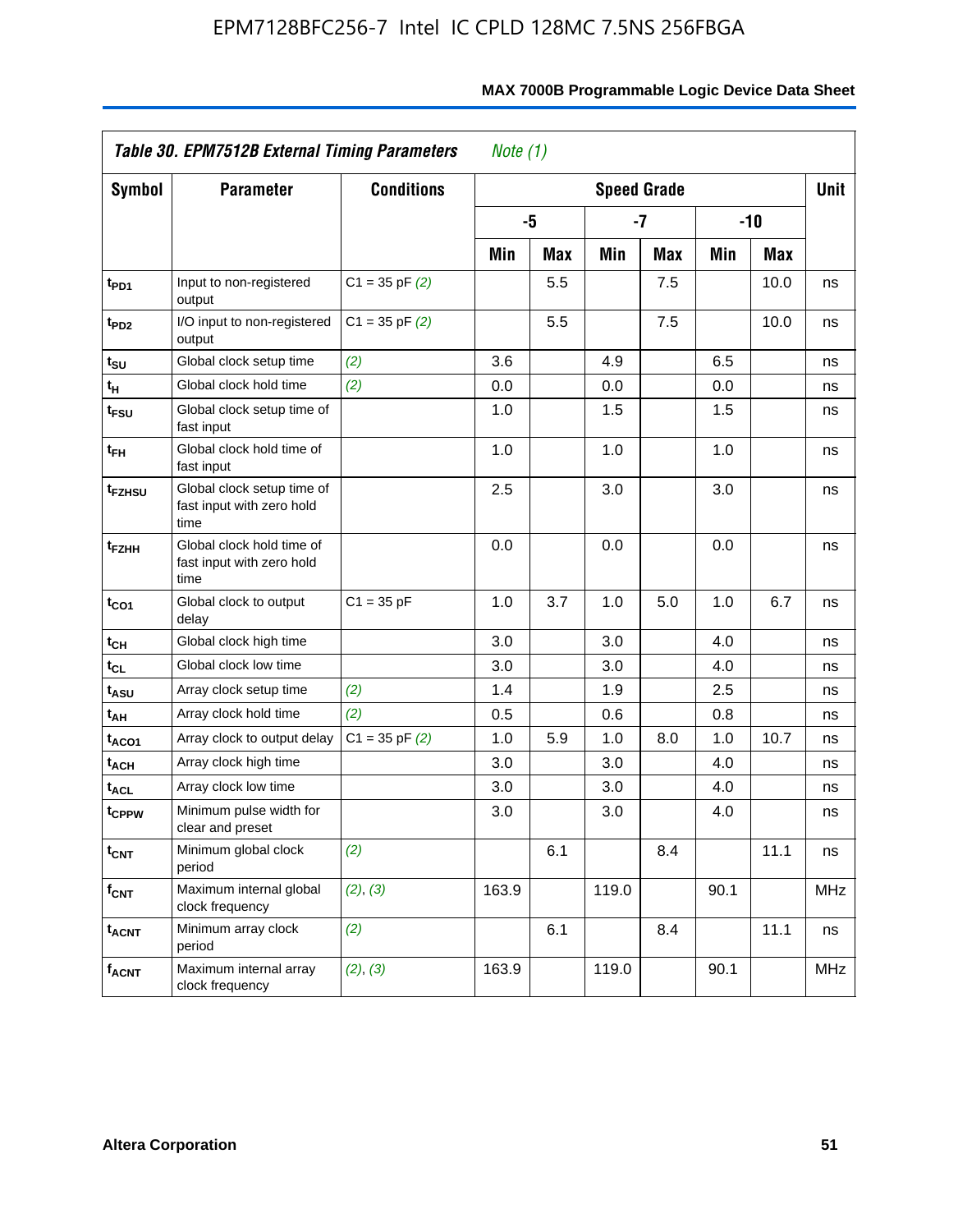| <b>Symbol</b>                 | <b>Parameter</b>                                                                                            | <b>Conditions</b> | <b>Speed Grade</b> |     |     |     |     |       |    |
|-------------------------------|-------------------------------------------------------------------------------------------------------------|-------------------|--------------------|-----|-----|-----|-----|-------|----|
|                               |                                                                                                             |                   |                    | -5  |     | -7  |     | $-10$ |    |
|                               |                                                                                                             |                   | Min                | Max | Min | Max | Min | Max   |    |
| $t_{IN}$                      | Input pad and buffer delay                                                                                  |                   |                    | 0.3 |     | 0.3 |     | 0.5   | ns |
| $t_{IO}$                      | I/O input pad and buffer delay                                                                              |                   |                    | 0.3 |     | 0.3 |     | 0.5   | ns |
| $t_{\mathsf{FIN}}$            | Fast input delay                                                                                            |                   |                    | 2.2 |     | 3.2 |     | 4.0   | ns |
| t <sub>FIND</sub>             | Programmable delay adder for<br>fast input                                                                  |                   |                    | 1.5 |     | 1.5 |     | 1.5   | ns |
| t <sub>SEXP</sub>             | Shared expander delay                                                                                       |                   |                    | 1.5 |     | 2.1 |     | 2.7   | ns |
| t <sub>PEXP</sub>             | Parallel expander delay                                                                                     |                   |                    | 0.4 |     | 0.5 |     | 0.7   | ns |
| t <sub>LAD</sub>              | Logic array delay                                                                                           |                   |                    | 1.7 |     | 2.3 |     | 3.0   | ns |
| $t_{LAC}$                     | Logic control array delay                                                                                   |                   |                    | 1.5 |     | 2.0 |     | 2.6   | ns |
| $t_{IOE}$                     | Internal output enable delay                                                                                |                   |                    | 0.1 |     | 0.2 |     | 0.2   | ns |
| $t_{OD1}$                     | Output buffer and pad delay<br>slow slew rate $=$ off<br>$V_{\text{CCIO}} = 3.3 V$                          | $C1 = 35 pF$      |                    | 0.9 |     | 1.2 |     | 1.6   | ns |
| $t_{OD3}$                     | Output buffer and pad delay<br>slow slew rate $=$ on<br>$V_{\text{CCIO}} = 2.5 \text{ V or } 3.3 \text{ V}$ | $C1 = 35 pF$      |                    | 5.9 |     | 6.2 |     | 6.6   | ns |
| t <sub>ZX1</sub>              | Output buffer enable delay<br>slow slew rate $=$ off<br>$V_{\text{CCIO}} = 3.3 \text{ V}$                   | $C1 = 35 pF$      |                    | 2.8 |     | 3.8 |     | 5.0   | ns |
| $t_{ZX3}$                     | Output buffer enable delay<br>slow slew rate $=$ on<br>$V_{\text{CCIO}} = 2.5 \text{ V or } 3.3 \text{ V}$  | $C1 = 35 pF$      |                    | 7.8 |     | 8.8 |     | 10.0  | ns |
| $t_{XZ}$                      | Output buffer disable delay                                                                                 | $C1 = 5pF$        |                    | 2.8 |     | 3.8 |     | 5.0   | ns |
| $t_{\text{SU}}$               | Register setup time                                                                                         |                   | 1.5                |     | 2.0 |     | 2.6 |       | ns |
| $t_H$                         | Register hold time                                                                                          |                   | 0.4                |     | 0.5 |     | 0.7 |       | ns |
| $t_{FSU}$                     | Register setup time of fast input                                                                           |                   | 0.8                |     | 1.1 |     | 1.1 |       | ns |
| t <sub>FH</sub>               | Register hold time of fast input                                                                            |                   | 1.2                |     | 1.4 |     | 1.4 |       | ns |
| $t_{RD}$                      | Register delay                                                                                              |                   |                    | 0.5 |     | 0.7 |     | 1.0   | ns |
| $t_{\rm COMB}$                | Combinatorial delay                                                                                         |                   |                    | 0.2 |     | 0.3 |     | 0.4   | ns |
| $t_{\mathcal{IC}}$            | Array clock delay                                                                                           |                   |                    | 1.8 |     | 2.4 |     | 3.1   | ns |
| $t_{EN}$                      | Register enable time                                                                                        |                   |                    | 1.5 |     | 2.0 |     | 2.6   | ns |
| $t_{\scriptstyle\text{GLOB}}$ | Global control delay                                                                                        |                   |                    | 2.0 |     | 2.8 |     | 3.6   | ns |
| $t_{PRE}$                     | Register preset time                                                                                        |                   |                    | 1.0 |     | 1.4 |     | 1.9   | ns |
| ${}^t\rm{CLR}$                | Register clear time                                                                                         |                   |                    | 1.0 |     | 1.4 |     | 1.9   | ns |
| $t_{PI\underline{A}}$         | PIA delay                                                                                                   | (2)               |                    | 2.4 |     | 3.4 |     | 4.5   | ns |
| $t_{LPA}$                     | Low-power adder                                                                                             | (4)               |                    | 2.0 |     | 2.7 |     | 3.6   | ns |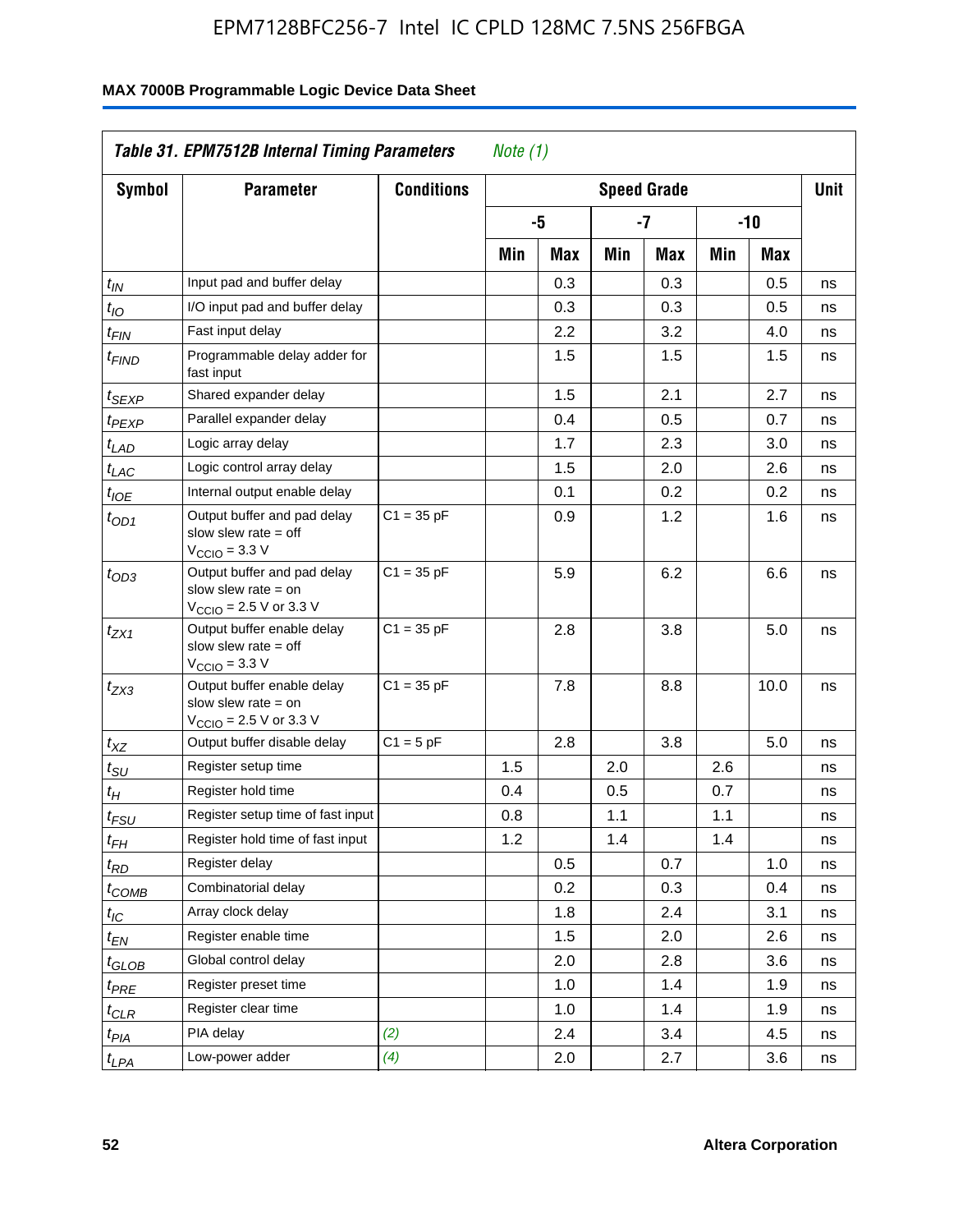| I/O Standard    | <b>Parameter</b>                |     |        |      | <b>Speed Grade</b> |     |        | <b>Unit</b> |
|-----------------|---------------------------------|-----|--------|------|--------------------|-----|--------|-------------|
|                 |                                 |     | -5     | $-7$ |                    |     | $-10$  |             |
|                 |                                 | Min | Max    | Min  | Max                | Min | Max    |             |
| 3.3 V TTL/CMOS  | Input to PIA                    |     | 0.0    |      | 0.0                |     | 0.0    | ns          |
|                 | Input to global clock and clear |     | 0.0    |      | 0.0                |     | 0.0    | ns          |
|                 | Input to fast input register    |     | 0.0    |      | 0.0                |     | 0.0    | ns          |
|                 | All outputs                     |     | 0.0    |      | 0.0                |     | 0.0    | ns          |
| 2.5 V TTL/CMOS  | Input to PIA                    |     | 0.4    |      | 0.5                |     | 0.7    | ns          |
|                 | Input to global clock and clear |     | 0.3    |      | 0.4                |     | 0.5    | ns          |
|                 | Input to fast input register    |     | 0.2    |      | 0.3                |     | 0.3    | ns          |
|                 | All outputs                     |     | 0.2    |      | 0.3                |     | 0.3    | ns          |
| 1.8 V TTL/CMOS  | Input to PIA                    |     | 0.7    |      | 1.0                |     | 1.3    | ns          |
|                 | Input to global clock and clear |     | 0.6    |      | 0.8                |     | 1.0    | ns          |
|                 | Input to fast input register    |     | 0.5    |      | 0.6                |     | 0.8    | ns          |
|                 | All outputs                     |     | 1.3    |      | 1.8                |     | 2.3    | ns          |
| SSTL-2 Class I  | Input to PIA                    |     | 1.5    |      | 2.0                |     | 2.7    | ns          |
|                 | Input to global clock and clear |     | 1.4    |      | 1.9                |     | 2.5    | ns          |
|                 | Input to fast input register    |     | 1.1    |      | 1.5                |     | 2.0    | ns          |
|                 | All outputs                     |     | 0.0    |      | 0.0                |     | 0.0    | ns          |
| SSTL-2 Class II | Input to PIA                    |     | 1.5    |      | 2.0                |     | 2.7    | ns          |
|                 | Input to global clock and clear |     | 1.4    |      | 1.9                |     | 2.5    | ns          |
|                 | Input to fast input register    |     | 1.1    |      | 1.5                |     | 2.0    | ns          |
|                 | All outputs                     |     | $-0.1$ |      | $-0.1$             |     | $-0.2$ | ns          |
| SSTL-3 Class I  | Input to PIA                    |     | 1.4    |      | 1.9                |     | 2.5    | ns          |
|                 | Input to global clock and clear |     | 1.2    |      | 1.6                |     | 2.2    | ns          |
|                 | Input to fast input register    |     | 1.0    |      | 1.4                |     | 1.8    | ns          |
|                 | All outputs                     |     | 0.0    |      | 0.0                |     | 0.0    | ns          |
| SSTL-3 Class II | Input to PIA                    |     | 1.4    |      | 1.9                |     | 2.5    | ns          |
|                 | Input to global clock and clear |     | 1.2    |      | 1.6                |     | 2.2    | ns          |
|                 | Input to fast input register    |     | 1.0    |      | 1.4                |     | 1.8    | ns          |
|                 | All outputs                     |     | 0.0    |      | 0.0                |     | 0.0    | ns          |
| GTL+            | Input to PIA                    |     | 1.8    |      | 2.5                |     | 3.3    | ns          |
|                 | Input to global clock and clear |     | 1.9    |      | 2.6                |     | 3.5    | ns          |
|                 | Input to fast input register    |     | 1.8    |      | 2.5                |     | 3.3    | ns          |
|                 | All outputs                     |     | 0.0    |      | 0.0                |     | 0.0    | ns          |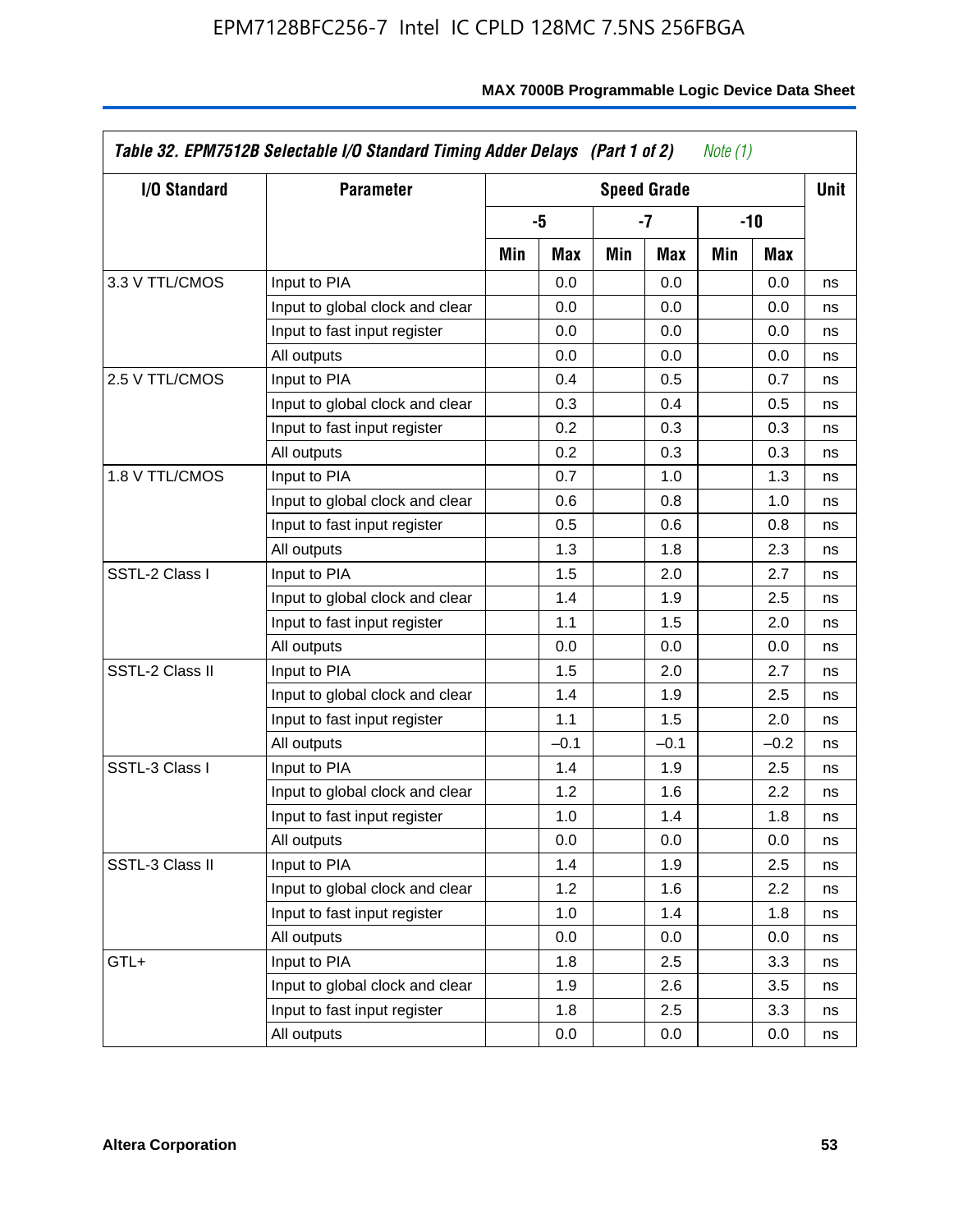### **MAX 7000B Programmable Logic Device Data Sheet**

| Table 32. EPM7512B Selectable I/O Standard Timing Adder Delays (Part 2 of 2)<br>Note (1) |                                 |                    |     |     |     |             |            |    |  |
|------------------------------------------------------------------------------------------|---------------------------------|--------------------|-----|-----|-----|-------------|------------|----|--|
| <b>I/O Standard</b>                                                                      | <b>Parameter</b>                | <b>Speed Grade</b> |     |     |     | <b>Unit</b> |            |    |  |
|                                                                                          |                                 |                    | -5  |     | -7  | -10         |            |    |  |
|                                                                                          |                                 | Min                | Max | Min | Max | Min         | <b>Max</b> |    |  |
| PCI                                                                                      | Input to PIA                    |                    | 0.0 |     | 0.0 |             | 0.0        | ns |  |
|                                                                                          | Input to global clock and clear |                    | 0.0 |     | 0.0 |             | 0.0        | ns |  |
|                                                                                          | Input to fast input register    |                    | 0.0 |     | 0.0 |             | 0.0        | ns |  |
|                                                                                          | All outputs                     |                    | 0.0 |     | 0.0 |             | 0.0        | ns |  |

*Notes to tables:*

(1) These values are specified under the Recommended Operating Conditions in Table 15 on page 29. See Figure 14 for more information on switching waveforms.

(2) These values are specified for a PIA fan-out of one LAB (16 macrocells). For each additional LAB fan-out in these devices, add an additional 0.12 ns to the PIA timing value.

(3) Measured with a 16-bit loadable, enabled, up/down counter programmed into each LAB.

(4) The  $t_{LPA}$  parameter must be added to the  $t_{LAD}$ ,  $t_{LAC}$ ,  $t_{IC}$ ,  $t_{ACL}$ ,  $t_{CPPW}$ ,  $t_{EN}$ , and  $t_{SEXP}$  parameters for macrocells running in low-power mode.

# **Power Consumption**

Supply power (P) versus frequency ( $f_{MAX}$ , in MHz) for MAX 7000B devices is calculated with the following equation:

 $P = P_{INT} + P_{IO} = I_{CCINT} \times V_{CC} + P_{IO}$ 

The  $P_{IO}$  value, which depends on the device output load characteristics and switching frequency, can be calculated using the guidelines given in *Application Note 74 (Evaluating Power for Altera Devices)*.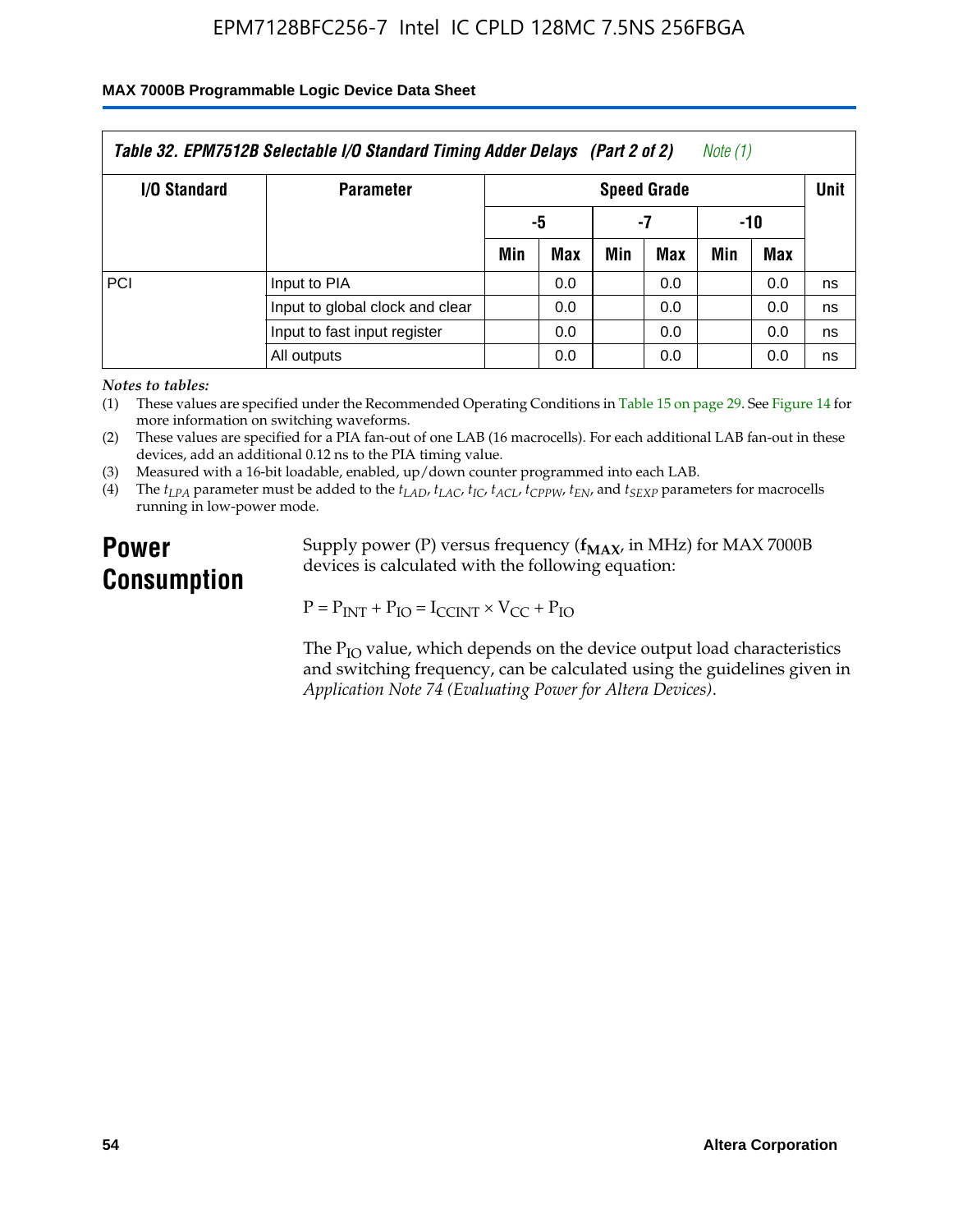The I<sub>CCINT</sub> value depends on the switching frequency and the application logic. The  $I_{\text{CCINT}}$  value is calculated with the following equation:

 $I_{\text{CCINT}} =$ 

 $(A \times MC_{TON}) + [B \times (MC_{DEV} - MC_{TON})] + (C \times MC_{USED} \times f_{MAX} \times to_{LC})$ 

The parameters in this equation are:

| MC <sub>TON</sub> | $=$ Number of macrocells with the Turbo Bit <sup>TM</sup> option turned |
|-------------------|-------------------------------------------------------------------------|
|                   | on, as reported in the MAX+PLUS II Report File (.rpt)                   |
| MC <sub>DFV</sub> | = Number of macrocells in the device                                    |
| $MC_{LISED}$      | = Total number of macrocells in the design, as reported in              |
|                   | the Report File                                                         |
| $f_{MAX}$         | = Highest clock frequency to the device                                 |
| $tog_{LC}$        | = Average percentage of logic cells toggling at each clock              |
|                   | (typically 12.5%)                                                       |
| A, B, C           | $=$ Constants, shown in Table 33                                        |

| Table 33. MAX 7000B I <sub>CC</sub> Equation Constants |      |      |       |  |  |  |  |
|--------------------------------------------------------|------|------|-------|--|--|--|--|
| <b>Device</b>                                          | A    | B    | C     |  |  |  |  |
| <b>EPM7032B</b>                                        | 0.91 | 0.54 | 0.010 |  |  |  |  |
| <b>EPM7064B</b>                                        | 0.91 | 0.54 | 0.012 |  |  |  |  |
| <b>EPM7128B</b>                                        | 0.91 | 0.54 | 0.016 |  |  |  |  |
| <b>EPM7256B</b>                                        | 0.91 | 0.54 | 0.017 |  |  |  |  |
| <b>EPM7512B</b>                                        | 0.91 | 0.54 | 0.019 |  |  |  |  |

This calculation provides an  $I_{CC}$  estimate based on typical conditions using a pattern of a 16-bit, loadable, enabled, up/down counter in each LAB with no output load. Actual  $I_{CC}$  should be verified during operation because this measurement is sensitive to the actual pattern in the device and the environmental operating conditions.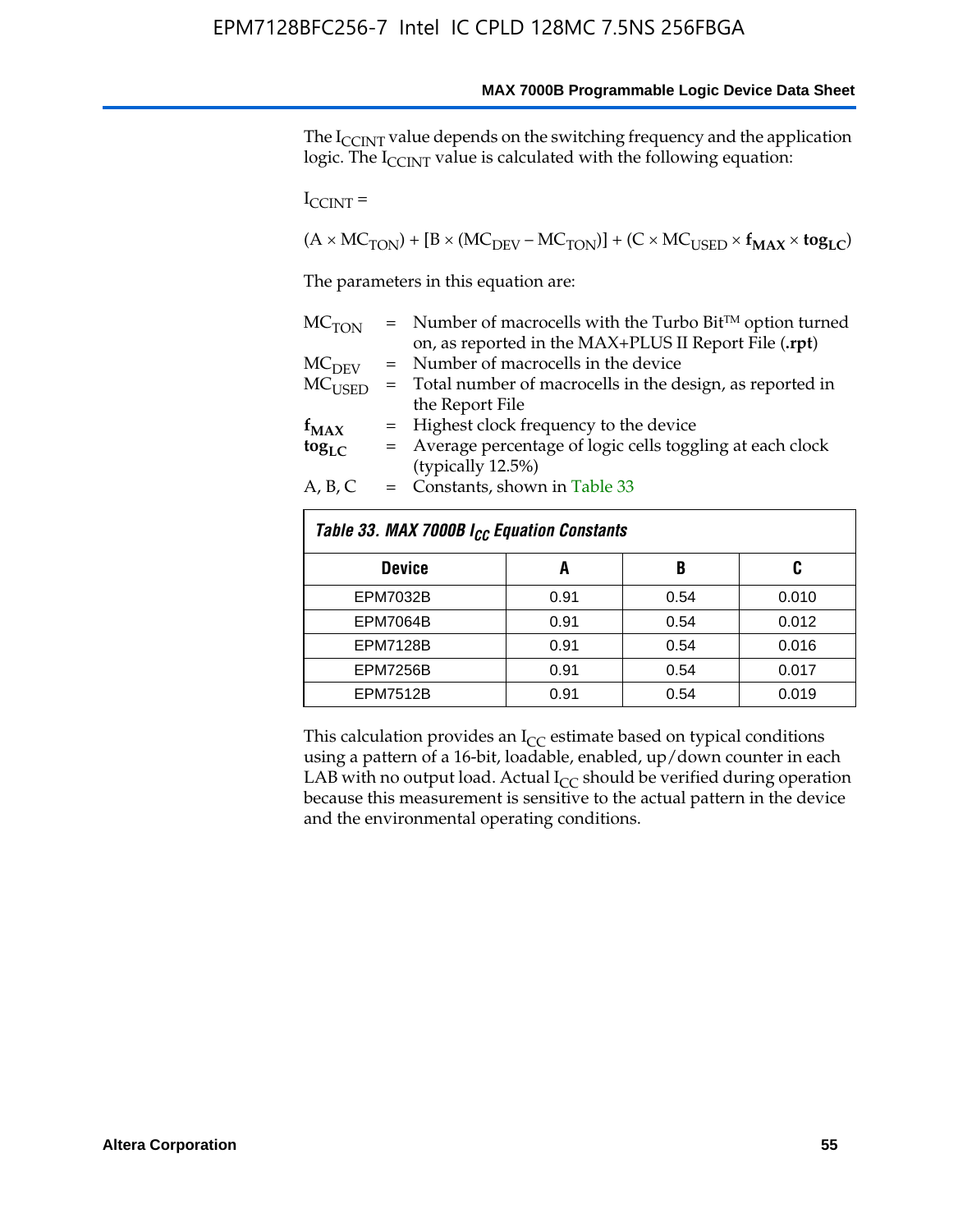

*Figure 15. ICC vs. Frequency for EPM7032B Devices*



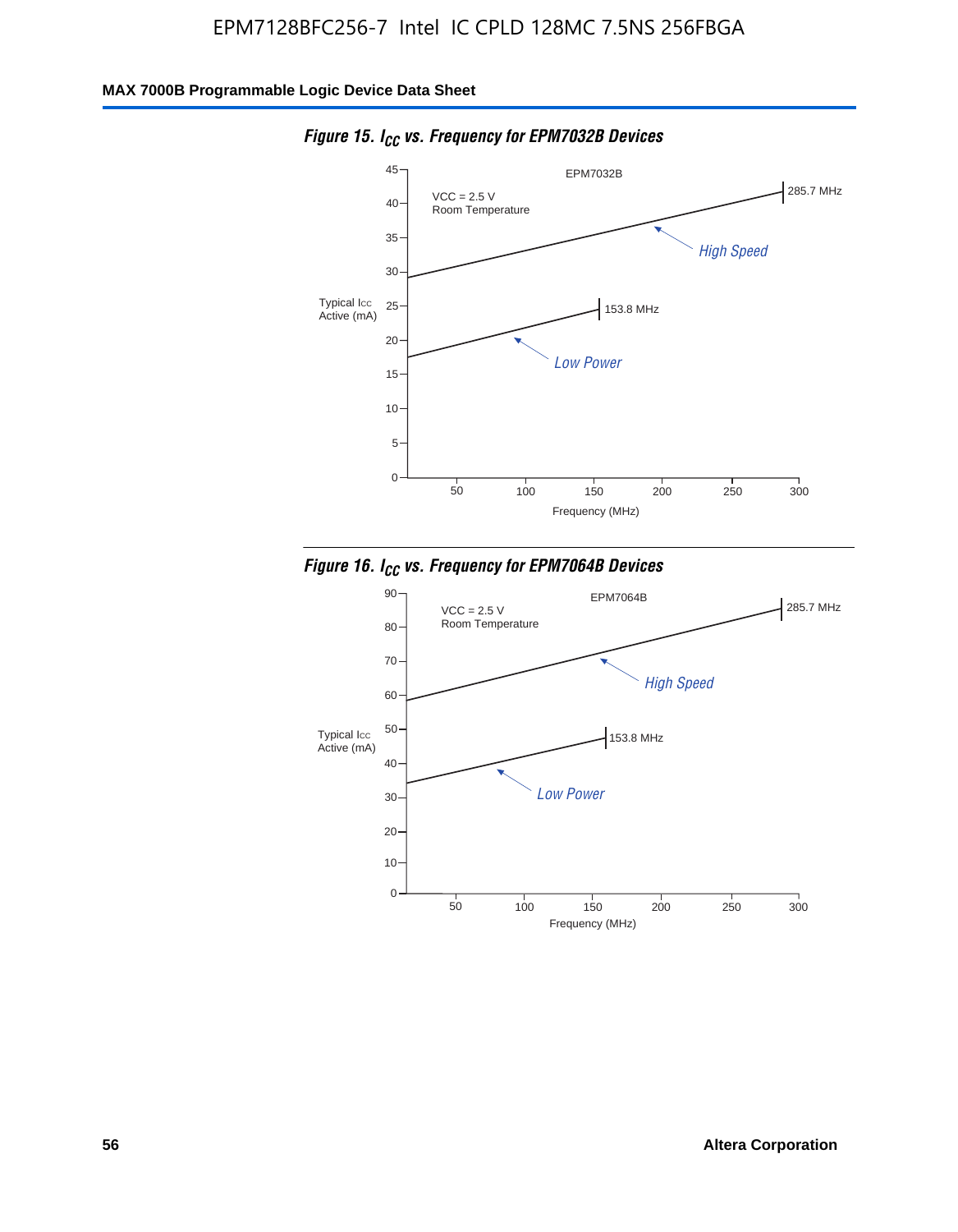

*Figure 17. ICC vs. Frequency for EPM7128B Devices*



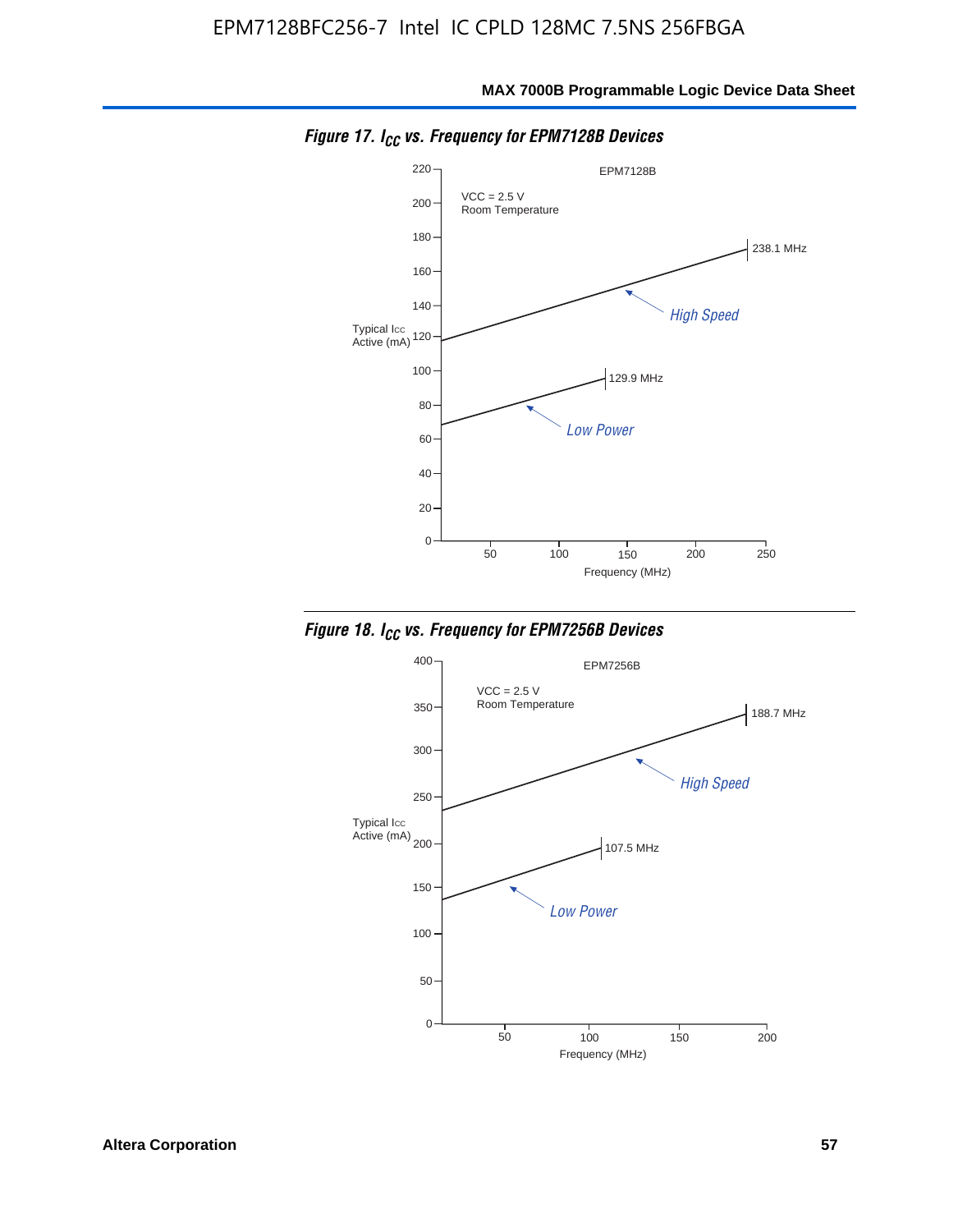

*Figure 19. I<sub>CC</sub> vs. Frequency for EPM7512B Devices*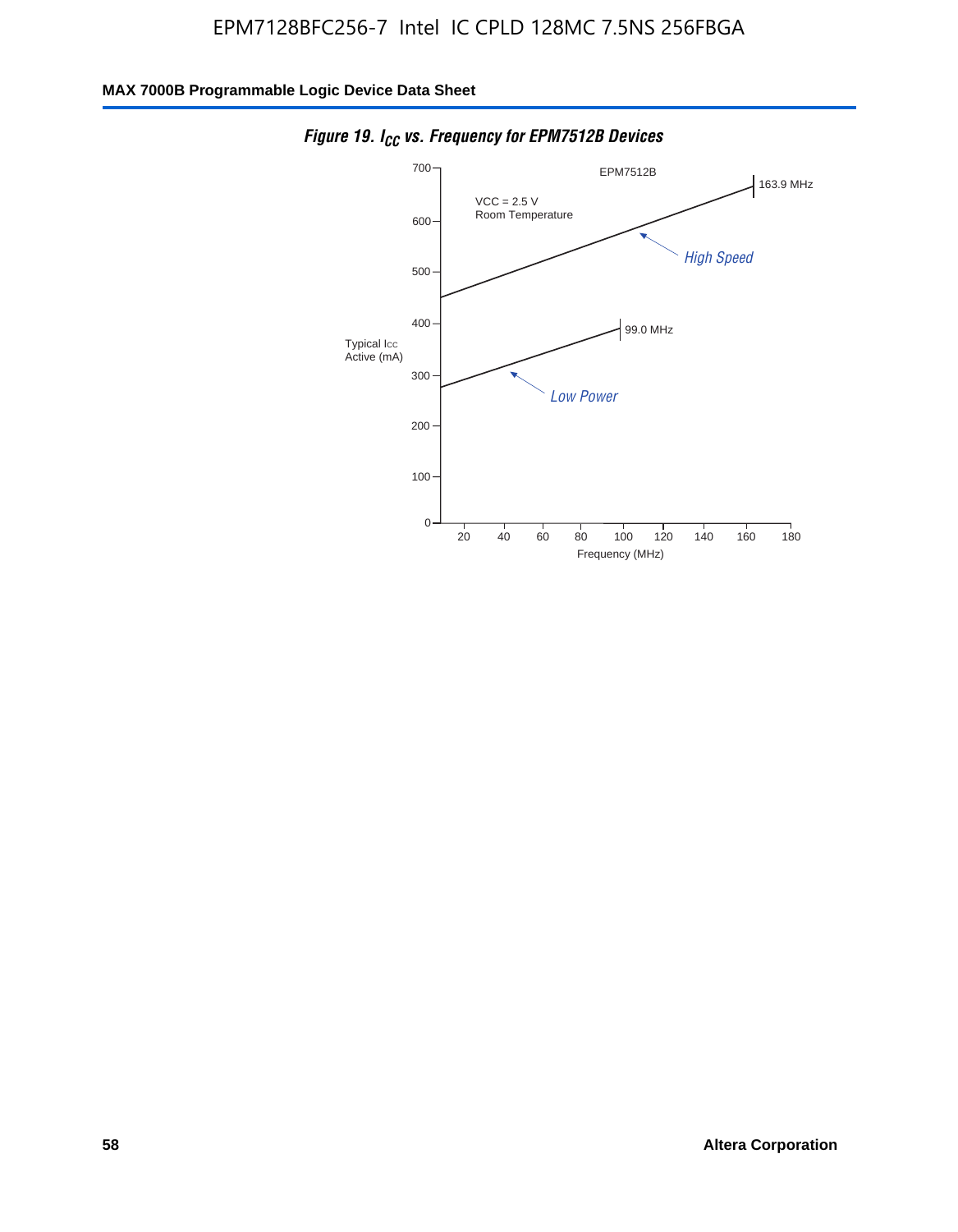### **MAX 7000B Programmable Logic Device Data Sheet**

# **Device Pin-Outs**

See the Altera web site (**http://www.altera.com**) or the *Altera Digital Library* for pin-out information.

Figures 20 through 29 show the package pin-out diagrams for MAX 7000B devices.

#### *Figure 20. 44-Pin PLCC/TQFP Package Pin-Out Diagram*



*Package outlines not drawn to scale.*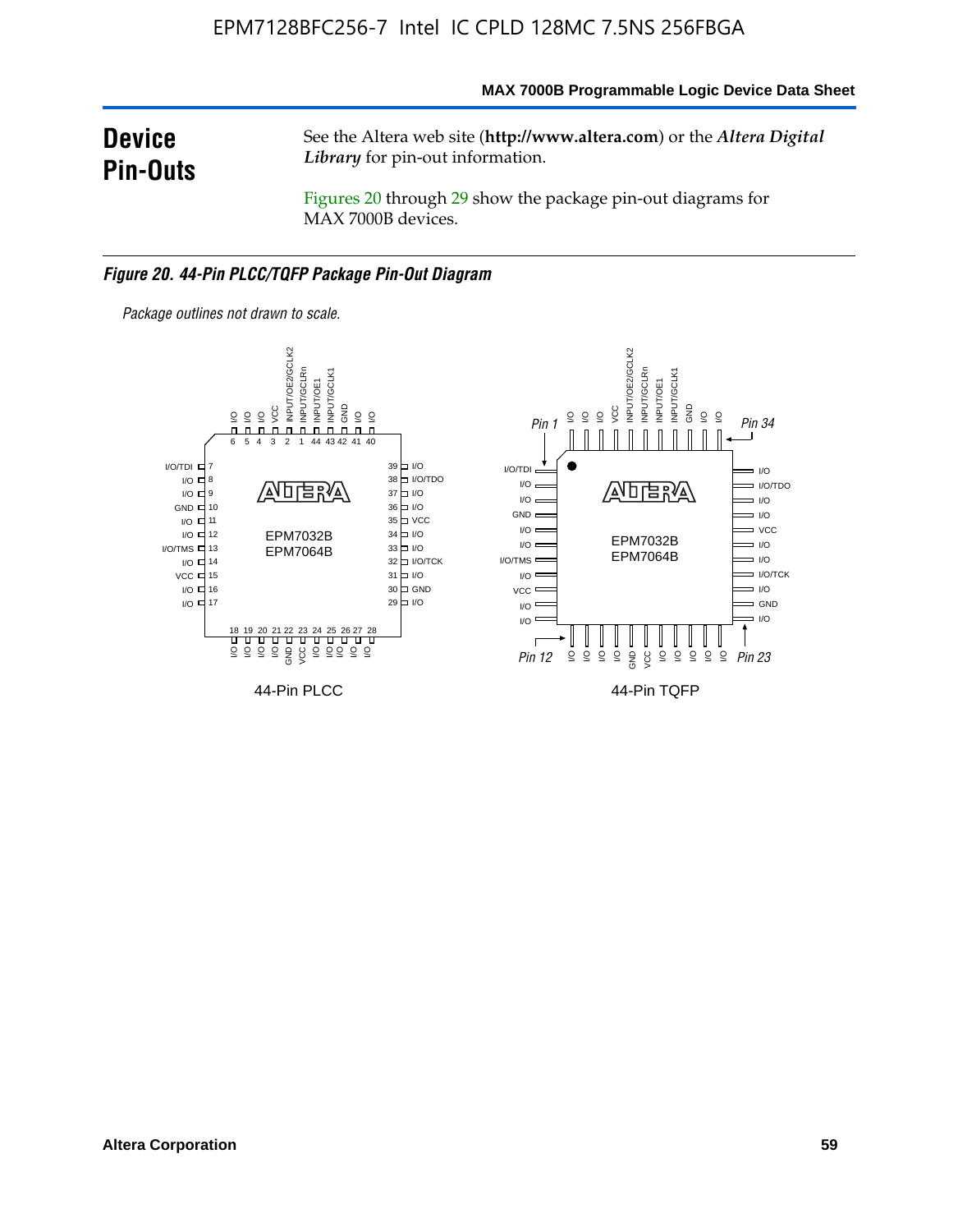

*Package outlines not drawn to scale.*



*Figure 22. 49-Pin Ultra FineLine BGA Package Pin-Out Diagram*

*Package outline not drawn to scale.*

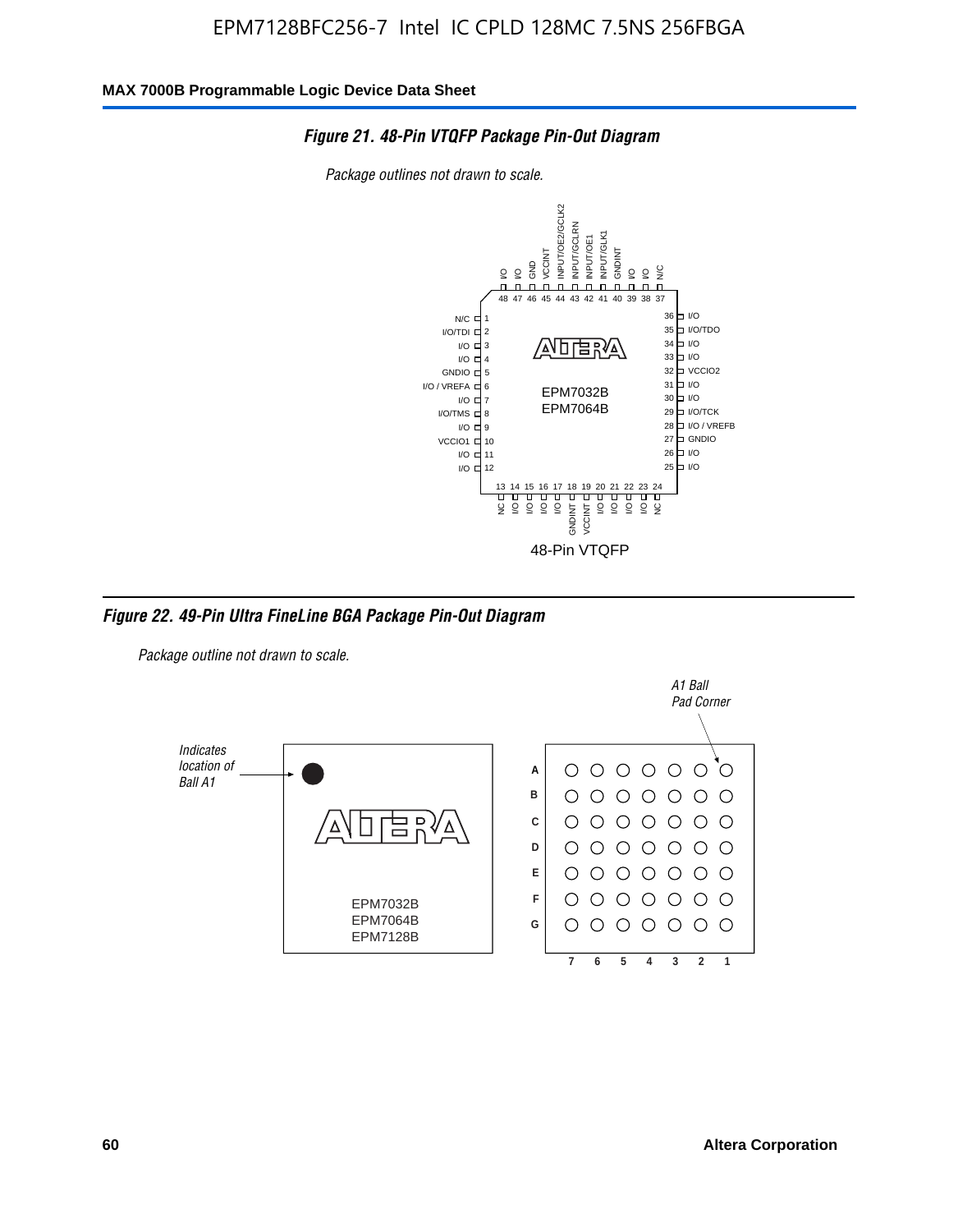

*Package outline not drawn to scale.*



*Figure 24. 100-Pin FineLine BGA Package Pin-Out Diagram*

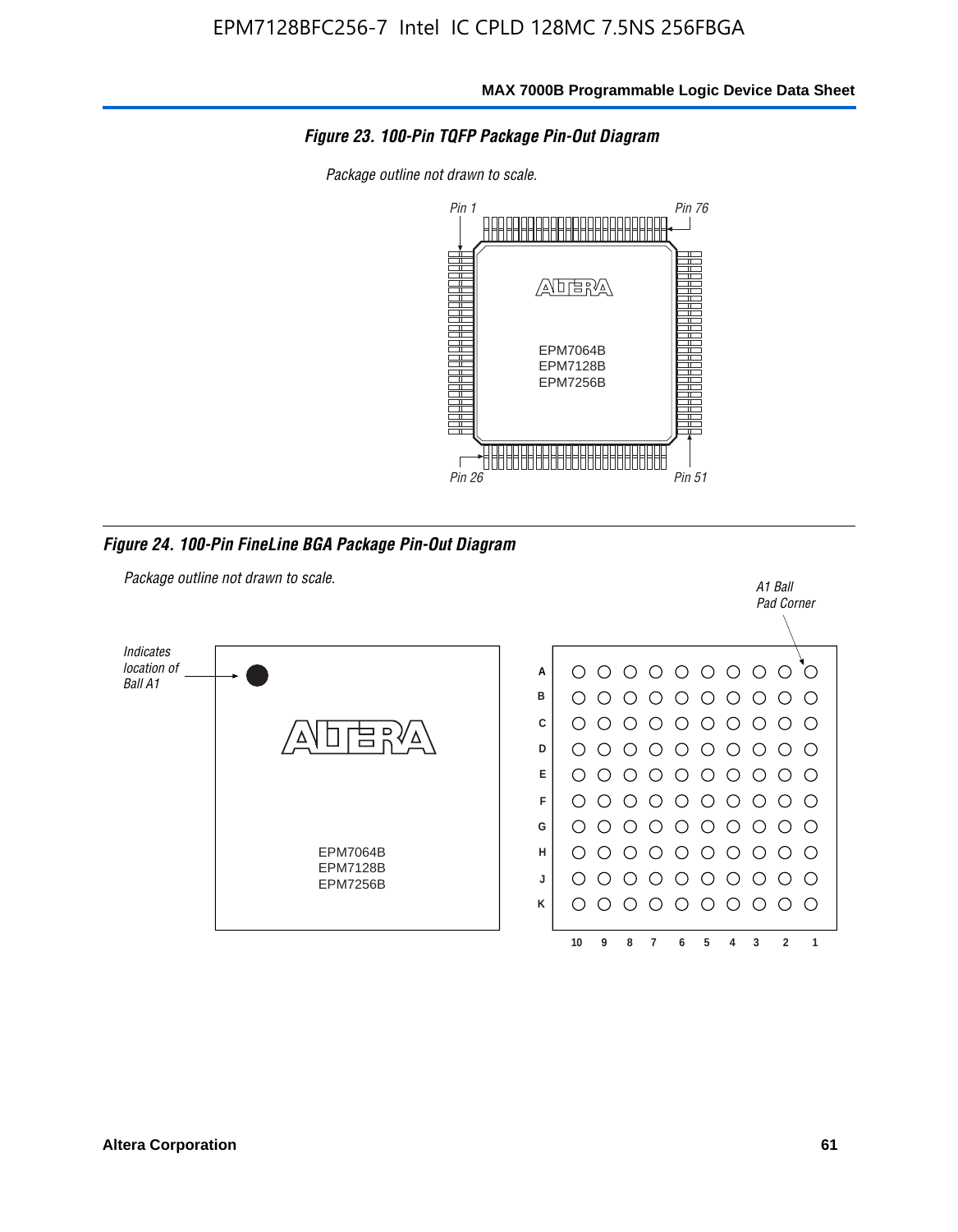

#### *Figure 25. 144-Pin TQFP Package Pin-Out Diagram*

*Package outline not drawn to scale*.

*Figure 26. 169-Pin Ultra FineLine BGA Pin-Out Diagram*

*Package outline not drawn to scale.*



A1 Ball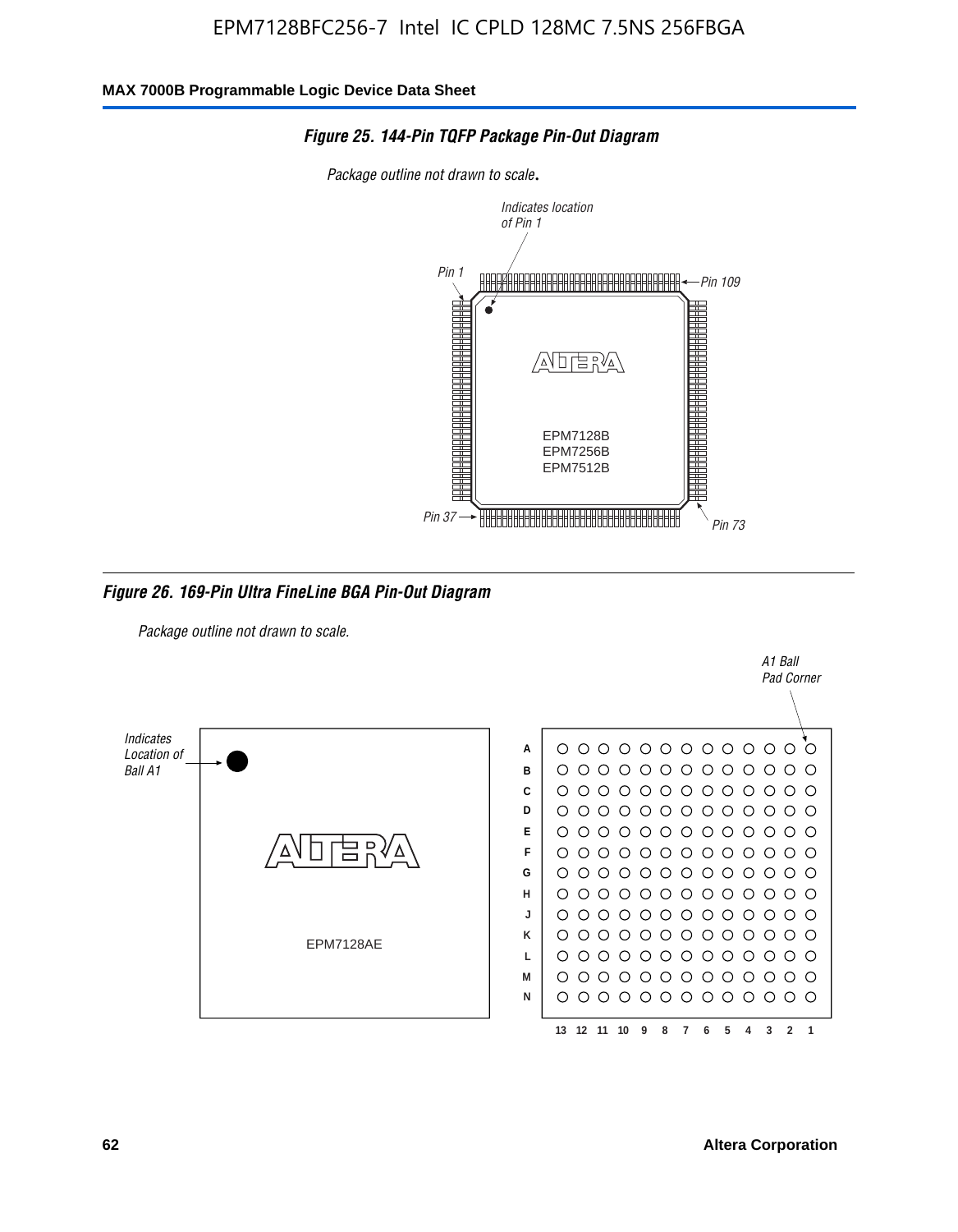### *Figure 27. 208-Pin PQFP Package Pin-Out Diagram*

*Package outline not drawn to scale*.

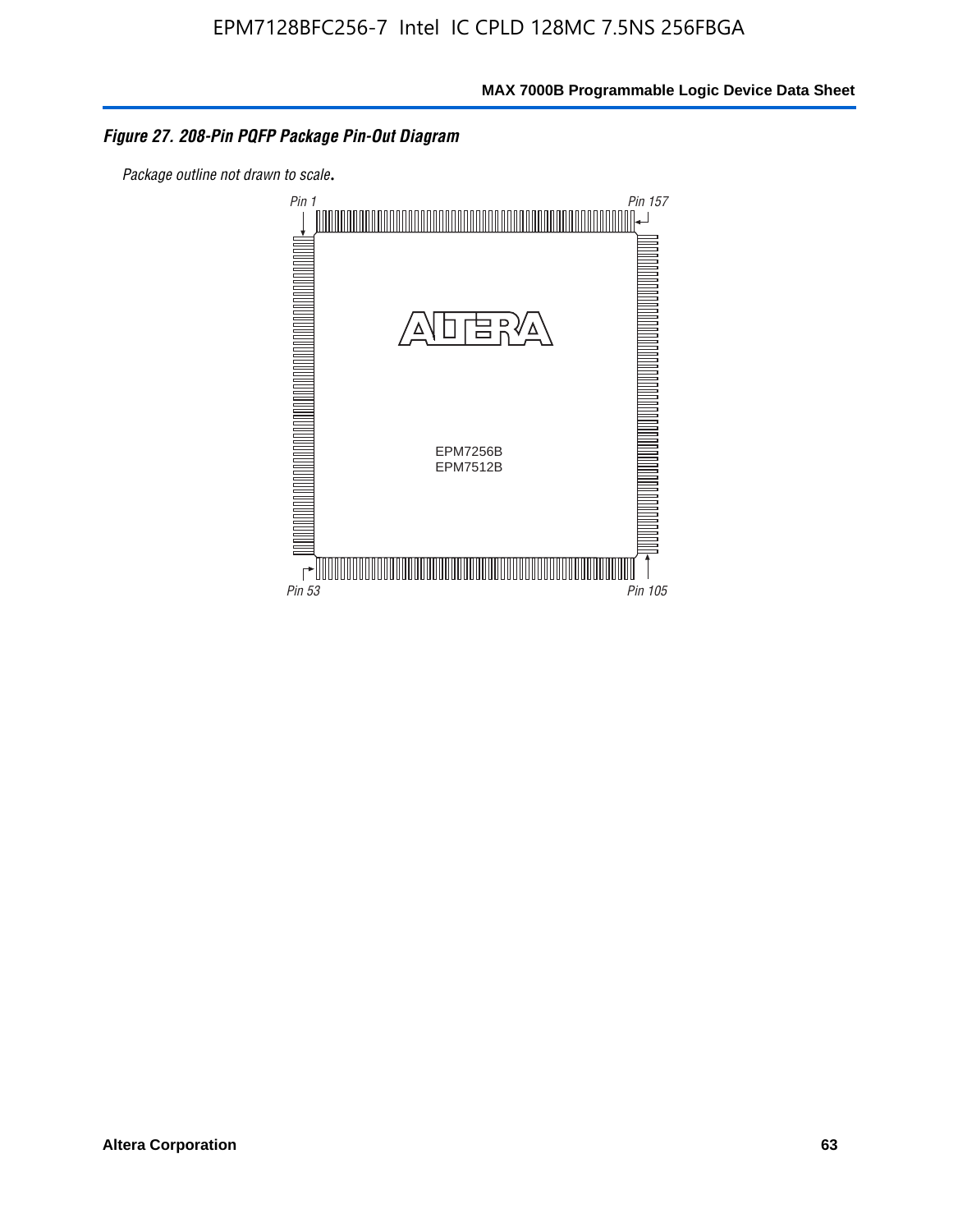### *Figure 28. 256-Pin BGA Package Pin-Out Diagram*

*Package outline not drawn to scale.*

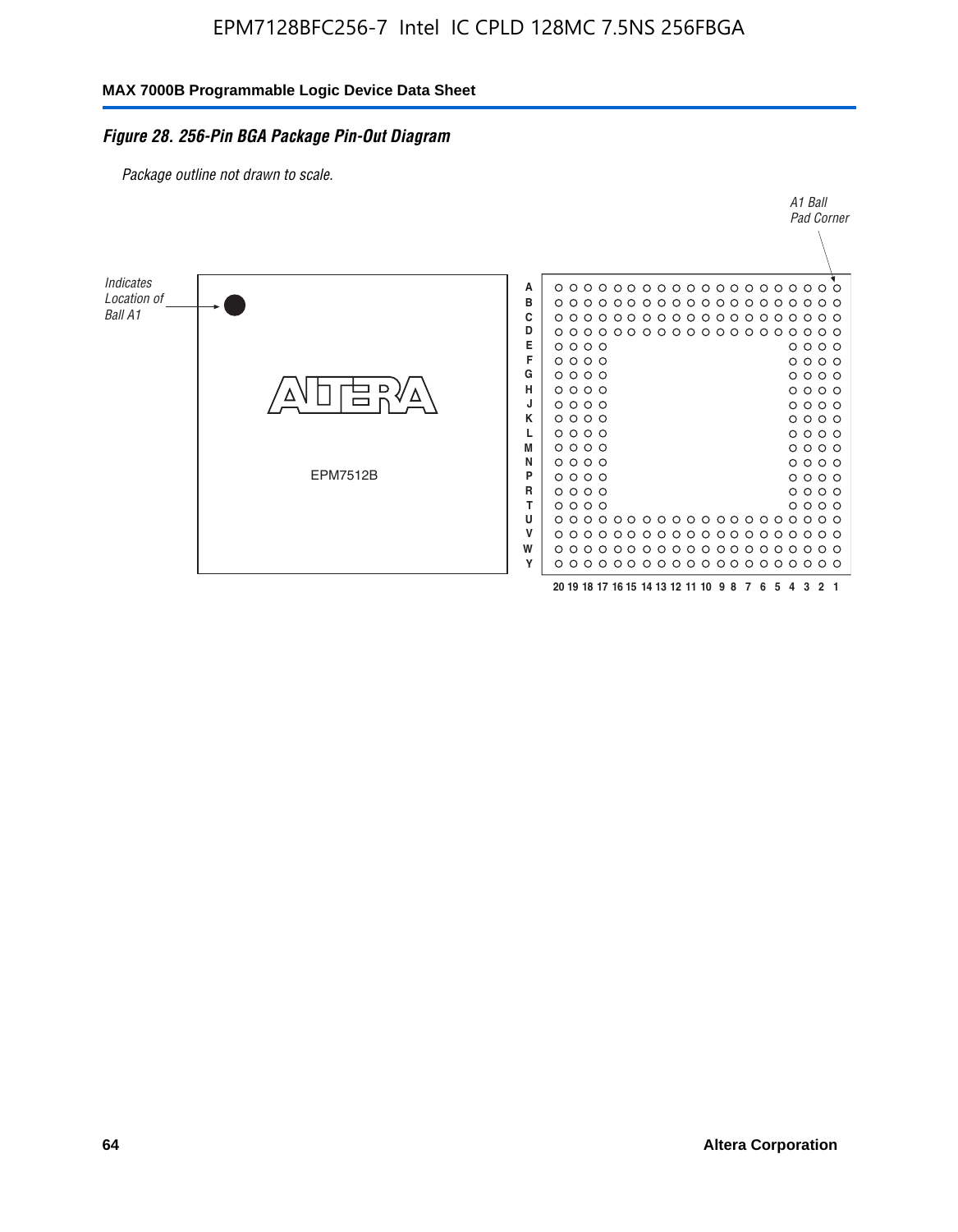**MAX 7000B Programmable Logic Device Data Sheet**

#### *Figure 29. 256-Pin FineLine BGA Package Pin-Out Diagram*

*Package outline not drawn to scale*.



# **Revision History**

The information contained in the *MAX 7000B Programmable Logic Device Family Data Sheet* version 3.5 supersedes information published in previous versions.

### **Version 3.5**

The following changes were made to the *MAX 7000B Programmable Logic Device Family Data Sheet* version 3.5:

Updated Figure 28.

### **Version 3.4**

The following changes were made to the *MAX 7000B Programmable Logic Device Family Data Sheet* version 3.4:

Updated text in the "Power Sequencing & Hot-Socketing" section.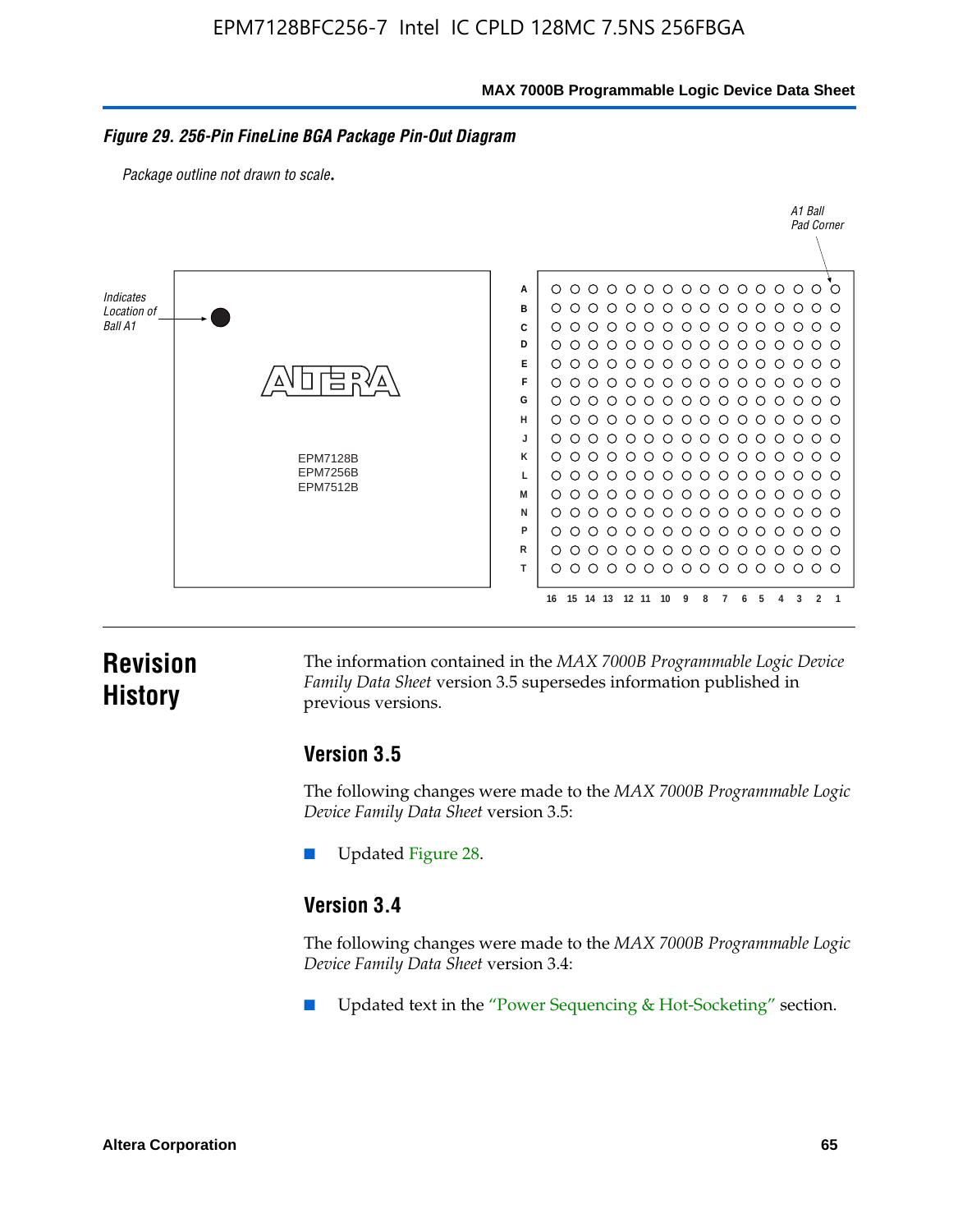#### **MAX 7000B Programmable Logic Device Data Sheet**

### **Version 3.3**

The following changes were made to the *MAX 7000B Programmable Logic Device Family Data Sheet* version 3.3:

- Updated Table 3.
- Added Tables 4 through 6.

# **Version 3.2**

The following changes were made to the *MAX 7000B Programmable Logic Device Family Data Sheet* version 3.2:

Updated *Note* (10) and added ambient temperature  $(T_A)$  information to Table 15.

### **Version 3.1**

The following changes were made to the *MAX 7000B Programmable Logic Device Family Data Sheet* version 3.1:

- Updated  $V_{\text{IH}}$  and  $V_{\text{II}}$  specifications in Table 16.
- Updated leakage current conditions in Table 16.

### **Version 3.0**

The following changes were made to the *MAX 7000B Programmable Logic Device Family Data Sheet* version 3.0:

- Updated timing numbers in Table 1.
- Updated Table 16.
- Updated timing in Tables 18, 19, 21, 22, 24, 25, 27, 28, 30, and 31.



101 Innovation Drive San Jose, CA 95134 (408) 544-7000 http://www.altera.com Applications Hotline: (800) 800-EPLD Customer Marketing: (408) 544-7104 Literature Services: lit\_req@altera.com

Copyright © 2003 Altera Corporation. All rights reserved. Altera, The Programmable Solutions Company, the stylized Altera logo, specific device designations, and all other words and logos that are identified as trademarks and/or service marks are, unless noted otherwise, the trademarks and service marks of Altera Corporation in the U.S. and other countries. All other product or service names are the property of their respective holders. Altera products are protected under numerous U.S. and foreign patents and pending applications, maskwork rights, and copyrights. Altera warrants performance of its semiconductor products to current specifications in accordance with Altera's standard warranty, but reserves the right **TSAI** to make changes to any products and services at any time without notice. Altera assumes no responsibility or liability arising out of the application or use of any information, product, or service described herein except as expressly agreed to in writing by Altera Corporation.

Altera customers are advised to obtain the latest version of device specifications before relying on any published information and before placing orders for products or services.



**66 Altera Corporation**